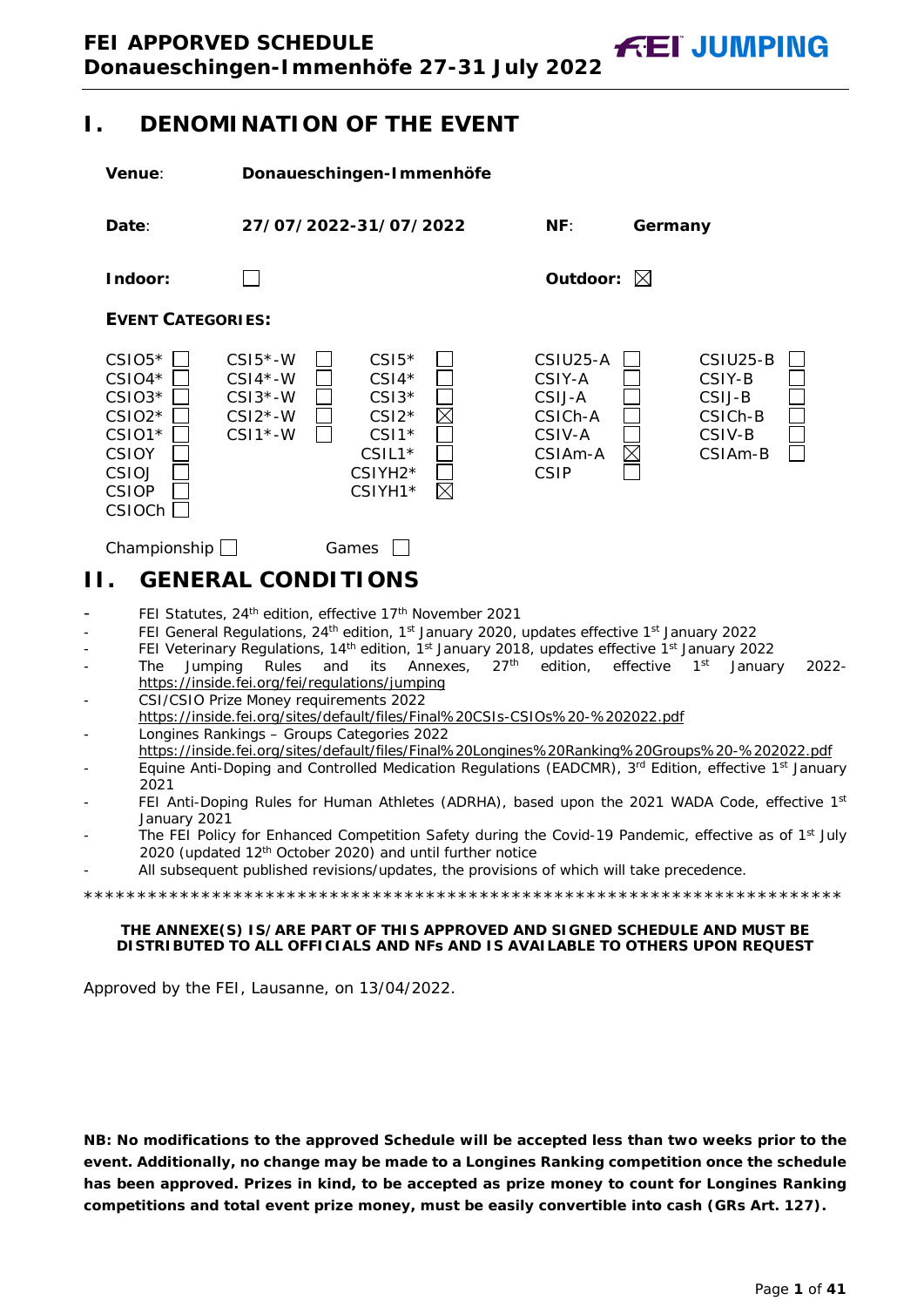# FEI APPORVED SCHEDULE Donaueschingen-Immenhöfe 27-31 July 2022

# **TABLE OF CONTENTS**

**FEI JUMPING** 

| Ш.<br>III.<br>IV.<br>1.<br>2.<br>3.<br>4.<br>5.<br>VI.<br>1.<br>VII.<br>1.<br>2.<br>3.<br>VIII.<br>IX.<br>Х.<br>1.<br>2.<br>XI.<br>1.<br>2.<br>3.<br>4.<br>5.<br>6.<br>7.<br>8.<br>9.<br>10.<br>11.<br>12.<br>13.<br>14.<br>15.<br>16.<br>17.<br>1.<br>2.<br>3.<br>4.<br>5.<br>6.<br>7.<br>EQUINE ANTI-DOPING AND CONTROLLED MEDICATION PROGRAMME (EADCMP). FEI VETERINARY REGULATIONS,<br>8. | $\mathbf{I}$ . |  |
|-----------------------------------------------------------------------------------------------------------------------------------------------------------------------------------------------------------------------------------------------------------------------------------------------------------------------------------------------------------------------------------------------|----------------|--|
|                                                                                                                                                                                                                                                                                                                                                                                               |                |  |
|                                                                                                                                                                                                                                                                                                                                                                                               |                |  |
|                                                                                                                                                                                                                                                                                                                                                                                               |                |  |
|                                                                                                                                                                                                                                                                                                                                                                                               |                |  |
|                                                                                                                                                                                                                                                                                                                                                                                               | V.             |  |
|                                                                                                                                                                                                                                                                                                                                                                                               |                |  |
|                                                                                                                                                                                                                                                                                                                                                                                               |                |  |
|                                                                                                                                                                                                                                                                                                                                                                                               |                |  |
|                                                                                                                                                                                                                                                                                                                                                                                               |                |  |
|                                                                                                                                                                                                                                                                                                                                                                                               |                |  |
|                                                                                                                                                                                                                                                                                                                                                                                               |                |  |
|                                                                                                                                                                                                                                                                                                                                                                                               |                |  |
|                                                                                                                                                                                                                                                                                                                                                                                               |                |  |
|                                                                                                                                                                                                                                                                                                                                                                                               |                |  |
|                                                                                                                                                                                                                                                                                                                                                                                               |                |  |
|                                                                                                                                                                                                                                                                                                                                                                                               |                |  |
|                                                                                                                                                                                                                                                                                                                                                                                               |                |  |
|                                                                                                                                                                                                                                                                                                                                                                                               |                |  |
|                                                                                                                                                                                                                                                                                                                                                                                               |                |  |
|                                                                                                                                                                                                                                                                                                                                                                                               |                |  |
|                                                                                                                                                                                                                                                                                                                                                                                               |                |  |
|                                                                                                                                                                                                                                                                                                                                                                                               |                |  |
|                                                                                                                                                                                                                                                                                                                                                                                               |                |  |
|                                                                                                                                                                                                                                                                                                                                                                                               |                |  |
|                                                                                                                                                                                                                                                                                                                                                                                               |                |  |
|                                                                                                                                                                                                                                                                                                                                                                                               |                |  |
|                                                                                                                                                                                                                                                                                                                                                                                               |                |  |
|                                                                                                                                                                                                                                                                                                                                                                                               |                |  |
|                                                                                                                                                                                                                                                                                                                                                                                               |                |  |
|                                                                                                                                                                                                                                                                                                                                                                                               |                |  |
|                                                                                                                                                                                                                                                                                                                                                                                               | XII.           |  |
|                                                                                                                                                                                                                                                                                                                                                                                               |                |  |
|                                                                                                                                                                                                                                                                                                                                                                                               |                |  |
|                                                                                                                                                                                                                                                                                                                                                                                               |                |  |
|                                                                                                                                                                                                                                                                                                                                                                                               |                |  |
|                                                                                                                                                                                                                                                                                                                                                                                               |                |  |
|                                                                                                                                                                                                                                                                                                                                                                                               |                |  |
|                                                                                                                                                                                                                                                                                                                                                                                               |                |  |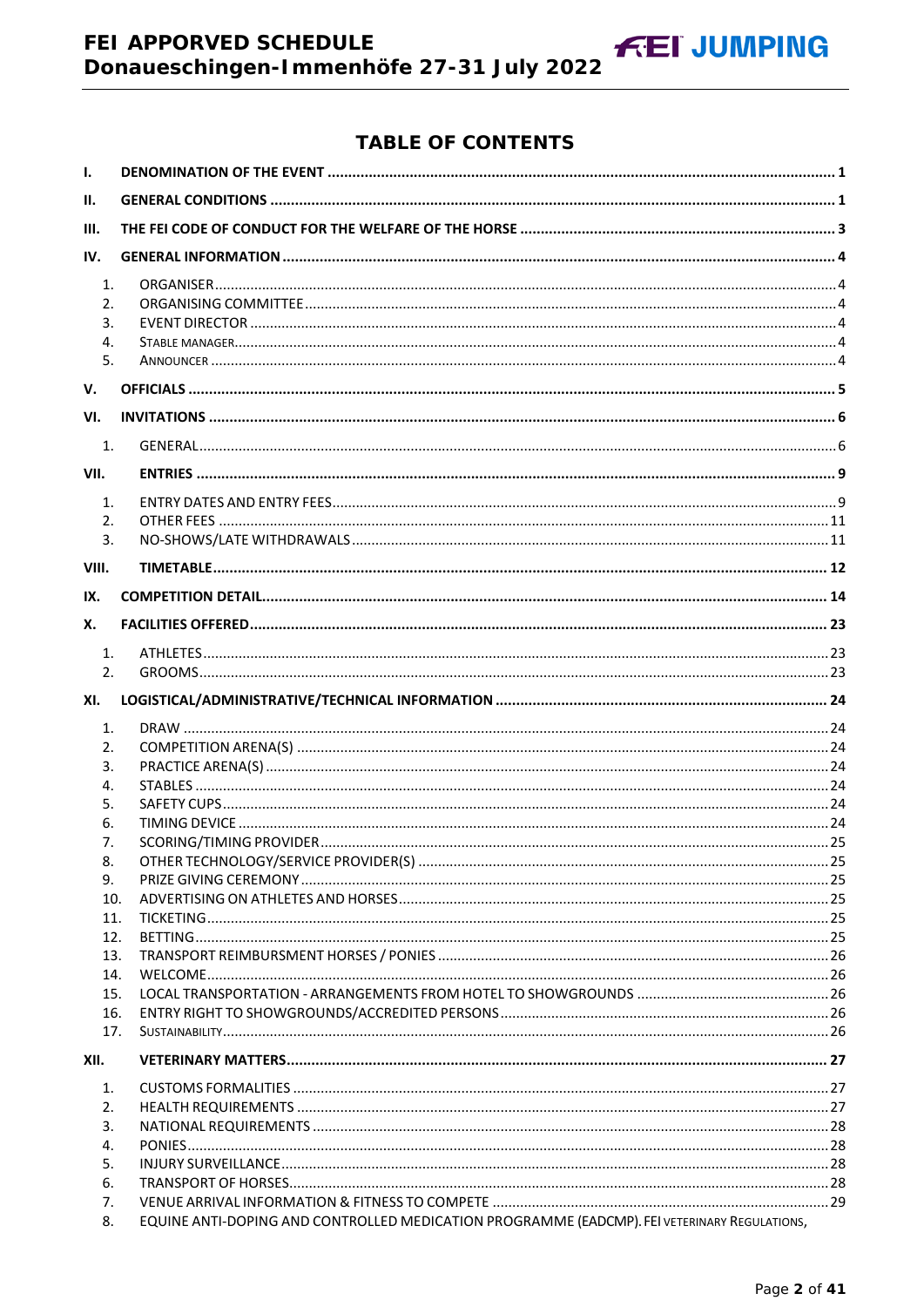| XIII.            |  |
|------------------|--|
| XIV.             |  |
| $\mathbf{1}$     |  |
| $\mathfrak{D}$   |  |
| $\overline{3}$ . |  |
| 4.               |  |
| 5.               |  |
| 6.               |  |
| 7 <sub>1</sub>   |  |
| 8.               |  |
| 9.               |  |
| 10.              |  |
| 11.              |  |
| XV.              |  |

**FEI JUMPING** 

# <span id="page-2-0"></span>**III. THE FEI CODE OF CONDUCT FOR THE WELFARE OF THE HORSE**

The Fédération Equestre Internationale (FEI) expects all those involved in international equestrian sport to adhere to the FEI's Code of Conduct and to acknowledge and accept that at all times the welfare of the horse must be paramount and must never be subordinated to competitive or commercial influences.

- 1. At all stages during the preparation and training of competition horses, welfare must take precedence over all other demands. This includes good horse management, training methods, farriery and tack, and transportation.
- 2. Horses and Athletes must be fit, competent and in good health before they are allowed to compete. This encompasses medication use, surgical procedures that threaten welfare or safety, pregnancy in mares and the misuse of aids.
- 3. Events must not prejudice horse welfare. This involves paying careful attention to the competition areas, ground surfaces, weather conditions, stabling, site safety and fitness of the horse for onward travel after the event.
- 4. Every effort must be made to ensure that horses receive proper attention after they have competed and that they are treated humanely when their competition careers are over. This covers proper veterinary care, competition injuries, euthanasia and retirement.
- 5. The FEI urges all involved with the sport to attain the highest levels of education in their areas of expertise.

The Long version of this Code can be obtained from the Fédération Equestre Internationale, HM King Hussein I Building, Chemin de la Joliette 8, 1006 Lausanne, Switzerland. Telephone: +41 21 310 47 47. The Code is available in English. The Code is also available on the FEI's website: [http://inside.fei.org/.](http://inside.fei.org/)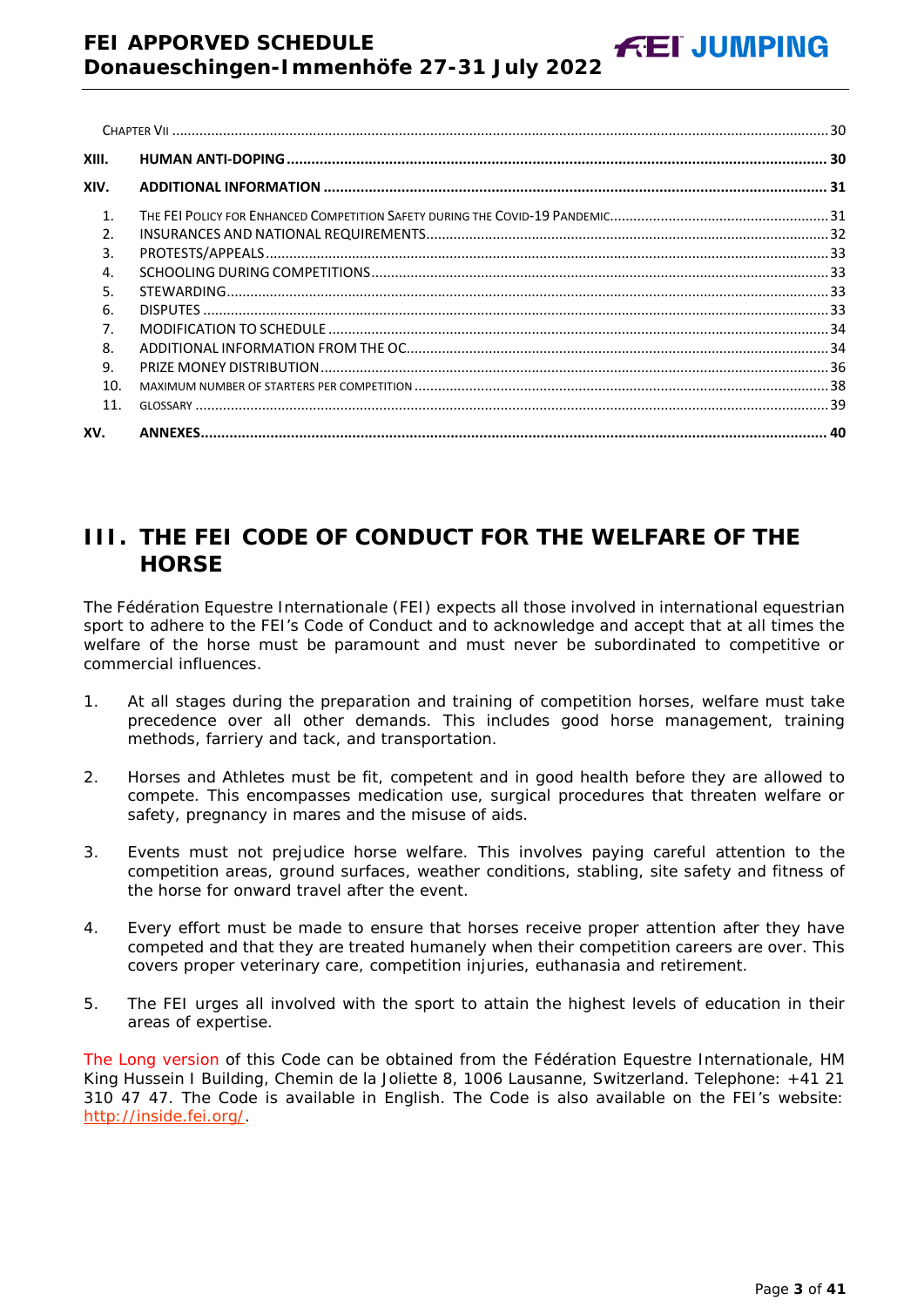# <span id="page-3-0"></span>**IV. GENERAL INFORMATION**

# <span id="page-3-1"></span>**1. ORGANISER**

| Name:<br>Address:<br>Telephone:<br>Email: | Reitzentrum Frese Immenhöfe e.V.<br>Immenhöfe 4<br>$+49.771 - 7675$<br>info@rz-frese               |  |
|-------------------------------------------|----------------------------------------------------------------------------------------------------|--|
| Website:<br>www.festderpferde.de          |                                                                                                    |  |
| <b>Contact Details Show Ground:</b>       |                                                                                                    |  |
| Address:                                  | Immenhöfe 4, 78166 Donaueschingen                                                                  |  |
| Telephone:                                | $+49.771 - 7675$                                                                                   |  |
| <b>GPS Coordinates:</b>                   | Latitude: 47.9631, Longitude: 8.56634                                                              |  |
| <b>Accessibility Details:</b>             |                                                                                                    |  |
| Arrival by road:                          | motorway A81, motorway junction Bad Dürrheim onto A864 in                                          |  |
|                                           | direction of Donaueschingen, Freiburg, Exit Donaueschingen onto<br>B27 in direction Donaueschingen |  |
| Arrival by train:                         | station Donaueschingen                                                                             |  |
| Arrival by plane:                         | airport Stuttgart (approx. 145km)<br>Airport Zürich (approx 90 km)                                 |  |
| <b>ORGANI SI NG COMMITTEE</b>             |                                                                                                    |  |

# <span id="page-3-2"></span>**2. C**

| Honorary President:    | $\Lambda$ .                                              |
|------------------------|----------------------------------------------------------|
|                        | President of the Event: Christian Frese, Christoph Käfer |
| <b>Show Secretary:</b> | Birgit Bochmann                                          |
| Press Officer:         | Martina Brüske                                           |

# <span id="page-3-3"></span>**3. EVENT DIRECTOR**

| Name:      | <b>Christian Frese</b> |
|------------|------------------------|
| Address:   | Immenhöfe 4            |
| Telephone: | $+49.771 - 7675$       |
| Mobile:    | $+49.171 - 3077020$    |
| Fmail:     | info@rz-frese.de       |

# <span id="page-3-4"></span>**4. STABLE MANAGER**

| Name:      | Martin Hembach    |
|------------|-------------------|
| Telephone: | +49.175-2213991   |
| Email:     | compost@mr-sbk.de |

# <span id="page-3-5"></span>**5. ANNOUNCER**

| Name:  | Hendrik Schulze Rückamp |
|--------|-------------------------|
|        | Wolfgang Kohne          |
| Email: | info@hsr-performance.de |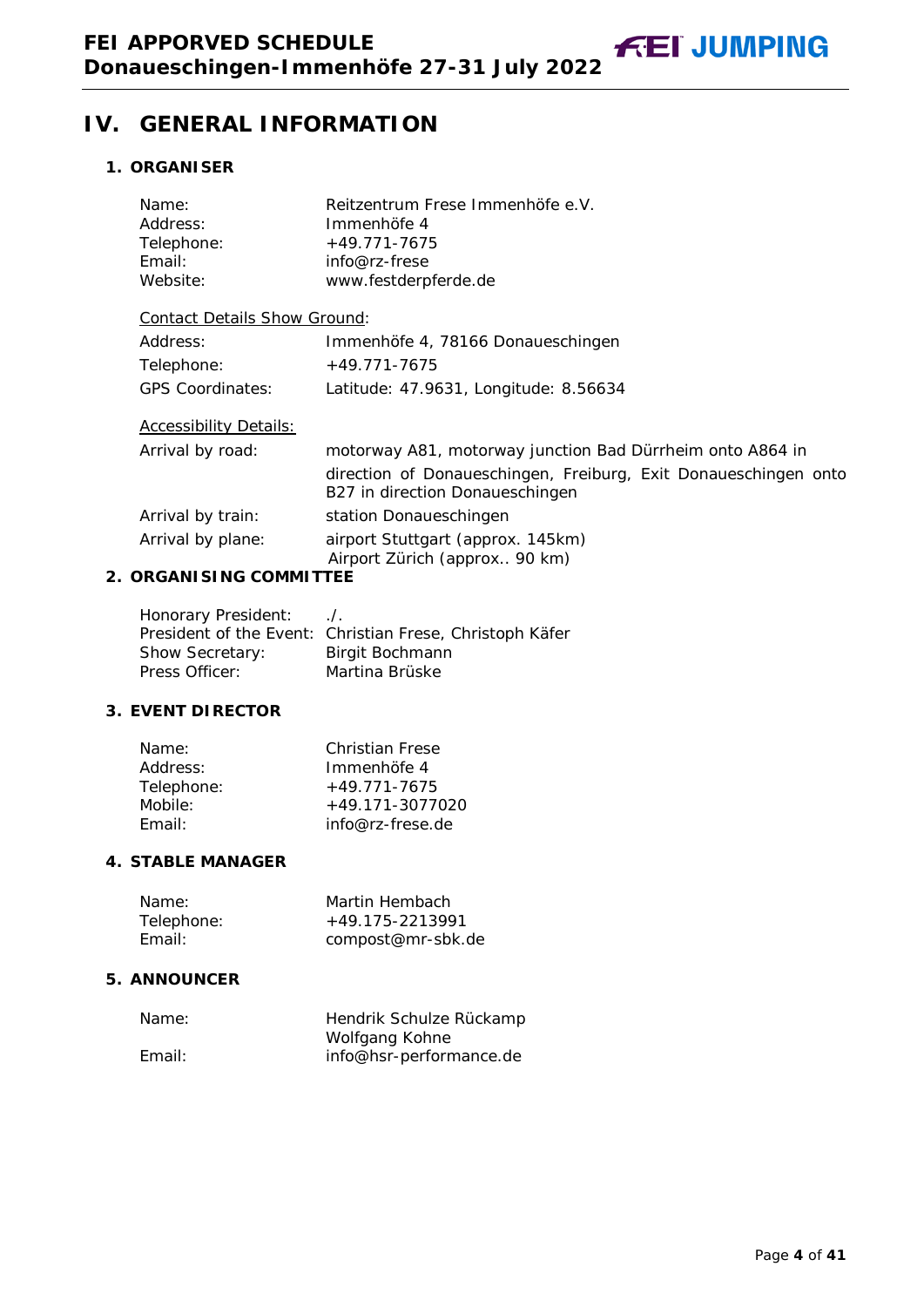# **V. OFFICIALS**

**Please note that the schedule has been approved under the provision that all appointed Officials have successfully passed the online FEI Competency Evaluation Test.**

**A minimum of one VD must be appointed for every 400 horses. The FEI Veterinary Department reserves the right to request AVDs.**

<span id="page-4-0"></span>

| Ref.           | Panel                                     | <b>Function</b>                           | <b>FEI ID</b> | <b>Name</b>           | <b>NF</b>  | Level          | <b>E-mail &amp; Mobile</b>                         |
|----------------|-------------------------------------------|-------------------------------------------|---------------|-----------------------|------------|----------------|----------------------------------------------------|
| 1              | <b>Ground Jury</b>                        | Ground Jury President                     | 10052358      | Stephanie Müller      | <b>GER</b> | 3              | Mueller.nb@freeet.de<br>+49.172-7530886            |
|                |                                           | Ground Jury Member                        | 10056293      | Kathrin van Wees      | <b>GER</b> | 3              | k.waggershauser@t-online.de<br>+49.171-4333301     |
|                |                                           | Ground Jury Member                        | 10082569      | Ralph Clasen-Hoffmann | <b>GER</b> | $\mathbf{1}$   | clasen-hoffmann@email.de                           |
| $\mathbf{2}$   | <b>Foreign Judge</b>                      | Foreign Judge                             | 10049139      | Dr. Otto Knüsel       | <b>SUI</b> | 3              | Otto.knuesel@gmx.ch<br>+41.41813027773             |
| 3              | <b>Foreign Technical Delegate</b>         | Foreign Technical Delegate                |               | N/A                   |            |                |                                                    |
| 4              | <b>Course Designer</b>                    | Course Designer                           | 10002525      | Peter Schuhmacher     | <b>GER</b> | 3              | ps-coursedesign@t-online.de<br>+49.177-6842557     |
|                |                                           | Assistant Course Designer                 |               | Detlef Weyand         | <b>GER</b> | nat            |                                                    |
| 5              | <b>Chief Steward</b>                      | <b>Chief Steward</b>                      | 10051328      | Peter Bort            | <b>GER</b> | 3              | Peter_bort@gmx.de<br>+49.157-54656832              |
| 6              | <b>Foreign Steward</b>                    | <b>Foreign Steward</b>                    |               | N/A                   |            |                |                                                    |
|                | <b>Assistants Stewards</b>                | <b>Assistant Steward</b>                  | 10052781      | Helmut Hartmann       | <b>GER</b> | 3              | Helmut.hartmann1@gmx.de<br>+49.172-7350050         |
| $\overline{7}$ |                                           | <b>Assistant Steward</b>                  | 10082568      | Bärbel Appich         | <b>GER</b> | 3              | baerbel.appich@arcor.de                            |
|                |                                           | <b>Assistant Steward</b>                  | 10093195      | Jörg P. Gerber        | <b>SUI</b> | 3              | joerg_gerber@bluewin.ch                            |
|                |                                           | <b>Assistant Steward</b>                  | 10169374      | <b>Esther Todt</b>    | <b>GER</b> | $\overline{2}$ | esther-todt@web.de                                 |
| 8              | <b>FEI Veterinary Delegate</b>            | FEI Veterinary Delegate                   | 10052697      | Dr. Georg Rist        | <b>GER</b> | 3              | Rist_gaisbeuren@t-online.de<br>+49.171-9385445     |
| 9              | <b>Veterinary Service Manager</b>         | Veterinary Service<br>Manager             | 10086699      | Dr. Christian Czech   | <b>GER</b> | $\overline{2}$ | Christian.czech@pferdeklinikag.ch<br>+41.628853020 |
|                | <b>Permitted Treating</b><br>Veterinarian | <b>Permitted Treating</b><br>Veterinarian | 10166102      | Dr. Timo Schäfer      | <b>GER</b> |                | info@pferdepraxis-schaefer.de<br>+49.174-13201543  |
| 10             | <b>Medical Doctor</b>                     | <b>Medical Doctor</b>                     |               | Dr. Petra Mrosek      | <b>GER</b> |                | +49.172-7409813                                    |
| 11             | Farrier                                   | Farrier                                   |               | <b>Costin Mitroi</b>  | <b>ROM</b> |                | mitroimirceacostin@gmail.com                       |
| 12             | <b>NF Delegate</b>                        | NF Delegate                               |               | Stephanie Müller      | <b>GER</b> |                |                                                    |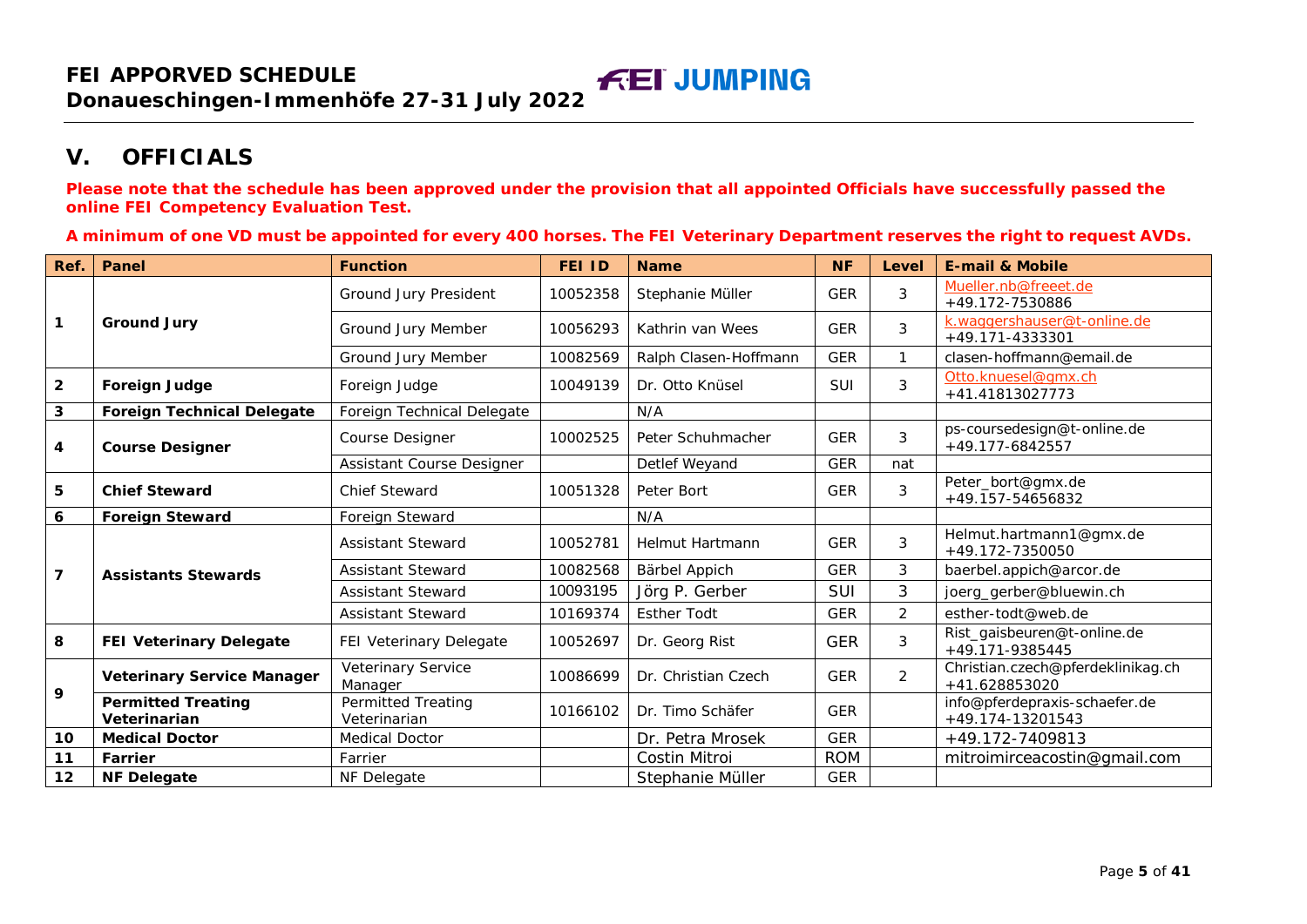# <span id="page-5-0"></span>**VI. INVITATIONS**

# <span id="page-5-1"></span>**1. GENERAL**

Horses entered in one CSI star level/category may not enter another CSI star level/category at the same Show.

Horses may take part in national Competitions and international Competitions at the same Show only under the following conditions:

- Horses may take part in national Events up to two hours prior to the start of the international Event's Horse Inspection;
- If the national Event includes Competitions after the international Event ends, either on the same day or on the following day(s), horses having taken part in the international Event may take part in national Competitions only, following the conclusion of the international Event.

#### **Invitations**

For all Events at which the CSI Invitation Rules apply, a certain percentage of Athletes must be invited in descending order of the Longines Ranking, a certain percentage of Athletes will be home Athletes selected by the host NF and a certain percentage will be Athletes invited by the Organising Committee (OC); the percentages for each invitation group are established for each star level as follows:

| <b>Event Level</b>                                                                                                           | <b>Athletes</b><br>from the<br>Longines<br>Ranking                                                                    | <b>Athletes</b><br>selected by<br>the host NF | OC.<br><b>Invitations</b> |
|------------------------------------------------------------------------------------------------------------------------------|-----------------------------------------------------------------------------------------------------------------------|-----------------------------------------------|---------------------------|
| $CSI5*$                                                                                                                      | 60%                                                                                                                   | 20%                                           | 20%                       |
| $CSI4*$                                                                                                                      | 50%                                                                                                                   | 25%                                           | 25%                       |
| $CSI3*$                                                                                                                      | 40%                                                                                                                   | 30%                                           | 30%                       |
| $CSI2*$                                                                                                                      | 30%                                                                                                                   | 30%                                           | 40%                       |
| CSI2 <sup>*</sup> Open, option with no Longines Ranking<br>Competitions if the number of invited Athletes is<br>restricted   | $0\%$                                                                                                                 | 20%                                           | 80%                       |
| CSI2 <sup>*</sup> Open, option with no Longines Ranking<br>Competitions if the number of invited Athletes is<br>unrestricted | N/A, CSI Invitation Rules do not apply to CSI<br>Events at which the number of Athletes<br>invited is not restricted. |                                               |                           |

#### **Longines Rankings**

The Longines Rankings number 255, established three (3) months prior to this Event will be used for the invitation of Athletes. Athletes are invited through the FEI online Invitation System for Jumping in accordance with the CSI Invitation Rules (refer to Jumping Rules, Annex V)

#### **CSI** *star leve***l: CSI2\***

Maximum number of Athletes to be invited: 65, plus 10 further athletes only for the Medium Tour (comp. 4,5,6 and 7)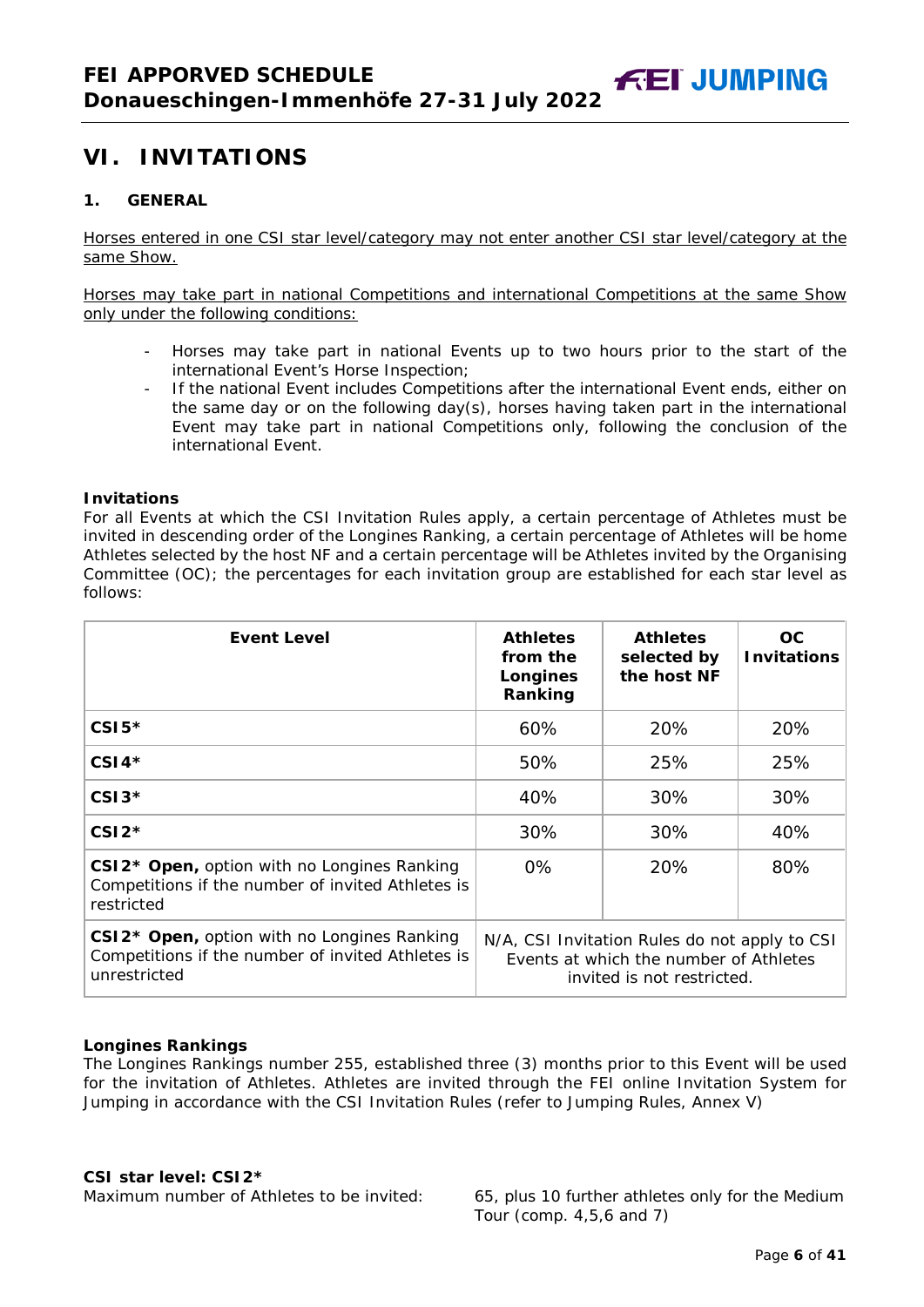Maximum number of Horses that may be entered:195, plus 10 further horses only for the Medium

Tour (comp. 4,5,6 and 7) Maximum number of Horses per Athlete: 3; further 10 athletes only for the Medium Tour:1

| <b>Maximum number of Athletes</b><br>invited                                       | No. of Athletes<br>from the<br>Longines<br>Ranking | No. of Athletes<br>selected by the<br>host NF | No. of OC<br><b>Invitations</b>                                                             |
|------------------------------------------------------------------------------------|----------------------------------------------------|-----------------------------------------------|---------------------------------------------------------------------------------------------|
| 65, plus 10 further athletes only<br>for the Medium Tour (comp.4, 5,6)<br>and $7)$ | 20                                                 | 20                                            | 25, plus 10<br>further athletes<br>only for the<br>Medium Tour<br>(comp.4, 5,6)<br>and $7)$ |

(OCs will be permitted to invite a limited number of additional Athletes, if, at the closing of entries, the maximum number of Horses that may be entered has not been reached. For details, please refer to Jumping Rules, Art. 251.9.2.)

The following athletes are automatically invited:

BEMER RIDERS TOUR:

All Athletes placed  $1<sup>st</sup>$  to  $3<sup>rd</sup>$  in the most valid ranking list of the BEMER Riders Tour. The pre-qualified athletes for the BEMER Riders Tour, if not already among the athletes invited from the top of the Longines Ranking or selected by the host NF, can be invited under the percentage reserved for OC invitations.

#### **FEI Wild Cards:**

CSI5\*: 1 CSI4\*/CSI3\*/CSI2\*: 2

#### **Connected Events:**

# **Section 1: Compulsory Invitations**

Athletes can choose Events for which they wish to receive an information from the Monday eight weeks prior to the week of the Event until midnight GMT on the 4<sup>th</sup> Sunday prior to the Event.

#### **Section 2: Home Athletes selected by the host NF**

Entries for home Athletes in this section must be made through the FEI Entry System between the Monday eight weeks prior to the week of the Event until midnight GMT on the 3<sup>rd</sup> Wednesday prior to the week of the Event.

#### **Section 3: OC Invitations**

Entries in the OC Invitation Quota can be made in the FEI Entry System from the Monday eight weeks prior to the week of the Event up until the closing date for regular entries (the closing date for regular entries cannot be earlier than the 3rd Thursday prior to the week of the Event, and no later than four days prior to the Event) as indicated in the Schedule.

Events for which the Schedule states that overseas air transportation of Horses will be provided/organised by the OC are, for logistical reasons, authorised to establish the closing date for entries at the earliest on the  $5<sup>th</sup>$  Sunday prior to the event.

#### **CSI1YH\*:**

Total number of athletes:  $75$ Invited are all athletes of the CSI2\*. In case, there are athletes who have no horse for the CSIYH1\*,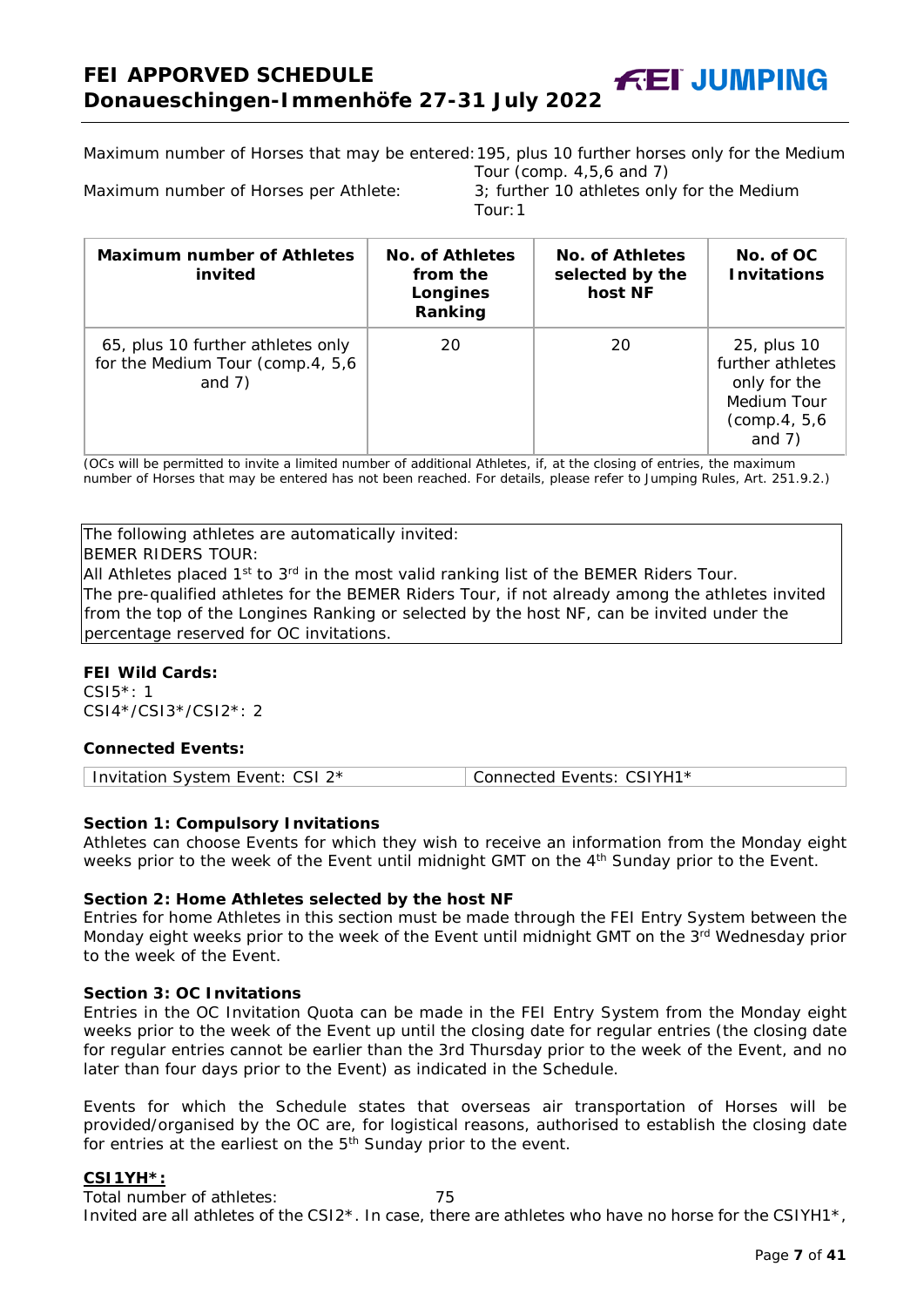the OC may invite as many further home and foreign athletes (only for the CSIYH1\*). Number of horses per athlete: 2 (6 or 7 years old)

Athletes are invited by the Organiser through their National Federation.

One (1) groom per athlete.

#### **Participation Restrictions:**

CSI2\*: Each horse may be started twice per day. CSIYH1\*: Each horse may be started once per day.

#### **CSI Am A**

Admitted Athletes (max. 50):

- 1. Approx. 20 foreign Athletes, who have been invited by the OC through their home NF
- 2. Approx. 30 German Athletes, who have been invited by the OC.
- 3. All Athletes:
	- Number of horses per Athlete: 3 horses, however, max. 2 horses per competition. In total each horse may be stated three times during the event.
	- The Athlete must possess a valid license granted by his NF.
	- An "Amateur" license will only be granted by NFs to Athletes who have formally signed a statement that they do not earn money for riding other people's Horses, giving riding lessons, or for publicity or commercial purposes, etc. The buying and selling of Horses, as well as receiving prize money in cash, are not forbidden providing they do not constitute the Athlete's main source of income.
	- Athletes are only admitted to CSIAm competitions and are excluded from international competitions at this event.
	- The "Amateur" status limits participation in other Competitions and Championships. Athletes having obtained or renewed the "Amateur Owner" license, will not be allowed to continue participating as an Amateur during the current calendar year if they have taken part in international or national Competitions in which the height of obstacles in the initial round is 1.50 m or greater.
	- An Athlete may apply to his NF to reinstate his Amateur Owner license after a waiting period according to the regulations of the NF but under no circumstances during the same calendar year.
	- For further information please get in contact with: Meldestelle - Birgit Bochmann, [bbochmann@hotmail.com](mailto:bbochmann@hotmail.com)

One (1) groom per athlete.

#### **Participation Restrictions/Information:**

- Each horse can be started once a day, in total each horse may be stated three times during the event.
- Within the tours athletes may change, i. e. they may ride in a Small Tour competition (1.15 m) on two days and in a Medium Tour competition (1.25 m) the third day. However, it is not allowed to start a horse in a Small Tour competition (1,15 m) and Large Tour competition (1,40 m) or vice versa.

#### **CSI2\*/CSIYH1\*/CSIAm A:**

Maximum number of 320 horses can be accepted across all Event categories!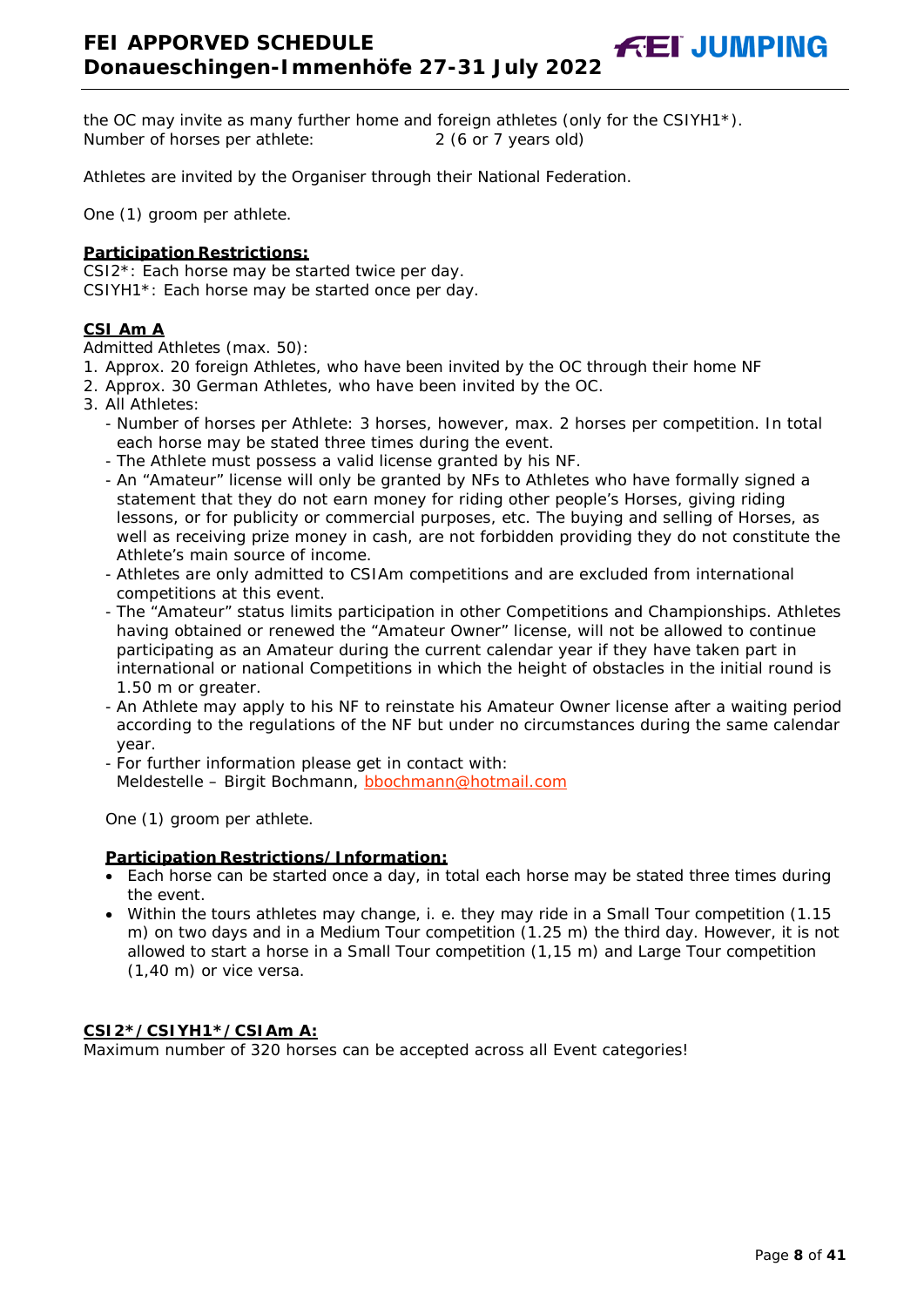# **IMPORTANT**

**FEI JUMPING** 

- <span id="page-8-0"></span>• Entries must be made by NFs through the FEI Entry System for all categories of this Event [\(https://invitation.fei.org/login\)](https://invitation.fei.org/login);
- Additional documentation can be found at: [https://inside.fei.org/fei/your-role/it-services/fei-entry-system/fei-entry-system-jumping;](https://inside.fei.org/fei/your-role/it-services/fei-entry-system/fei-entry-system-jumping)
- All Athletes and Horses participating in any International Competition must be registered with the FEI;
- Athletes and/or Horses present at the Event without having been entered through the FEI's Online Entry System will be automatically disqualified unless compelling circumstances warrant otherwise.
- German Athletes have to enter through the German Entry System NeOn! Entries of German Athletes will then be uploaded into the FEI Online Entry System!

# <span id="page-8-1"></span>**1. ENTRY DATES AND ENTRY FEES**

Entries have to be in accordance with Art.251 of the FEI Jumping Rules, 27<sup>th</sup> edition, effective 1st January 2022

#### **Deadlines for Entries:**

| German Entry System: | 04/07/2022 (only German athletes) |
|----------------------|-----------------------------------|
| FEI Entry System:    | 07/07/2022                        |

Last date for substitutions: **27/07/2022, 1 hour prior to the horse inspection**

# **Entry fee per horse** *(per category):*

| Entry fee per horse (VAT excluded)                                                                                                                                                                                                                         |                           |  |  |  |
|------------------------------------------------------------------------------------------------------------------------------------------------------------------------------------------------------------------------------------------------------------|---------------------------|--|--|--|
| $CSI2^*$ :                                                                                                                                                                                                                                                 | <b>EUR 260,00</b>         |  |  |  |
| CSIYH1*:                                                                                                                                                                                                                                                   | <b>EUR 160,00</b>         |  |  |  |
| CSIA <sub>m</sub> A:                                                                                                                                                                                                                                       | <b>EUR 770,00</b>         |  |  |  |
| Stabling fee per horse:                                                                                                                                                                                                                                    | EUR 140,00 (VAT excluded) |  |  |  |
| VAT:                                                                                                                                                                                                                                                       |                           |  |  |  |
| per horse CSI2 <sup>*</sup> :                                                                                                                                                                                                                              | EUR 18,20 (7%)            |  |  |  |
| per horse CSIYH1*:                                                                                                                                                                                                                                         | EUR 11,20 (7%)            |  |  |  |
| per horse CSIAm A:                                                                                                                                                                                                                                         | EUR 53,90 (7%)            |  |  |  |
| Stabling fee per horse:                                                                                                                                                                                                                                    | EUR 26,60 (19%)           |  |  |  |
| Total fee per horse:                                                                                                                                                                                                                                       |                           |  |  |  |
| $CSI2^*$ :                                                                                                                                                                                                                                                 | <b>EUR 444,80</b>         |  |  |  |
| CSIYH1 <sup>*</sup> :                                                                                                                                                                                                                                      | <b>EUR 337,80</b>         |  |  |  |
| $CSIAmA$ :                                                                                                                                                                                                                                                 | <b>EUR 990.50</b>         |  |  |  |
| Entry fees of German and foreign athletes are administered by EventClearing. The<br>entry fee plus fee for electricitry, EADCMP fee, manure disposal, fee for additional<br>boxes or tack boxes etc. have to be paid by transfer ahead of the event to the |                           |  |  |  |
| following account:                                                                                                                                                                                                                                         |                           |  |  |  |
| EventClearing S.à r.l., Massewee 2, L-6186 Gonderange<br>IBAN-EUR: LU38 0025 4101 2925 8200                                                                                                                                                                |                           |  |  |  |
| BIC / SWIFT: BILL LULL XXX                                                                                                                                                                                                                                 |                           |  |  |  |
| Ref.: Fest der Pferde, Donaueschingen-Immenhöfe, FEI-number of the athlete                                                                                                                                                                                 |                           |  |  |  |
|                                                                                                                                                                                                                                                            |                           |  |  |  |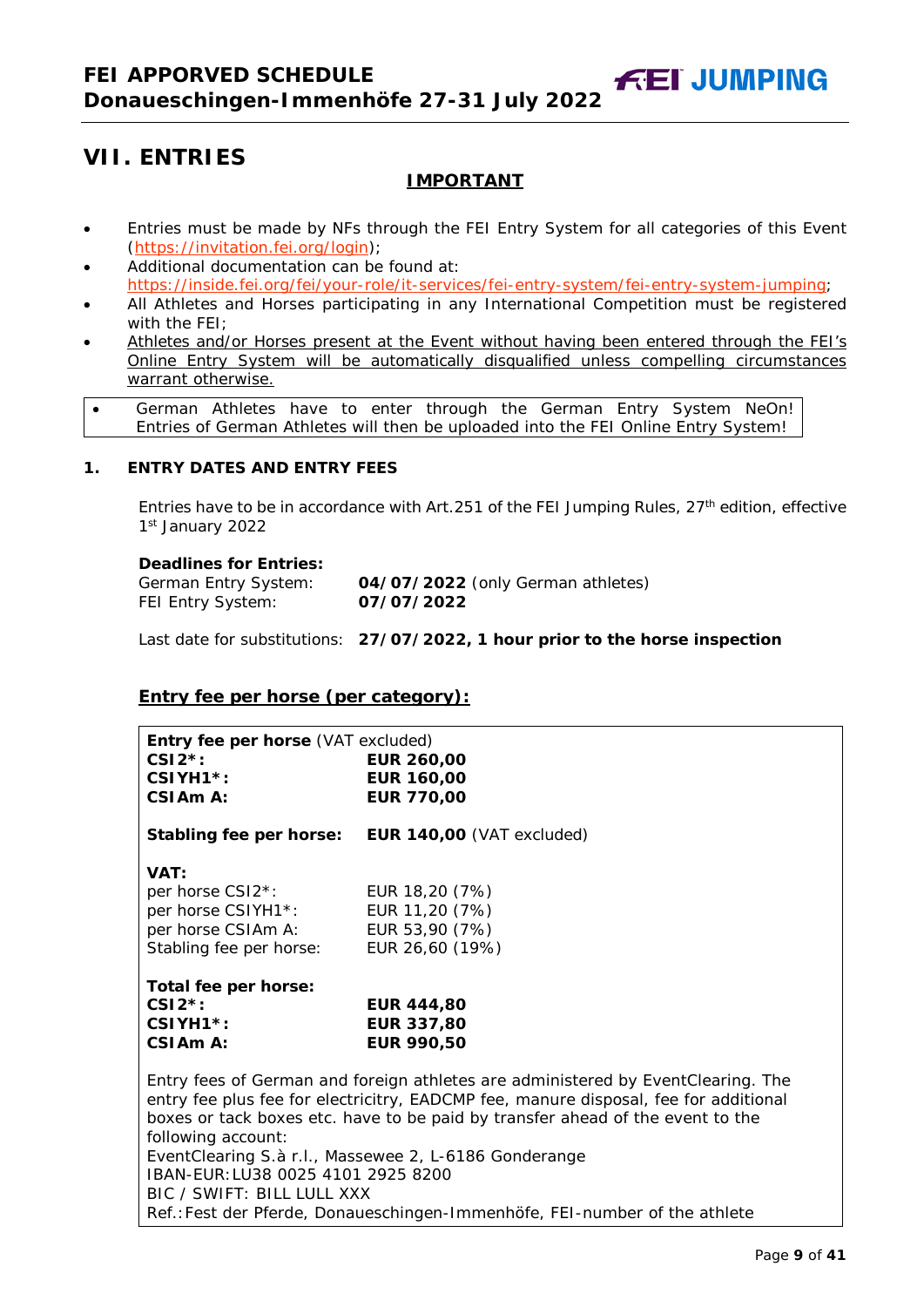Please contact EventClearing for further details: info@eventclearing.lu www.eventclearing.lu

Contact details Entries: Name: Birgit Bochmann Telephone: +49 170 230 01 88 Email: bbochmann@hotmail.com

Please refer to definition of Entry fees and Compulsory fees in the Glossary of the FEI Jumping Rules  $27<sup>th</sup>$  edition, effective 1<sup>st</sup> January 2022, that is copied in Section XIV point 11.

**FEI JUMPING** 

# **Compulsory fees per horse:**

| $\bullet$ EADCMP Fee:                                                                  | Included in entry fee<br>Not included in entry fee $\boxtimes$ CSI2*/CSIYH1*/<br>CSIA <sub>m</sub> A                                         |
|----------------------------------------------------------------------------------------|----------------------------------------------------------------------------------------------------------------------------------------------|
| Lower Level Events (CIMs)<br><b>Higher Level Events</b><br>events not defined as CIMs) | CHF 18 per horse per event<br>CHF 25 per horse per event<br>(For definition of CIMs see Appendix E of the FEI General Regulations, all other |
| • Fee for manure disposal                                                              | EUR 40,00 per horse                                                                                                                          |

• Fee for health/customs-related documents for Horses (only if requested) EUR 40,00 per horse

#### **All aforementioned amounts are including VAT**

| Total maximum fee per horse: |  |                          | EUR 40,00 plus EUR 18,00 EADCMP fee (see above) |
|------------------------------|--|--------------------------|-------------------------------------------------|
|                              |  |                          | plus EUR 40,00 for health/customs-related       |
|                              |  | documents (if requested) |                                                 |

#### **Compulsory fees per athlete:**

• NF fee N/A • NF medication control programme<br>fee N/A fee N/A • Fee for lorry parking no fee • Fee for electric hook-up for lorry EUR 100,00 per hook-up

# **All aforementioned amounts are including VAT**

<span id="page-9-0"></span>

| Total maximum fee per Athlete: \ | EUR 100,00 (incl. 1 hook-up and 1 parking |
|----------------------------------|-------------------------------------------|
|                                  | site)                                     |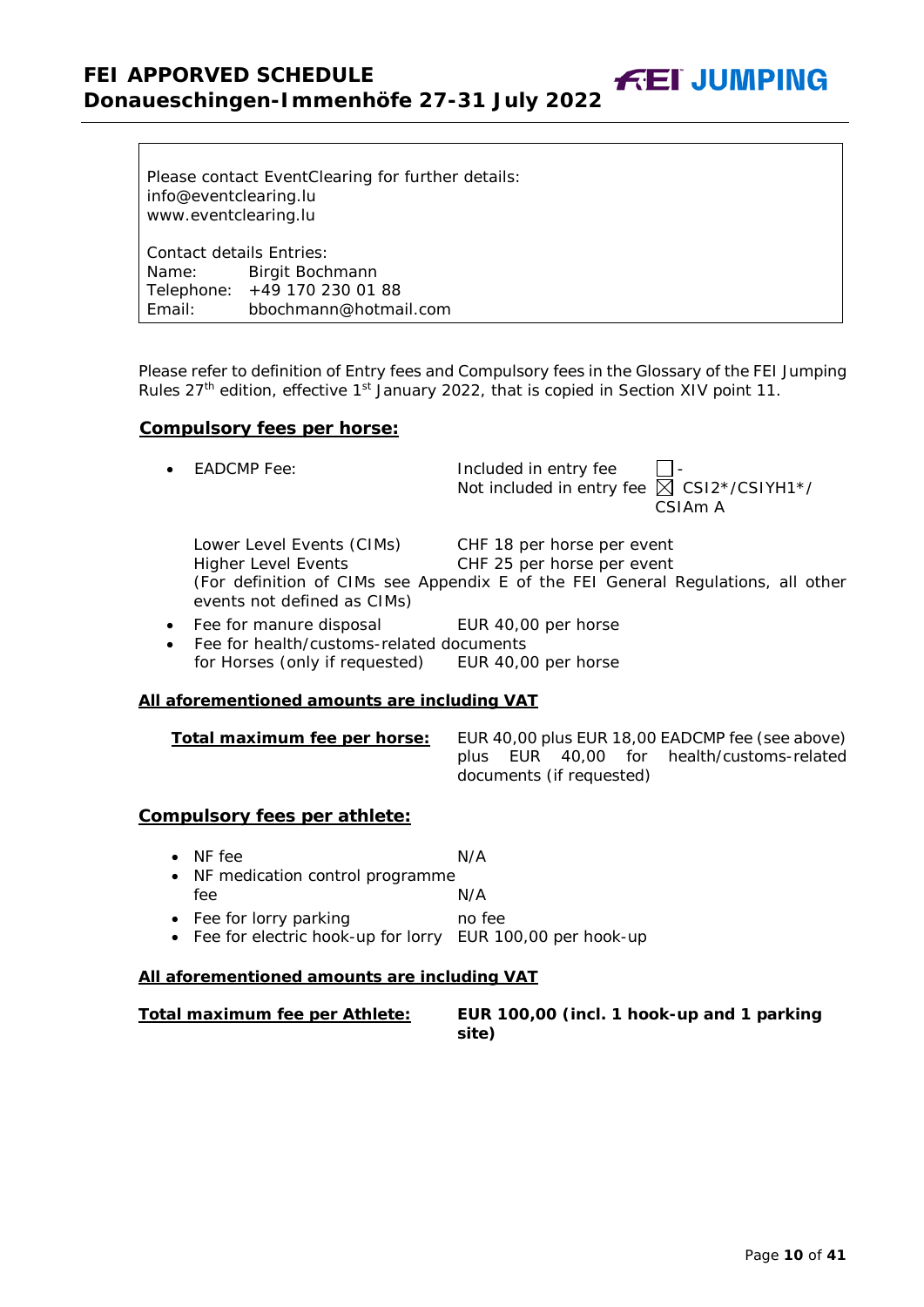**2. OTHER FEES**

All other fees must optional fees and be listed hereunder with the details of the amounts to be charged and approved by the FEI. Only fees approved by the FEI and listed in the approved Schedule can be charged by the OC. *Please specify if price per bale or other quantity.*

**FEI JUMPING** 

| Hay:                                                                                                           | EUR 12,00 per bale                                                                                                                                                                                                                    |
|----------------------------------------------------------------------------------------------------------------|---------------------------------------------------------------------------------------------------------------------------------------------------------------------------------------------------------------------------------------|
| Straw:                                                                                                         | EUR 10,00 per bale                                                                                                                                                                                                                    |
| Shavings:                                                                                                      | EUR 14,00 per bale (1st bedding free)                                                                                                                                                                                                 |
| Additional box:<br>Tack box:<br>Credit Card fee 5,00%<br>Attention: All fees have to be settled in Euro (EUR)! | EUR 200,00 per box<br>EUR 180,00 per box (if available)<br>Additional boxes/tack boxes have to be ordered in advance. Boxes which have been ordered<br>in advance have to be paid, unless they can be handed over to another Athlete. |

# **All aforementioned amounts are including VAT**

VAT number of the organiser: DE183751809

#### <span id="page-10-0"></span>**3. NO-SHOWS/LATE WITHDRAWALS**

**NB**: In the case of withdrawals after the date of definite entries or no-shows the athlete or the respective NF will be held liable to reimburse the OC for the actual financial loss incurred by the OC (please refer to Jumping Rules Art. 251.17) as a result of the late withdrawal or no-show.

#### **Amount charged:**

- Withdrawal after the date of definite entries up until the last date for substitutions: 200,00 per horse
- Withdrawal (or no-show) after the last date for substitutions: full entry fee (incl. box) per Horse withdrawn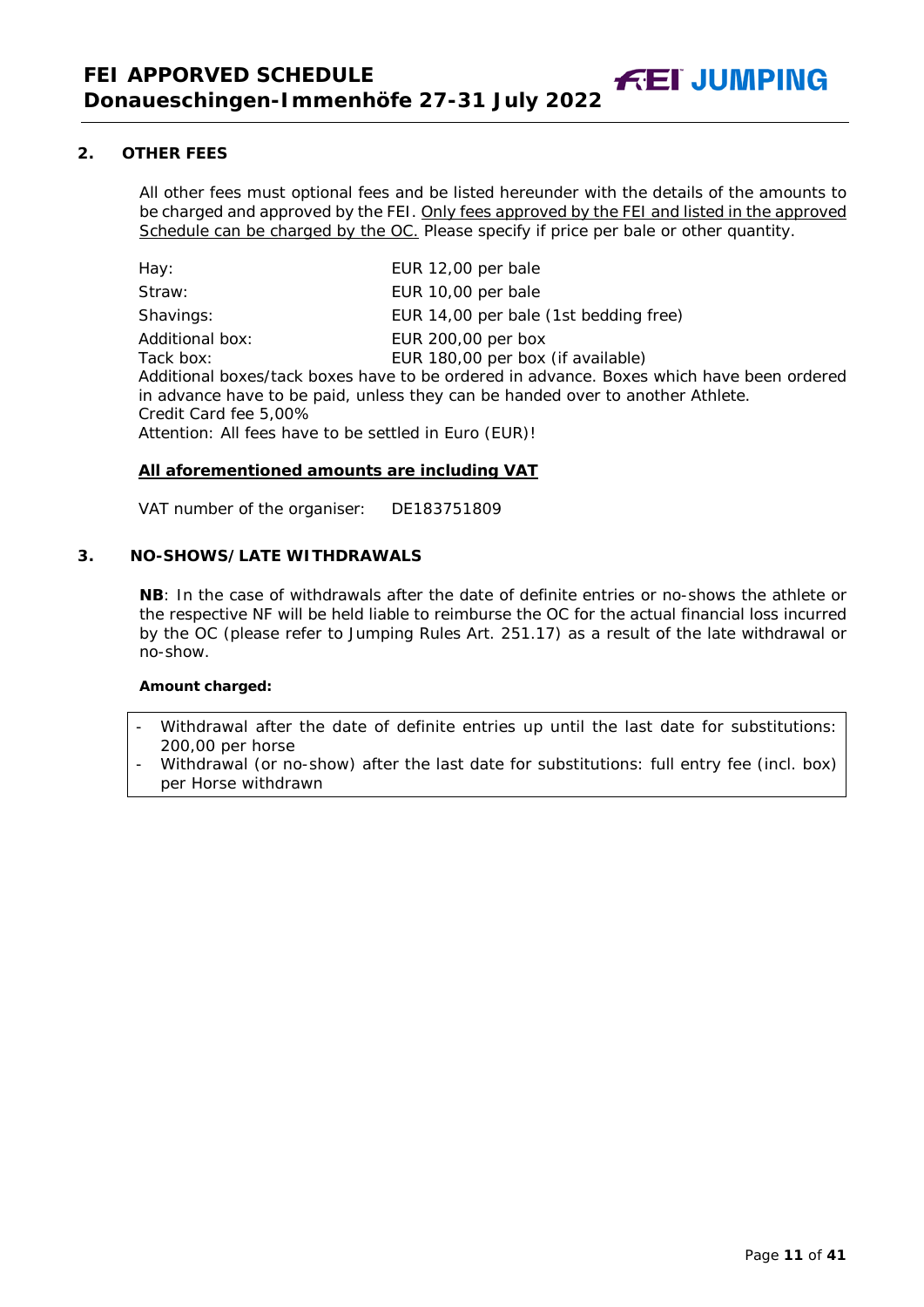# <span id="page-11-0"></span>**VIII. TIMETABLE**

# **Competitions must not start before 08:00 h and must not finish after 23:00 h, unless prior approval is granted by the FEI.**

# **As per Jumping Rules Annex VI: combined competitions are not permitted.**

*The scheduling of competitions must take into account mandatory maintenance breaks as follows. In principle, there should be one maintenance break for every 40 starters; at a minimum, it is compulsory to include one maintenance break in competitions with 50-99 starters after half of the starters have competed. Competitions with 100 starters or more must have three maintenance breaks. The start list must indicate when the maintenance break will take place (e.g. after N° 25).*

|                                                                                                                                                              | Day       | Date       | Time                   |
|--------------------------------------------------------------------------------------------------------------------------------------------------------------|-----------|------------|------------------------|
| Opening of stables                                                                                                                                           | Wednesday | 27/07/2022 | 07:00 h                |
| Horse Inspection All horses taking part at this<br>Event must be present during the first horse inspection,<br>unless unable to do so due to "force majeure" | Wednesday | 27/07/2022 | $13:00 h -$<br>18:00 h |
| Horse Re-Inspection                                                                                                                                          | Thursday  | 28/07/2022 | 07:30 h                |
| Opening times of exercise areas                                                                                                                              | Wednesday | 27/07/2022 | $13:30 h -$<br>17:00 h |

|           | Competitions CSI2*                                                                                                           | Day                                 | Date                                                                                                                          | Time    | Art                     | Prize Money                                                                                                                                                                                                                             |
|-----------|------------------------------------------------------------------------------------------------------------------------------|-------------------------------------|-------------------------------------------------------------------------------------------------------------------------------|---------|-------------------------|-----------------------------------------------------------------------------------------------------------------------------------------------------------------------------------------------------------------------------------------|
|           | Declaration of Starters                                                                                                      | $\bullet$<br>$\bullet$<br>$\bullet$ | respective competition<br>Declaration of Starters for all Final competitions the<br>declaration is<br>on Saturday 30/07/2022. |         |                         | close for all competitions the previous evening of the<br>automatically with the horse of the second Qualification.<br>If you want to change the horse or you don't want to<br>compete in a Final give us the information up to 17.30 h |
|           | <b>Competition 1 - Big Tour -</b><br>Grand Prix with two<br>rounds.<br><b>BEMER Riders Tour</b><br><b>Rating Competition</b> | Sunday                              | 31/07/2022                                                                                                                    | 15:30 h | $ 273.3.3.1 35.000 \in$ |                                                                                                                                                                                                                                         |
|           | <b>Competition 2 - Big Tour -</b><br>Qualifier Comp 1                                                                        | Saturday                            | 30/07/2022                                                                                                                    | 15:30 h | 238.2.2                 | 25.500 €                                                                                                                                                                                                                                |
|           | Competition 3 - Big Tour<br>- Group Jumping<br>Competition with<br>Winning Round                                             | Friday                              | 29/07/2022                                                                                                                    | 20:30h  | 275                     | 10.000 €                                                                                                                                                                                                                                |
|           | <b>Competition 4 - Big and Medium Tour</b><br><b>Opening Competition</b>                                                     | Thursday                            | 28/07/2022                                                                                                                    | 15:00 h | 238.2.1                 | 2.000 €                                                                                                                                                                                                                                 |
| $\bullet$ | Competition 5 - Medium Tour                                                                                                  | Sunday                              | 31/07/2022                                                                                                                    | 11:30 h | 238.2.1                 | 4.000 €                                                                                                                                                                                                                                 |
| $\bullet$ | Competition 6 - Medium Tour                                                                                                  | Saturday                            | 30/07/2022                                                                                                                    | 09:15h  | 238.2.1                 | 3.000 €                                                                                                                                                                                                                                 |
| $\bullet$ | Competition 7 - Medium Tour<br>Qualifier Comp. 3                                                                             | Friday                              | 29/07/2022                                                                                                                    | 10:00 h | 238.2.1                 | 3.000 €                                                                                                                                                                                                                                 |
|           |                                                                                                                              |                                     |                                                                                                                               |         |                         |                                                                                                                                                                                                                                         |
|           | <b>Total Prize Money</b>                                                                                                     | 82.500€                             |                                                                                                                               |         |                         |                                                                                                                                                                                                                                         |
|           | Prizes in Kind                                                                                                               | $.$ /.                              |                                                                                                                               |         |                         |                                                                                                                                                                                                                                         |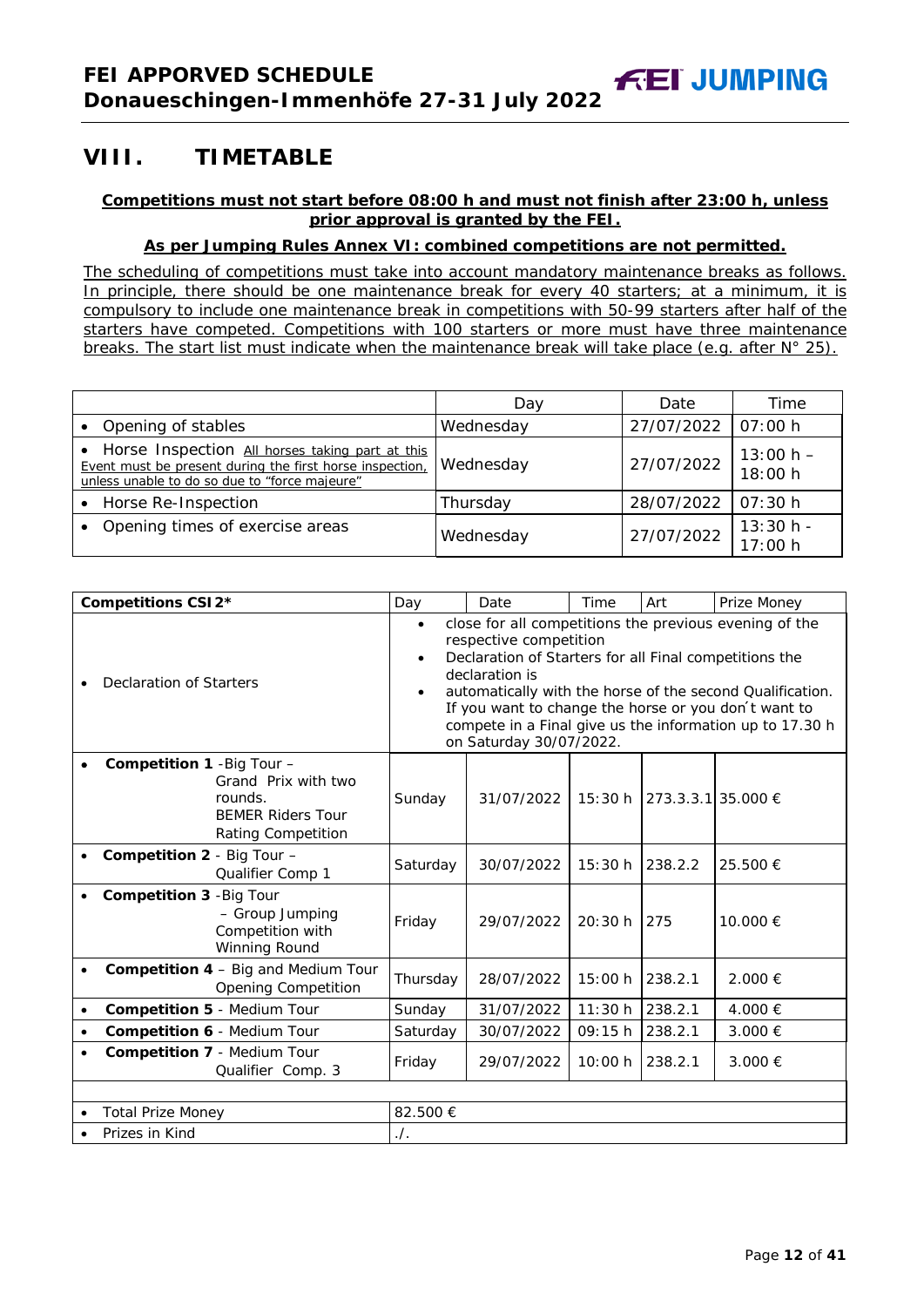**FEI APPORVED SCHEDULE Donaueschingen-Immenhöfe 27-31 July 2022**

| <b>Competitions CSI YH1*:</b>                                                                                                                                                                                                                                                                                                                                                                                  | Day              | Date                                                                                                                          | Time    | Art               | Prize Money                                                                                                                                                                                                                             |
|----------------------------------------------------------------------------------------------------------------------------------------------------------------------------------------------------------------------------------------------------------------------------------------------------------------------------------------------------------------------------------------------------------------|------------------|-------------------------------------------------------------------------------------------------------------------------------|---------|-------------------|-----------------------------------------------------------------------------------------------------------------------------------------------------------------------------------------------------------------------------------------|
| Declaration of Starters                                                                                                                                                                                                                                                                                                                                                                                        |                  | respective competition<br>Declaration of Starters for all Final competitions the<br>declaration is<br>on Saturday 30/07/2022. |         |                   | close for all competitions the previous evening of the<br>automatically with the horse of the second Qualification.<br>If you want to change the horse or you don't want to<br>compete in a Final give us the information up to 17.30 h |
| <b>Competition 8 - Youngster Tour-</b><br>$\bullet$<br>Final (7 years old horses)                                                                                                                                                                                                                                                                                                                              | Sunday           | 31/07/2022                                                                                                                    | 08:00 h | 274.1.5.3 1.000 € |                                                                                                                                                                                                                                         |
| Competition 9 - Youngster Tour-<br>Final (6 years old horses)                                                                                                                                                                                                                                                                                                                                                  | Sunday           | 31/07/2022                                                                                                                    | 09:00 h | 274.1.5.3 1.000 € |                                                                                                                                                                                                                                         |
| Competition 10 - Youngster Tour- (6<br>and 7 years old horses) 2nd<br>Qualifier                                                                                                                                                                                                                                                                                                                                | Friday           | 29/07/2022                                                                                                                    | 08:00 h | 238.2.1           | 800€                                                                                                                                                                                                                                    |
| Competition 11 - Youngster Tour- (6<br>and 7 years old horses) 1st<br>Qualifier                                                                                                                                                                                                                                                                                                                                | Thursday         | 28/07/2022                                                                                                                    | 12:00 h | 238.2.1           | 800€                                                                                                                                                                                                                                    |
|                                                                                                                                                                                                                                                                                                                                                                                                                |                  |                                                                                                                               |         |                   |                                                                                                                                                                                                                                         |
| $\star$<br><b>Total Prize Money</b>                                                                                                                                                                                                                                                                                                                                                                            | 3.600 €          |                                                                                                                               |         |                   |                                                                                                                                                                                                                                         |
| $\star$<br>Prizes in Kind                                                                                                                                                                                                                                                                                                                                                                                      | $\Lambda$ .      |                                                                                                                               |         |                   |                                                                                                                                                                                                                                         |
|                                                                                                                                                                                                                                                                                                                                                                                                                |                  |                                                                                                                               |         |                   |                                                                                                                                                                                                                                         |
| <b>Competitions CSI Am A</b>                                                                                                                                                                                                                                                                                                                                                                                   | Day              | Date                                                                                                                          | Time    | Art               | Prize Money                                                                                                                                                                                                                             |
| Declaration of Starters close for all competitions the previous evening of the respective competition<br>$\bullet$<br>Declaration of Starters for all Final competitions the declaration is<br>$\bullet$<br>automatically with the horse of the second Qualification. If you want to change the horse or you<br>don't want to compete in a Final give us the information up to 17.30 h on Saturday 30/07/2022. |                  |                                                                                                                               |         |                   |                                                                                                                                                                                                                                         |
| Competition 12-Gold Tour                                                                                                                                                                                                                                                                                                                                                                                       | Sunday           | 31/07/2022                                                                                                                    | 14:15h  | 238.2.2           | 1.000,00 €                                                                                                                                                                                                                              |
| Competition 13-Gold Tour<br>٠                                                                                                                                                                                                                                                                                                                                                                                  | Saturday         | 30/07/2022                                                                                                                    | 12:15h  | 238.2.1           | 900,00 €                                                                                                                                                                                                                                |
| <b>Competition 14-Gold Tour</b><br>$\bullet$                                                                                                                                                                                                                                                                                                                                                                   | Thursday         | 28/07/2022                                                                                                                    | 14:00 h | 238.2.1           | 900,00 €                                                                                                                                                                                                                                |
| Competition 15-Silver Tour                                                                                                                                                                                                                                                                                                                                                                                     | Sunday           | 31/07/2022                                                                                                                    | 13:00 h | 238.2.2           | 600,00 €                                                                                                                                                                                                                                |
| Competition 16-Silver Tour                                                                                                                                                                                                                                                                                                                                                                                     | Friday           | 29/07/2022                                                                                                                    | 14:30 h | 238.2.1           | 500,00 €                                                                                                                                                                                                                                |
| Competition 17-Silver Tour<br>$\bullet$                                                                                                                                                                                                                                                                                                                                                                        | Thursday         | 28/07/2022                                                                                                                    | 10:45 h | 238.2.1           | 500,00 €                                                                                                                                                                                                                                |
| Competition 18-Bronze Tour<br>$\bullet$                                                                                                                                                                                                                                                                                                                                                                        | Saturday         | 30/07/2022                                                                                                                    | 08:00 h | 238.2.2           | 400,00 €                                                                                                                                                                                                                                |
| Competition 19-Bronze Tour<br>$\bullet$                                                                                                                                                                                                                                                                                                                                                                        | Friday           | 29/07/2022                                                                                                                    | 13:30 h | 238.2.1           | 300,00 €                                                                                                                                                                                                                                |
| Competition 20-Bronze Tour<br>$\bullet$                                                                                                                                                                                                                                                                                                                                                                        | Thursday         | 28/07/2022                                                                                                                    | 08:45 h | 238.2.1           | 300,00 €                                                                                                                                                                                                                                |
|                                                                                                                                                                                                                                                                                                                                                                                                                |                  |                                                                                                                               |         |                   |                                                                                                                                                                                                                                         |
| <b>Total Prize Money</b>                                                                                                                                                                                                                                                                                                                                                                                       | 5.400 €          |                                                                                                                               |         |                   |                                                                                                                                                                                                                                         |
| Prizes in Kind                                                                                                                                                                                                                                                                                                                                                                                                 | $\overline{I}$ . |                                                                                                                               |         |                   |                                                                                                                                                                                                                                         |
|                                                                                                                                                                                                                                                                                                                                                                                                                |                  |                                                                                                                               |         |                   |                                                                                                                                                                                                                                         |
| <b>OVERALL PRIZE MONEY</b>                                                                                                                                                                                                                                                                                                                                                                                     | € 91.500 €       |                                                                                                                               |         |                   |                                                                                                                                                                                                                                         |
| <b>OVERALL PRIZES IN KIND</b>                                                                                                                                                                                                                                                                                                                                                                                  | $\in$ ./.        |                                                                                                                               |         |                   |                                                                                                                                                                                                                                         |

**Applicable government tax to be deducted from Prize Money (see XIV.9).**

#### **GENERAL CLASSIFICATION AT THE END OF THE COMPETITIONS:**

**OVERALL VALUE € 91.500 €**

Leading athlete award – ./. Best foreign athlete - ./. Best home athlete  $-$ Team awards – ...

**PRIZE – CLASSIFICATION:./.**

**FEI JUMPING**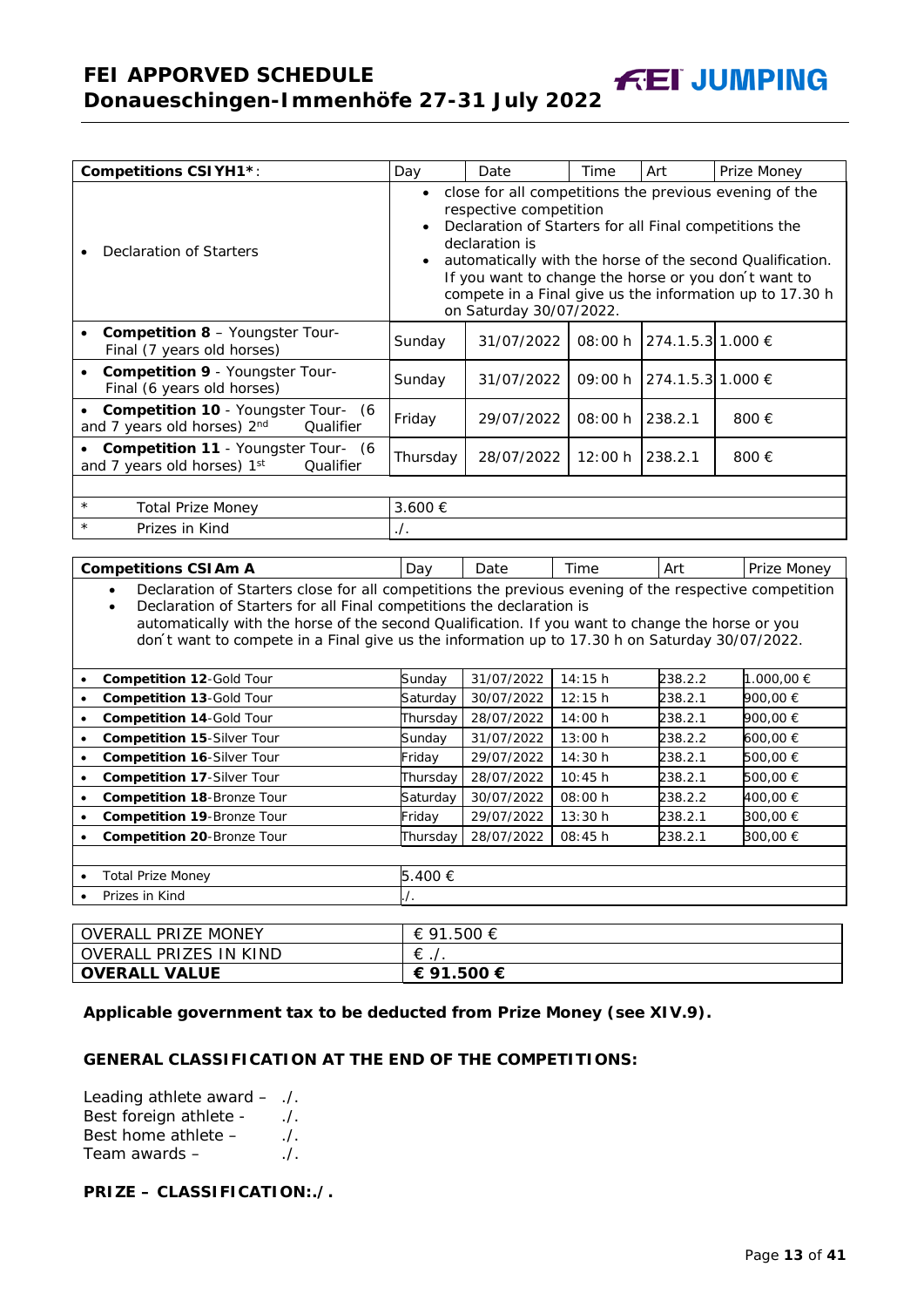**FEI JUMPING** 

# <span id="page-13-0"></span>**IX. COMPETITION DETAIL**

**CSI2\*/CSIYH1\***

# **FIRST DAY: Thursday DATE : 28/07/2022**

# **COMPETITION No 11 - CSIYH1\***

#### **Jumping Competition acc. to Penalties and Time – international Youngster Tour – 1st Qualifier for competition no 8 and 9**

| Table:                                                                         | A acc. to Art. 238.2.1 (acc. to penalties and time, without<br>jump- off)         |
|--------------------------------------------------------------------------------|-----------------------------------------------------------------------------------|
| Speed:                                                                         | $350 \text{ m}$ / min.                                                            |
| Height of obstacles:                                                           | 1,30 m (obstacles will be increased by approx. 5 cm for the 7<br>year old horses) |
| Number of horses per athlete:                                                  | 2; 6 and 7 year old horses                                                        |
| Number of Starters (Section XIV.10): All invited CSIYH1*<br>Total prize-money: | 800 €                                                                             |
| Chart to be used:                                                              | Chart 1 (25%) $\boxtimes$<br>Chart 2 (33%) $\Box$                                 |
|                                                                                | Additional prize-money, not covered by the prize-money chart: $\epsilon$ 10.      |

\* \* \* \* \* \* \* \* \* \* \*

# **COMPETITION No 4 - CSI2\***

# **Jumping competition acc. to Penalties and Time - international Big and Medium Tour Opening**

| Table:                                                                       | A acc. to Article 238.2.1 (acc. to penalties and time, without<br>jump-off) |
|------------------------------------------------------------------------------|-----------------------------------------------------------------------------|
| Speed:                                                                       | 350 m / min.                                                                |
| Height of obstacles:                                                         | $1,35 \; \text{m}$                                                          |
| Number of horses per athlete:                                                | $\mathcal{P}$                                                               |
| Number of Starters (Section XIV.10): All invited CSI2*<br>Total prize money: | € 2.000                                                                     |
| Chart to be used:                                                            | 1 (25% to the winner) $\boxtimes$                                           |
|                                                                              | 2 (33% to the winner) $\Box$                                                |
|                                                                              | Additional prize-money, not covered by the prize-money chart: $\in$ 10.     |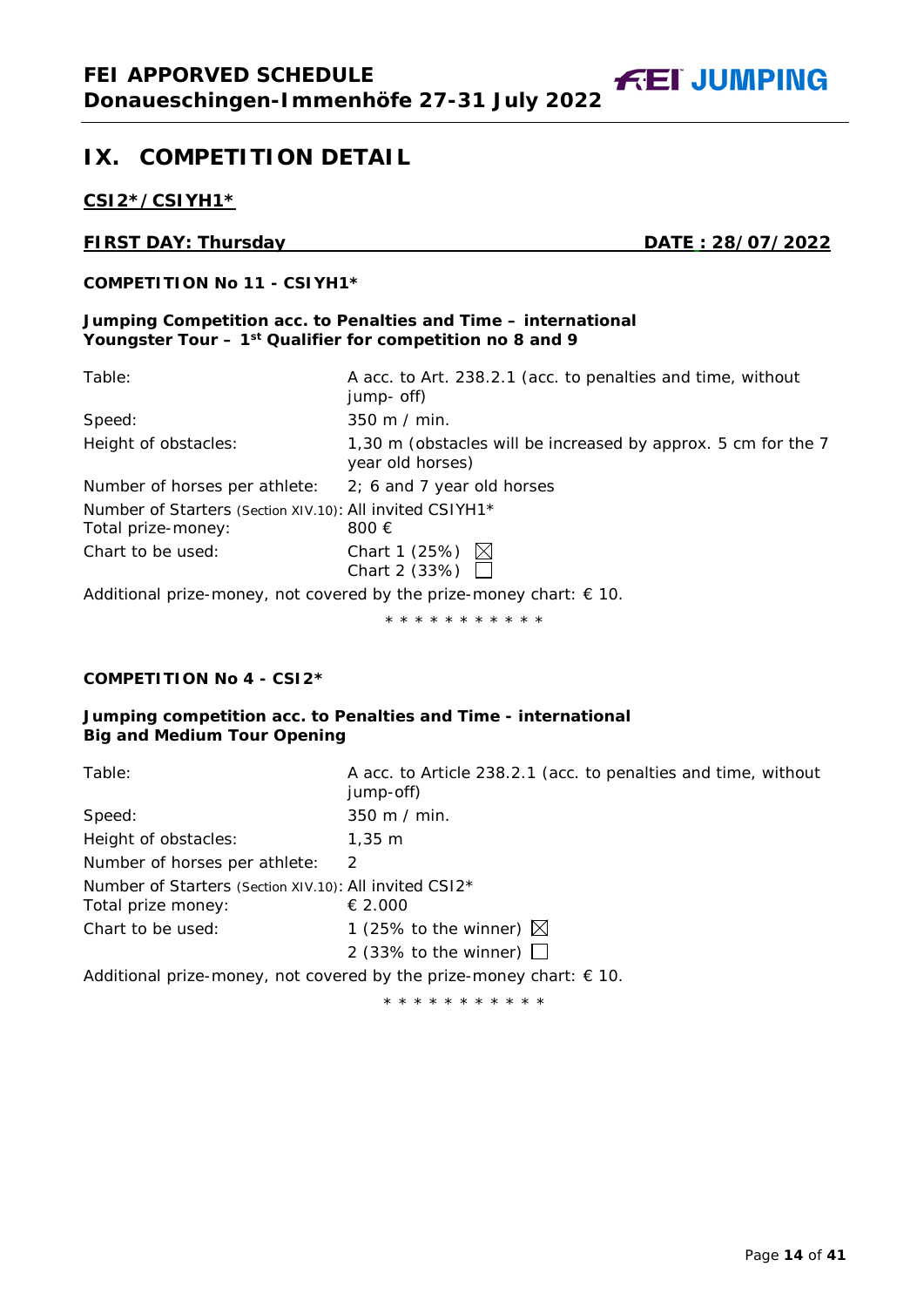**FEI APPORVED SCHEDULE Donaueschingen-Immenhöfe 27-31 July 2022**

**FEI JUMPING** 

#### **SECOND DAY Friday Date 29/07/2022**

# **COMPETITION No 10 - CSIYH1\***

# **Jumping competition acc. to Penalties and Time - international Youngster Tour – 2nd Qualifier for competition no 8 and 9**

| Table:                                                   | A acc. to Art. 238.2.1 (acc. to penalties and time, without<br>jump- off)         |
|----------------------------------------------------------|-----------------------------------------------------------------------------------|
| Speed:                                                   | 350 m / min.                                                                      |
| Height of obstacles:                                     | 1,30 m (obstacles will be increased by approx. 5 cm for the 7<br>year old horses) |
| Number of horses per athlete:                            | $2; 6$ and 7 year old horses                                                      |
| Number of Starters (Section XIV.10): All invited CSIYH1* |                                                                                   |
| Total prize-money:                                       | 800 €                                                                             |
| Chart to be used:                                        | 1 (25% to the winner) $\boxtimes$                                                 |
|                                                          | 2 (33% to the winner) $\Box$                                                      |
|                                                          |                                                                                   |

Additional prize-money, not covered by the prize-money chart:  $\epsilon$  10.

\* \* \* \* \* \* \* \* \* \* \*

# **COMPETITION No 7 - CSI2\***

#### **Jumping competition acc. to Penalties and Time - international Medium Tour - Qualifier for competition no 3**

| Table:                                                                       | A acc. to Article 238.2.1 (acc. to penalties and time, without<br>jump-off) |  |  |  |
|------------------------------------------------------------------------------|-----------------------------------------------------------------------------|--|--|--|
| Speed:                                                                       | $350 \text{ m}$ / min.                                                      |  |  |  |
| Height of obstacles:                                                         | $1.40 \;{\rm m}$                                                            |  |  |  |
| Number of horses per athlete:                                                | $\mathcal{P}$                                                               |  |  |  |
| Number of Starters (Section XIV.10): All invited CSI2*                       |                                                                             |  |  |  |
| Total prize money:                                                           | € 3.000                                                                     |  |  |  |
| Chart to be used:                                                            | 1 (25% to the winner) $\boxtimes$                                           |  |  |  |
|                                                                              | 2 (33% to the winner) $\Box$                                                |  |  |  |
| Additional prize-money, not covered by the prize-money chart: $\epsilon$ 15. |                                                                             |  |  |  |
|                                                                              | * * * * * * * * * * *                                                       |  |  |  |

| COMPETITION NO. $3 - CSI2*$ |                                                                                                                                                                                                                 |
|-----------------------------|-----------------------------------------------------------------------------------------------------------------------------------------------------------------------------------------------------------------|
|                             | Group Jumping Competition with Winning Round – international                                                                                                                                                    |
| Open to:                    | the best 40 athletes (incl. those ex aequo on the 40 <sup>th</sup> place)<br>from competition 7 with a horse                                                                                                    |
|                             | of their own choice. If an athlete withdraws the next best<br>moves up.                                                                                                                                         |
| Table:                      | A acc. to Article 275. In the 1 <sup>st</sup> round there are 10 groups of 4<br>athletes each acc. to their placing in competition 7.<br>$1st$ group: place 1, 11, 21, 31<br>$2^{nd}$ group: place 2, 12 22, 32 |
|                             | 3rd group: place 3, 13, 23, 33 etc.<br>The winning round is only open to the 10 winners of each                                                                                                                 |
|                             | group. In the winning round, all athletes start with 0 penalties.                                                                                                                                               |
|                             | For the athletes of the winning round, only the result in the<br>winning round is decisive, for the remaining athletes the result                                                                               |
|                             | from the 1 <sup>st</sup> round.                                                                                                                                                                                 |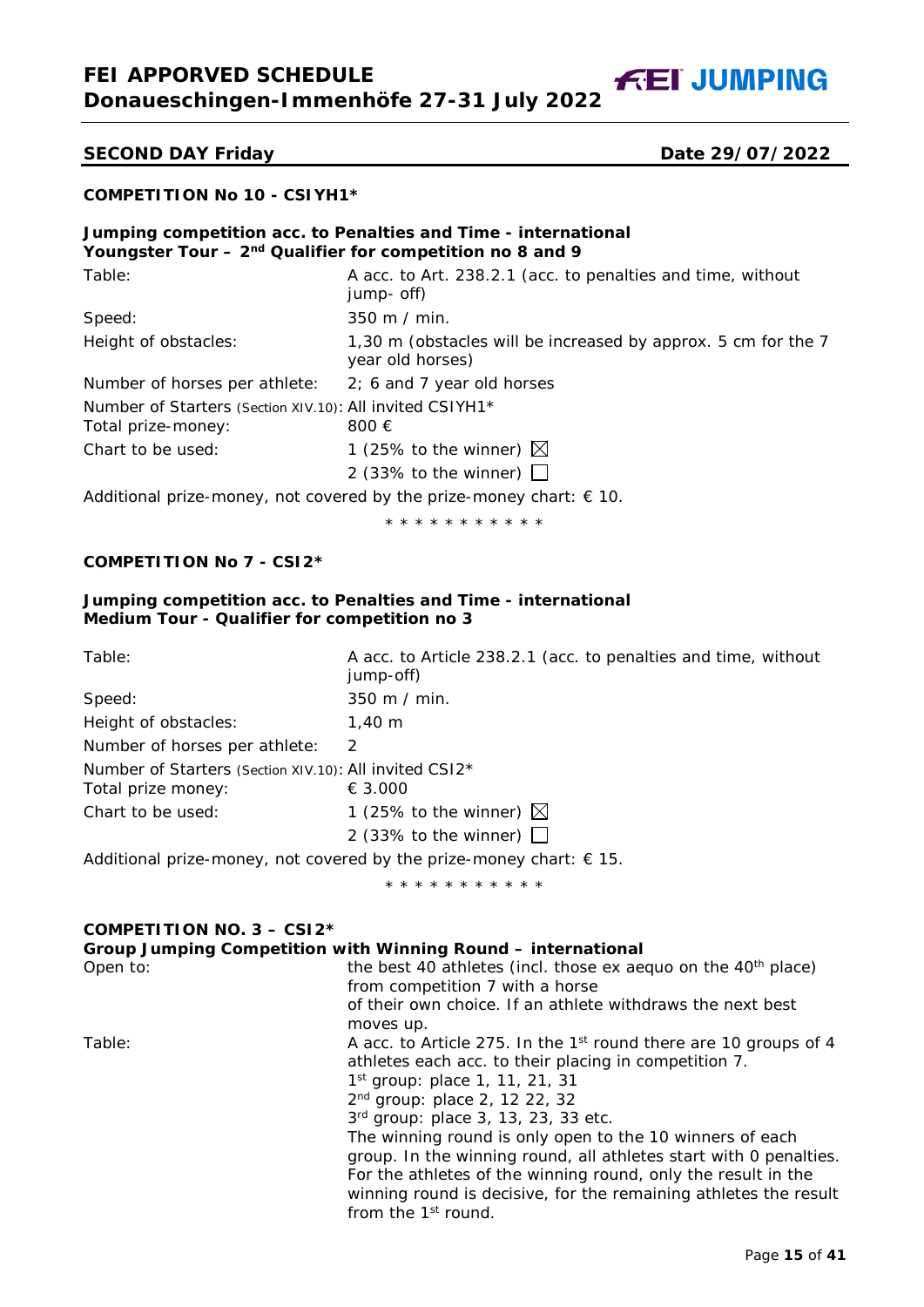Speed: 350 m / min. Height of obstacles: 1,45 m Number of horses per athlete: 1 Number of starters: 40 (incl. those ex aequo on the 40<sup>th</sup> place) Starting order:  $\frac{1}{2}$  In the 1st round group 10 (40, 30, 20, 10) begins, then group 9 etc. In the winning round the winners of each group start as follows: 10,9,8,7,6,5,4,3,2,1. Total prize money:  $\epsilon$  10.000 Chart to be used:  $1$  (25% to the winner)  $\boxtimes$ 2 (33% to the winner)  $\square$ \* \* \* \* \* \* \* \* \* \* \*

# **THIRD DAY Saturday Date 30/07/2022**

#### **COMPETITION No 6 - CSI2\***

|                    | Jumping competition acc. to Penalties and Time - international |
|--------------------|----------------------------------------------------------------|
| <b>Medium Tour</b> |                                                                |

| Table:                                                                       | A acc. to Article 238.2.1 (acc. to penalties and time, without<br>jump-off)                        |
|------------------------------------------------------------------------------|----------------------------------------------------------------------------------------------------|
| Speed:                                                                       | 350 m / min.                                                                                       |
| Height of obstacles:                                                         | $1.40 \;{\rm m}$                                                                                   |
| Number of horses per athlete:                                                |                                                                                                    |
| Number of Starters (Section XIV.10): All invited CSI2*<br>Total prize money: | € 3.000                                                                                            |
| Chart to be used:                                                            | 1 (25% to the winner) $\boxtimes$                                                                  |
|                                                                              | 2 (33% to the winner) $\Box$                                                                       |
|                                                                              | . A shall be seen as a second constant of the subset of the second second second $\alpha$ at $\pi$ |

Additional prize-money, not covered by the prize-money chart:  $\epsilon$  15.

\* \* \* \* \* \* \* \* \* \* \*

#### **COMPETITION No 2 - CSI2\***

#### **BEMER-Riders Tour – Qualification for the Rating Competition (Comp. No. 1) Jumping Competition with one jump-off – international Count for the Longines Rankings Group D**

| Admitted athletes:                                            | Open to all athletes according to preamble.                                                                                              |
|---------------------------------------------------------------|------------------------------------------------------------------------------------------------------------------------------------------|
| Table:                                                        | A acc. to Art. 238.2.2 (acc. to penalties and time, with one<br>jump off in case of equality of penalties for the 1 <sup>st</sup> place) |
| Speed:                                                        | $375$ m / min.                                                                                                                           |
| Height of obstacles:                                          | $1.45 \; m$                                                                                                                              |
| Number of horses per athlete:                                 |                                                                                                                                          |
| Number of Starters (Section XIV.10): 65<br>Total prize-money: | 25.500 € (Longines Ranking Group D)                                                                                                      |
| Chart to be used:                                             | 1 (25% to the winner) $\boxtimes$<br>2 (33% to the winner) $\Box$                                                                        |
|                                                               | Additional prize-money for each athlete placed 13 <sup>th</sup> and beyond: EUR 150.                                                     |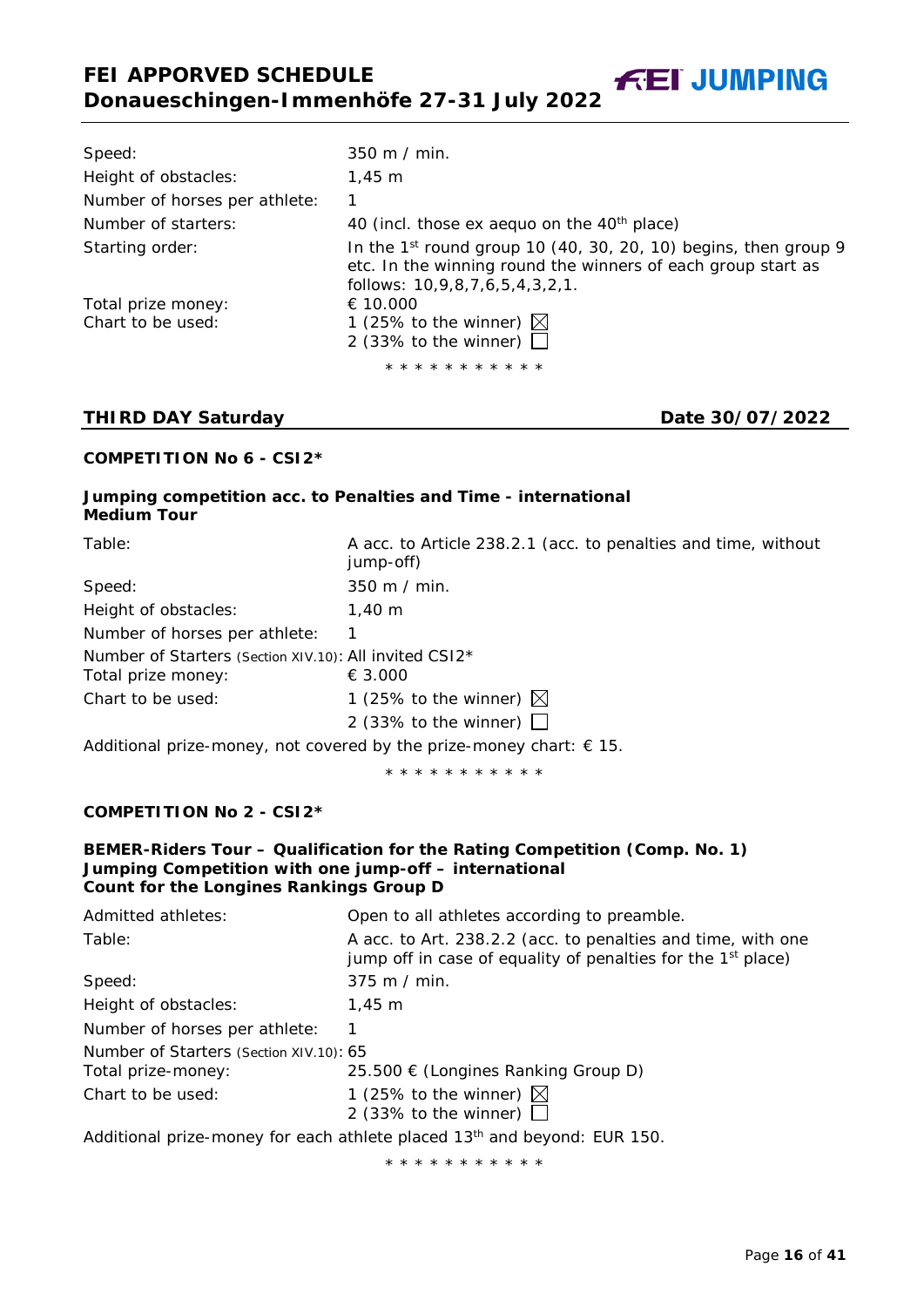**FEI APPORVED SCHEDULE Donaueschingen-Immenhöfe 27-31 July 2022**

**FEI JUMPING** 

# **FOURTH DAY Sunday Date 31/07/2022**

# **COMPETITION No 9 - CSIYH1\***

#### **Jumping competition in Two Phases - international Final for Youngster-Tour 6 year old horses**

| Admitted horses/athletes:     | open to the best 20 horses from comp. 10 and 11 (plus those    |
|-------------------------------|----------------------------------------------------------------|
|                               | ex aequo on the $20th$ place) according to the following point |
|                               | system                                                         |
|                               | Winner = Number of starter in com. $11 + 1$ point              |
|                               | Runner-up: Number of starter in com. 11 - 1 point              |
|                               | Third = Number of starter in com. $11 - 2$ points              |
|                               | Competition 10 and 11 are rated equally                        |
|                               | If an athlete/horse combination withdraws, the next best       |
|                               | moves up.                                                      |
| Table:                        | A acc. to Art. 274.1.5.3 (both phases against the clock)       |
| Speed:                        | 350 m / min.                                                   |
| Height of obstacles:          | $1,35 \; m$                                                    |
| Number of horses per athlete: | 2; 6 year old horses                                           |
| Number of starters:           | 20 (plus those ex aequo on the $20th$ place)                   |
| Total prize-money:            | 1.000 €                                                        |
| Chart to be used:             | 1 (25% to the winner) $\boxtimes$                              |
|                               | 2 (33% to the winner) $\Box$                                   |

\* \* \* \* \* \* \* \* \* \* \*

# **COMPETITION No 8 - CSIYH1\***

#### **Jumping competition in Two Phases- international Final for Youngster-Tour 7 year old horses**

| Admitted horses/athletes:     | open to the best 20 horses from comp. 10 and 11 (plus those<br>ex aequo on the $20th$ place) according to the following point |
|-------------------------------|-------------------------------------------------------------------------------------------------------------------------------|
|                               | system<br>Winner = Number of starter in com. $11 + 1$ point                                                                   |
|                               | Runner-up: Number of starter in com. 11 - 1 point                                                                             |
|                               | Third = Number of starter in com. 11 - 2 points                                                                               |
|                               | Competition 10 and 11 are rated equally                                                                                       |
|                               | If an athlete/horse combination withdraws, the next best<br>moves up.                                                         |
| Table:                        | A acc. to Art. 274.1.5.3 (both phases against the clock)                                                                      |
| Speed:                        | $350 \text{ m}$ / min.                                                                                                        |
| Height of obstacles:          | $1,40 \; m$                                                                                                                   |
| Number of horses per athlete: | 2, 7 year old horses                                                                                                          |
| Number of starters:           | 20 (plus those ex aequo on the $20th$ place)                                                                                  |
| Total prize-money:            | 1.000 €                                                                                                                       |
| Chart to be used:             | 1 (25% to the winner) $\boxtimes$                                                                                             |
|                               | 2 (33% to the winner) $\Box$                                                                                                  |
|                               | * * * * * * * * * * *                                                                                                         |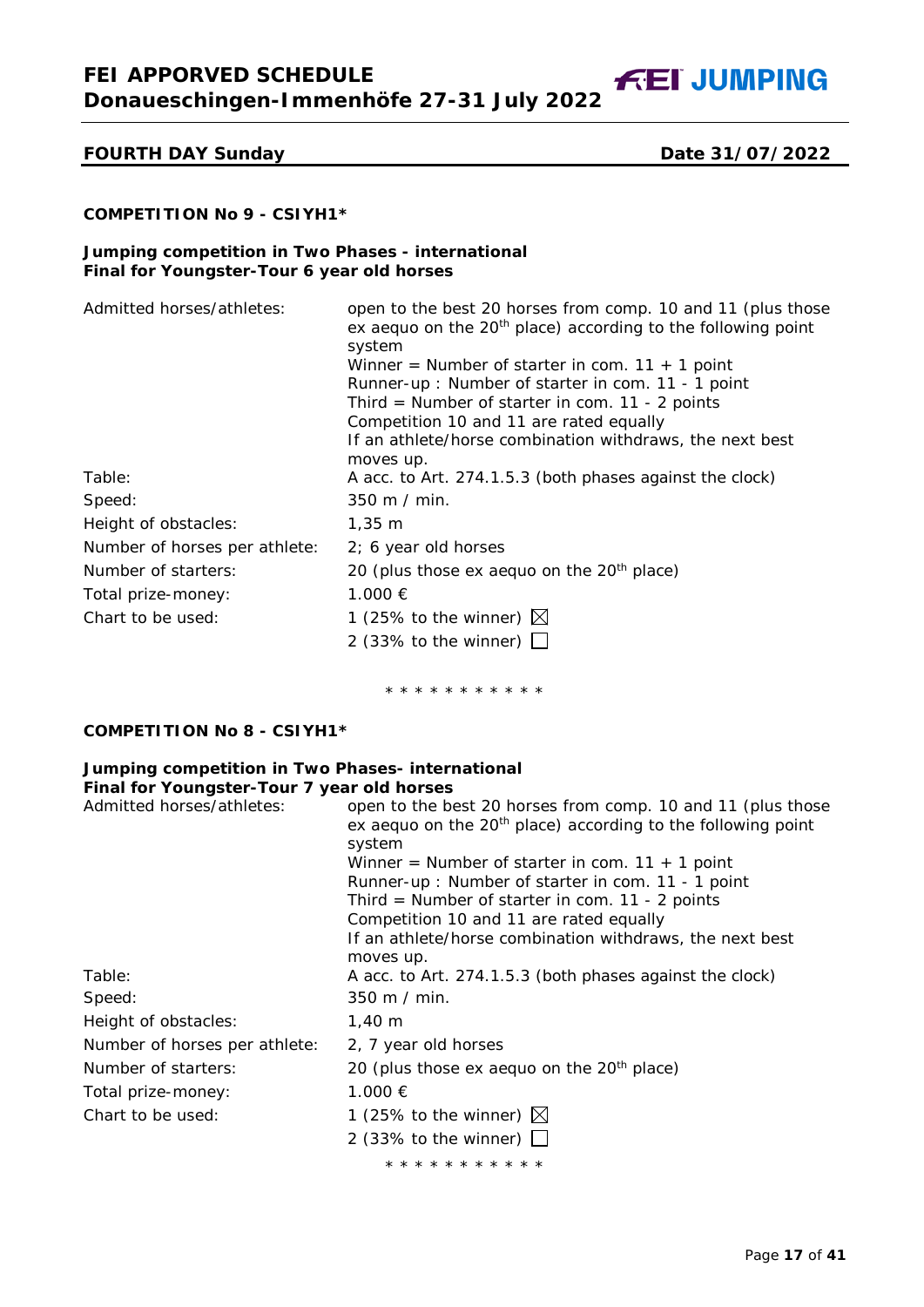**COMPETITION No 5 - CSI2\*** 

#### **Jumping competition acc. to Penalties and Time - international Medium Tour**

| Table:                                                 | A acc. to Article 238.2.1 (acc. to penalties and time, without<br>jump-off) |
|--------------------------------------------------------|-----------------------------------------------------------------------------|
| Speed:                                                 | $350 \text{ m}$ / min.                                                      |
| Height of obstacles:                                   | $1.40 \;{\rm m}$                                                            |
| Number of horses per athlete:                          |                                                                             |
| Number of Starters (Section XIV.10): All invited CSI2* |                                                                             |
| Total prize money:                                     | € 4.000                                                                     |
| Chart to be used:                                      | 1 (25% to the winner) $\boxtimes$                                           |
|                                                        | 2 (33% to the winner) $\Box$                                                |
|                                                        |                                                                             |

Additional prize-money, not covered by the prize-money chart:  $\epsilon$  20.

\* \* \* \* \* \* \* \* \* \* \*

#### **COMPETITION NO. 1 CSI2\* BEMER-Riders Tour - Rating Competition Grand Prix of Immenhöfe Jumping Competition over two Rounds Counts for the Longines Rankings Group D**

| <b>Admitted Athletes:</b>                             | Attending athletes placed $1st - 25th$ on the Longines Ranking List<br>the invitation of athletes for the<br>for<br>used<br>event:<br>All Athletes placed $1st - 3rd$ on the most valid ranking list of the<br><b>BEMER Riders Tour.</b><br>In addition, up to a total number of 50 athletes plus those tied<br>for 50 <sup>th</sup> place, the best athletes from Competition 2.<br>In case of abdication of a qualified athlete the next placed athlete<br>may move up.                                                    |
|-------------------------------------------------------|------------------------------------------------------------------------------------------------------------------------------------------------------------------------------------------------------------------------------------------------------------------------------------------------------------------------------------------------------------------------------------------------------------------------------------------------------------------------------------------------------------------------------|
| <b>Admitted Horses:</b>                               | Each athlete may start a horse of his own choice.<br>All athletes taking part in a Grand Prix at a CSI must have<br>completed, with their Grand Prix horse, the initial round of at<br>least one competition among those listed in JRs Art. 261.4.4 prior<br>to the Grand Prix. For competitions run under art 274.2.5 both<br>phases must be completes in order to be eligible for the Grand<br>Prix.                                                                                                                       |
| Table:<br>Speed:                                      | A acc. to Article 273.3.3.1 (2 rounds, both against the clock.)<br>All clear rounds, however at least the best 25% (athlete/horse<br>combinations) from the 1st round qualify for the 2nd round. In<br>the 2 <sup>nd</sup> round all qualified athletes start with 0 penalty points.<br>Athletes of the 2 <sup>nd</sup> round are placed according to penalties and<br>time of the 2 <sup>nd</sup> round. Possible further placements will be done<br>acc. to penalties and time of the 1 <sup>st</sup> round.<br>400 m/min. |
| Height of obstacles:<br>Number of horses per Athlete: | 1,45<br>1                                                                                                                                                                                                                                                                                                                                                                                                                                                                                                                    |
| Number of starters:                                   | 50 (plus those tied for 50 <sup>th</sup> place)                                                                                                                                                                                                                                                                                                                                                                                                                                                                              |

**FEI JUMPING**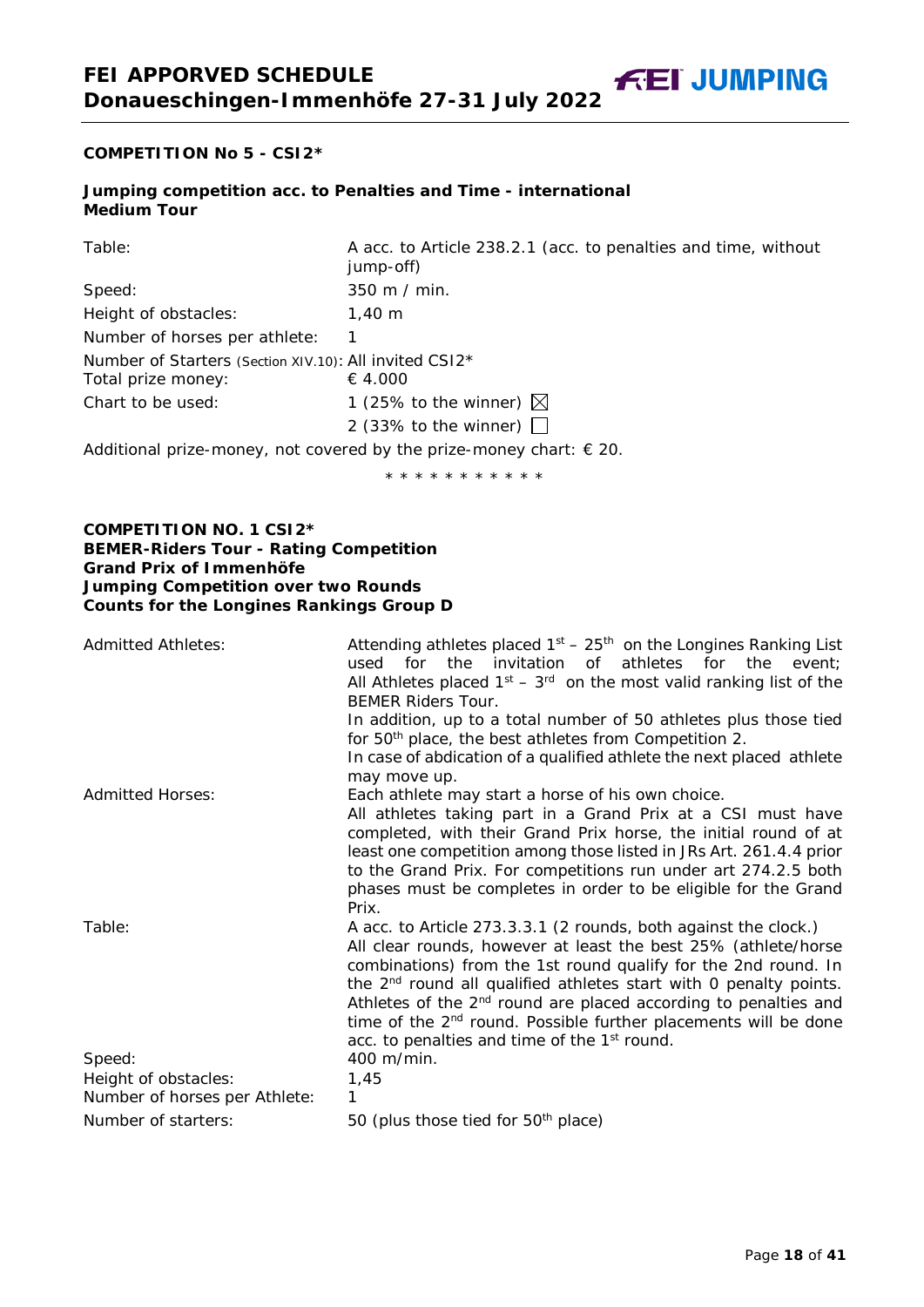| Starting order 1 <sup>st</sup> Round: | Reverse order of the result of Competition 2<br>If pre-qualified athletes acc. to "admitted athletes" did not<br>start in Competition 2 they start first in reverse order of their<br>placing on the Longines Ranking List used for the invitation of<br>athletes for the event (acc. to preamble). |
|---------------------------------------|-----------------------------------------------------------------------------------------------------------------------------------------------------------------------------------------------------------------------------------------------------------------------------------------------------|
| Starting order 2 <sup>nd</sup> Round: | Reverse order of penalties in the first round (athletes with the<br>most penalties start first); athletes with equality of penalties<br>start in the same order as in the 1st round.                                                                                                                |
| <b>Total Prize Money:</b>             | EUR 35.000 (Longines Ranking Group D)<br>All athletes in the 2 <sup>nd</sup> round will receive prize-money.                                                                                                                                                                                        |
| Chart to be used:                     | 1 (25% to the winner) $\boxtimes$<br>2 (33% to the winner) $\Box$                                                                                                                                                                                                                                   |
|                                       | Additional prize-money for each athlete placed 13 <sup>th</sup> and beyond: EUR 150.                                                                                                                                                                                                                |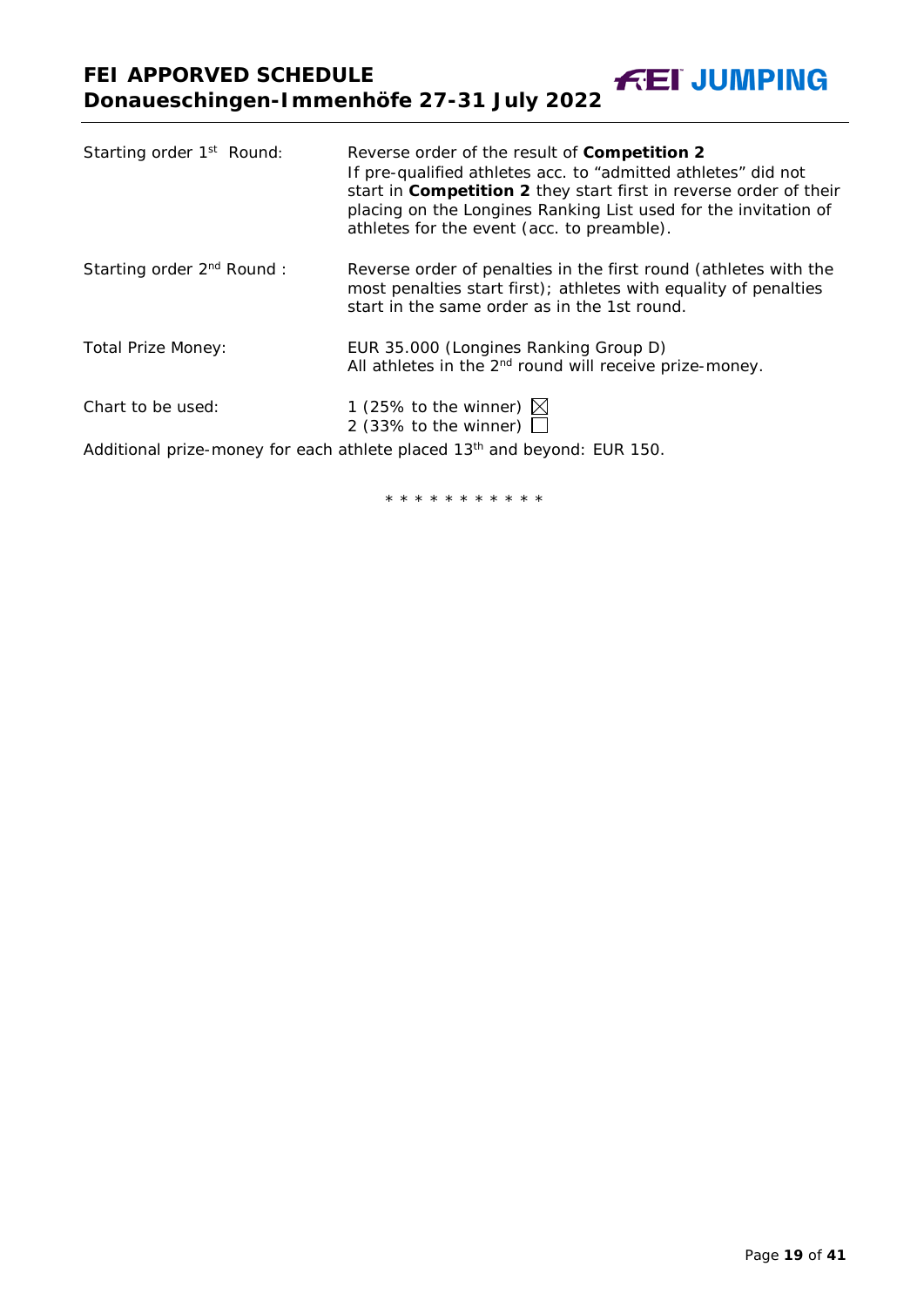**CSIAm A**

**FIRST DAY: Thursday DATE : 28/07/2022**

**FEI JUMPING** 

| COMPETITION NO. 20 - CSI Am A Bronze Tour                      |
|----------------------------------------------------------------|
| Jumping Competition acc. to Penalties and Time - international |

| Table:                                                                         | A acc. to Article 238.2.1 (acc. to penalties and time, without<br>jump-off)                           |
|--------------------------------------------------------------------------------|-------------------------------------------------------------------------------------------------------|
| Speed:                                                                         | 350 m / min.                                                                                          |
| Height of obstacles:                                                           | $1.15 \; m$                                                                                           |
| Number of horses per athlete:                                                  | $\mathcal{P}$                                                                                         |
| Number of Starters (Section XIV.10): All invited CSIAm A<br>Total prize money: | € 300                                                                                                 |
| Chart to be used:                                                              | 1 (25% to the winner) $\boxtimes$<br>2 (33% to the winner) $\Box$                                     |
|                                                                                | A shall be seen as the second of the second control of the second second control of $\alpha$ $\alpha$ |

Additional prize-money, not covered by the prize-money chart:  $\epsilon$  8.

\* \* \* \* \* \* \* \* \* \* \*

#### **COMPETITION NO. 17 – CSI Am A Silver Tour Jumping Competition acc. to Penalties and Time – international**

| Table:                                                                         | A acc. to Article 238.2.1 (acc. to penalties and time, without<br>jump-off) |
|--------------------------------------------------------------------------------|-----------------------------------------------------------------------------|
| Speed:                                                                         | $350 \text{ m}$ / min.                                                      |
| Height of obstacles:                                                           | $1.25 \; m$                                                                 |
| Number of horses per athlete:                                                  | 2                                                                           |
| Number of Starters (Section XIV.10): All invited CSIAm A<br>Total prize money: | € 500                                                                       |
| Chart to be used:                                                              | 1 (25% to the winner) $\boxtimes$<br>2 (33% to the winner) $\Box$           |
|                                                                                |                                                                             |

Additional prize-money, not covered by the prize-money chart:  $\epsilon$  10.

\* \* \* \* \* \* \* \* \* \* \*

#### **COMPETITION NO. 14 – CSI Am A Gold Tour Jumping Competition acc. to Penalties and Time – international**

| Table:                                                                                  | A acc. to Article 238.2.1 (acc. to penalties and time, without<br>jump-off) |  |
|-----------------------------------------------------------------------------------------|-----------------------------------------------------------------------------|--|
| Speed:                                                                                  | $350 \text{ m}$ / min.                                                      |  |
| Height of obstacles:                                                                    | $1.35 \; m$                                                                 |  |
| Number of horses per athlete:                                                           | $\mathcal{P}$                                                               |  |
| Number of Starters (Section XIV.10): All invited CSIAm A<br>Total prize money:<br>€ 900 |                                                                             |  |
| Chart to be used:                                                                       | 1 (25% to the winner) $\boxtimes$<br>2 (33% to the winner) $\Box$           |  |
| Additional prize-money, not covered by the prize-money chart: $\in$ 10.                 |                                                                             |  |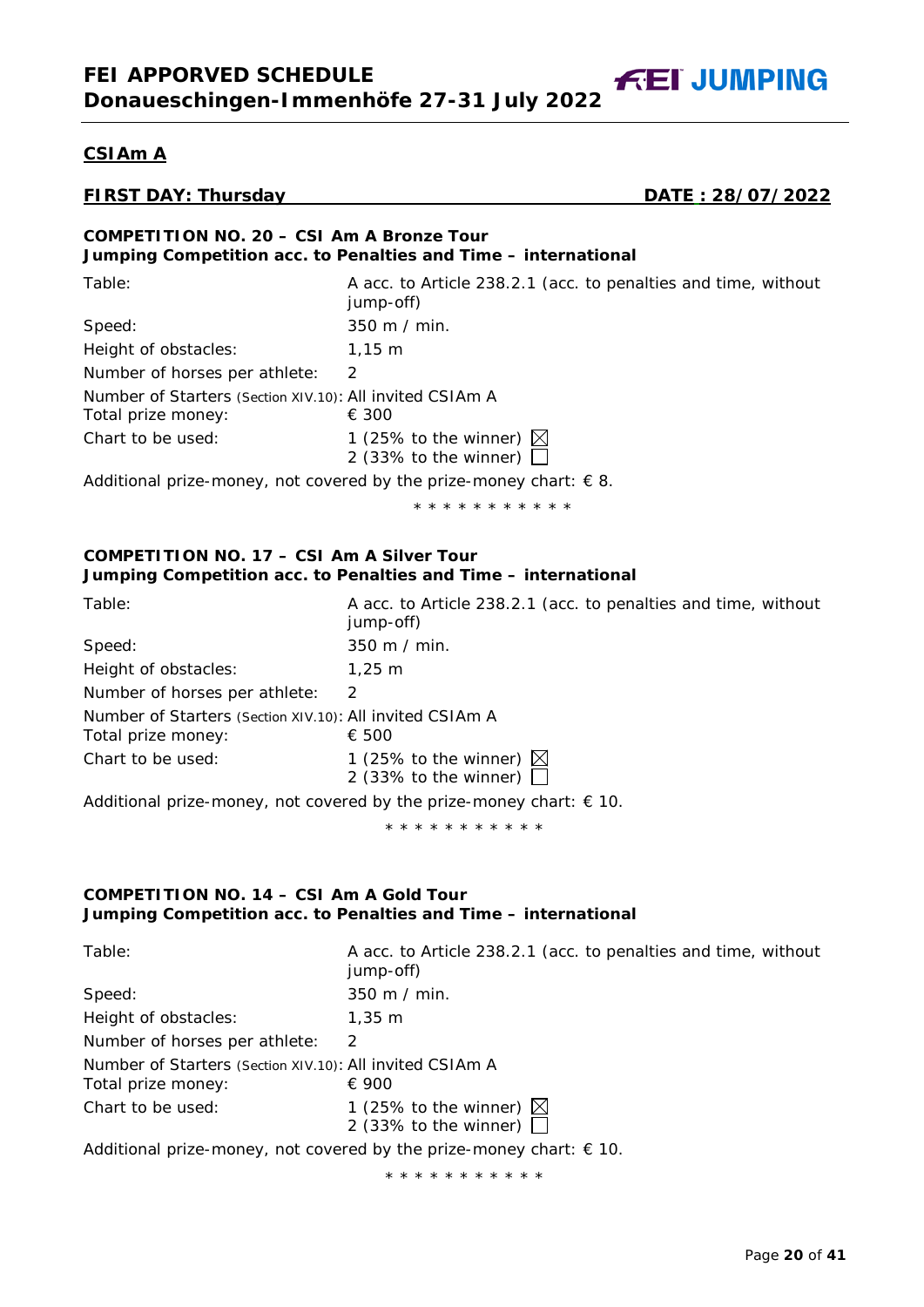# **FEI APPORVED SCHEDULE Donaueschingen-Immenhöfe 27-31 July 2022**

**FEI JUMPING** 

## **SECOND DAY Friday Date 29/07/2022**

#### **COMPETITION NO. 19 – CSI Am A Bronze Tour Jumping Competition acc. to Penalties and Time – international**

| Table:                                                   | A acc. to Article 238.2.1 (acc. to penalties and time, without<br>jump-off)                                     |
|----------------------------------------------------------|-----------------------------------------------------------------------------------------------------------------|
| Speed:                                                   | 350 m / min.                                                                                                    |
| Height of obstacles:                                     | $1,15 \; \text{m}$                                                                                              |
| Number of horses per athlete:                            | 2                                                                                                               |
| Number of Starters (Section XIV.10): All invited CSIAm A |                                                                                                                 |
| Total prize money:                                       | € 300                                                                                                           |
| Chart to be used:                                        | 1 (25% to the winner) $\boxtimes$<br>2 (33% to the winner) $\Box$                                               |
|                                                          | . A والمستقلق والمستقلة المستقلة المستقلة المستقلة المستقلة المستقلة المستقلة المستقلة المستقلة المستقلة المستق |

Additional prize-money, not covered by the prize-money chart:  $\epsilon$  8.

\* \* \* \* \* \* \* \* \* \* \*

# **COMPETITION NO. 16 – CSI Am A Silver Tour Jumping Competition acc. to Penalties and Time – international**

| Table:                                                                         | A acc. to Article 238.2.1 (acc. to penalties and time, without<br>jump-off) |
|--------------------------------------------------------------------------------|-----------------------------------------------------------------------------|
| Speed:                                                                         | 350 m / min.                                                                |
| Height of obstacles:                                                           | $1.25 \; m$                                                                 |
| Number of horses per athlete:                                                  | $\mathcal{P}$                                                               |
| Number of Starters (Section XIV.10): All invited CSIAm A<br>Total prize money: | € 500                                                                       |
| Chart to be used:                                                              | 1 (25% to the winner) $\boxtimes$<br>2 (33% to the winner) $\Box$           |
|                                                                                | Additional prize-money, not covered by the prize-money chart: $\in$ 10.     |

\* \* \* \* \* \* \* \* \* \* \*

# **THIRD DAY Saturday Date 30/07/2022**

# **COMPETITION NO. 18 – CSI Am A Bronze Tour Jumping Competition with jump-off – international**

| Table:                                                                                  | A acc. to Article 238.2.2 (acc. to penalties and time, with one<br>jump-off in case of equality of penalties for the 1 <sup>st</sup> place) |  |
|-----------------------------------------------------------------------------------------|---------------------------------------------------------------------------------------------------------------------------------------------|--|
| Speed:                                                                                  | 350 m / min.                                                                                                                                |  |
| Height of obstacles:                                                                    | $1.20 \;{\rm m}$                                                                                                                            |  |
| Number of horses per athlete:                                                           | $\mathcal{L}$                                                                                                                               |  |
| Number of Starters (Section XIV.10): All invited CSIAm A<br>Total prize money:<br>€ 400 |                                                                                                                                             |  |
| Chart to be used:                                                                       | 1 (25% to the winner) $\boxtimes$<br>2 (33% to the winner) $\Box$                                                                           |  |
| Additional prize-money, not covered by the prize-money chart: $\in$ 10.                 |                                                                                                                                             |  |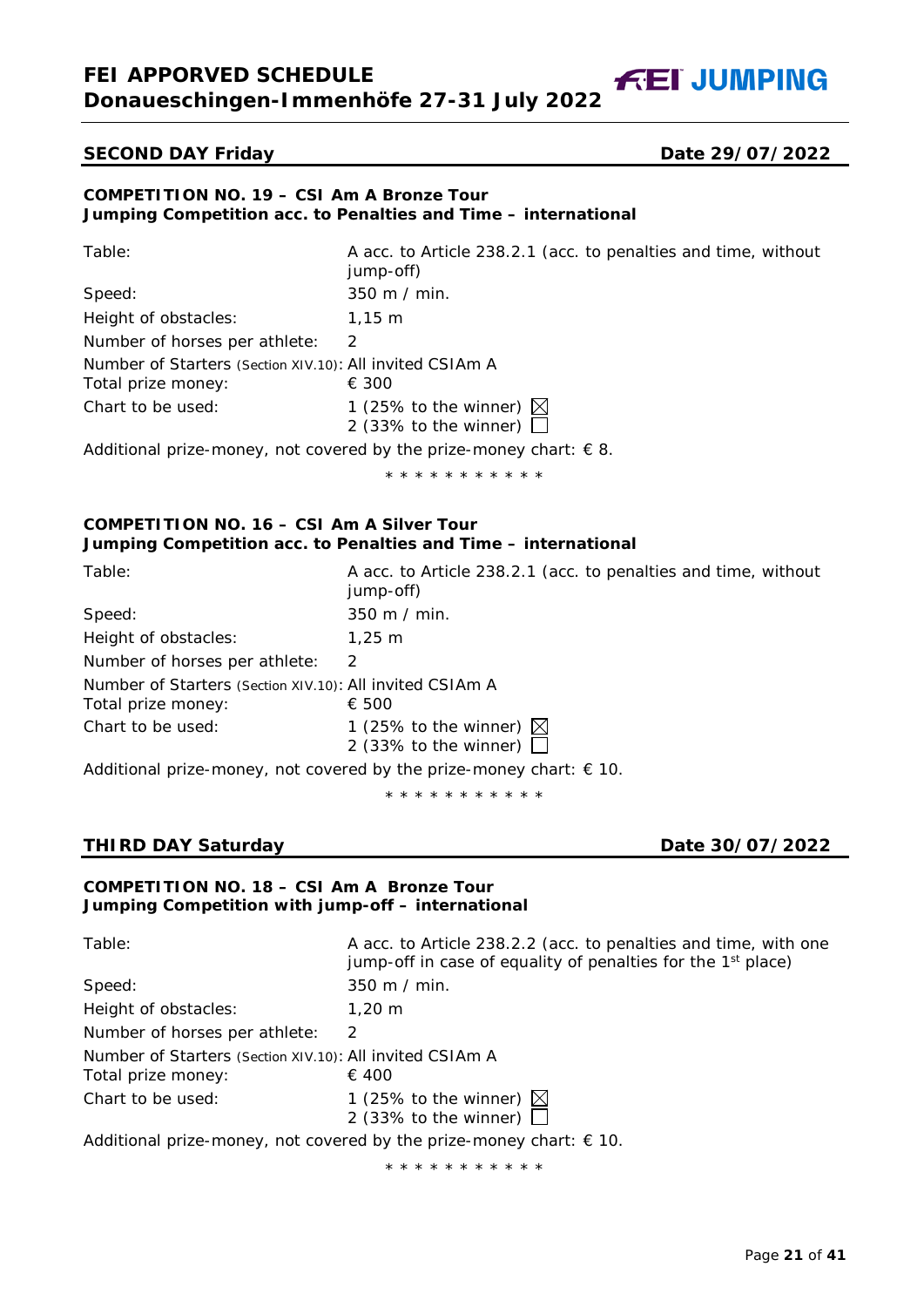#### **COMPETITION NO. 13 – CSI Am A - Gold Tour Jumping Competition acc. to Penalties and Time – international**

| Table:                                                   | A acc. to Article 238.2.1 (acc. to penalties and time, without<br>jump-off)  |  |
|----------------------------------------------------------|------------------------------------------------------------------------------|--|
| Speed:                                                   | 350 m / min.                                                                 |  |
| Height of obstacles:                                     | $1.40 \;{\rm m}$                                                             |  |
| Number of horses per athlete:                            | $\mathcal{P}$                                                                |  |
| Number of Starters (Section XIV.10): All invited CSIAm A |                                                                              |  |
| Total prize money:                                       | € 900                                                                        |  |
| Chart to be used:                                        | 1 (25% to the winner) $\boxtimes$<br>2 (33% to the winner) $\Box$            |  |
|                                                          | Additional prize-money, not covered by the prize-money chart: $\epsilon$ 10. |  |
|                                                          | * * * * * * * * * * *                                                        |  |

# **FOURTH DAY Sunday Date 31/07/2022**

**FEI JUMPING** 

### **COMPETITION NO. 15 – CSI Am A Silver Tour Jumping Competition with jump-off – international**

| Table:                                                                         | A acc. to Article 238.2.2 (acc. to penalties and time, with one<br>jump-off in case of equality of penalties for the 1 <sup>st</sup> place) |  |
|--------------------------------------------------------------------------------|---------------------------------------------------------------------------------------------------------------------------------------------|--|
| Speed:                                                                         | $350 \text{ m}$ / min.                                                                                                                      |  |
| Height of obstacles:                                                           | $1.30 \; \mathrm{m}$                                                                                                                        |  |
| Number of horses per athlete:                                                  | $\mathcal{P}$                                                                                                                               |  |
| Number of Starters (Section XIV.10): All invited CSIAm A<br>Total prize money: | € 600                                                                                                                                       |  |
| Chart to be used:                                                              | 1 (25% to the winner) $\boxtimes$<br>2 (33% to the winner) $\Box$                                                                           |  |
|                                                                                | Additional prize-money, not covered by the prize-money chart: $\epsilon$ 10.                                                                |  |
| * * * * * * * * * * *                                                          |                                                                                                                                             |  |
|                                                                                |                                                                                                                                             |  |

# **COMPETITION NO. 12 – CSI Am A Gold Tour Jumping Competition with jump-off – international**

<span id="page-21-0"></span>

| Table:                                                                         | A acc. to Article 238.2.2 (acc. to penalties and time, with one<br>jump-off in case of equality of penalties for the 1 <sup>st</sup> place) |
|--------------------------------------------------------------------------------|---------------------------------------------------------------------------------------------------------------------------------------------|
| Speed:                                                                         | $350 \text{ m}$ / min.                                                                                                                      |
| Height of obstacles:                                                           | $1.40 \;{\rm m}$                                                                                                                            |
| Number of horses per athlete:                                                  | $\mathcal{L}$                                                                                                                               |
| Number of Starters (Section XIV.10): All invited CSIAm A<br>Total prize money: | € 1.000                                                                                                                                     |
| Chart to be used:                                                              | 1 (25% to the winner) $\boxtimes$<br>2 (33% to the winner) $\Box$                                                                           |
|                                                                                | Additional prize-money, not covered by the prize-money chart: $\in$ 10.                                                                     |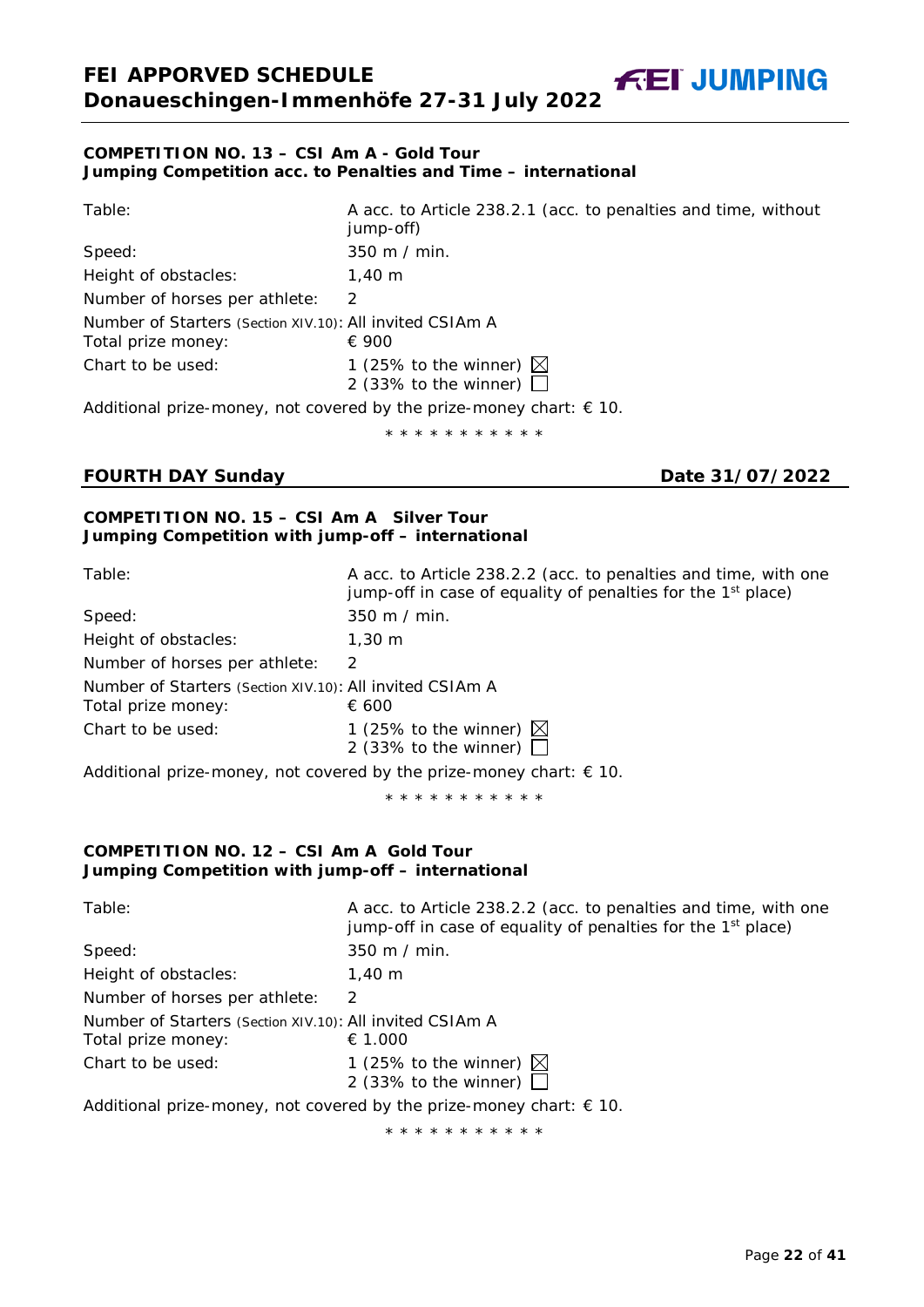**FEI JUMPING** 

# **X. FACILITIES OFFERED**

#### <span id="page-22-0"></span>**1. ATHLETES**

#### **Accommodation:**

You will find a list of hotels on our website [www.festderpferde.de.](http://www.festderpferde.de/) Hotels have to be reserved by the athletes directly with the hotel. Accommodation will be at the athletes' own expense.

#### **Meals**

Meals from 28/07/2022 to 31/7/2022 will be at the Athletes' own expense.

#### <span id="page-22-1"></span>**2. GROOMS**

#### **Accommodation:**

Accommodation will be at the Athletes' expense.

#### **Meals**

Meals from 28/07/2022 to 31/07/2022 will be at the Athletes expense. Only for breakfast the OC gives coffee and a bun for free.

Meals will be provided in the cafeteria and in the tents.

Due to the Corona Pandemic, the organizer may change the circumstances accordingly.

<span id="page-22-2"></span>**NB**: If applicable, Organiser must provide proper sanitary conditions. The showering facilities should be sufficient for both male and female grooms with hot and cold water. Shower facilities as well as restrooms should at all times be in a state of cleanliness.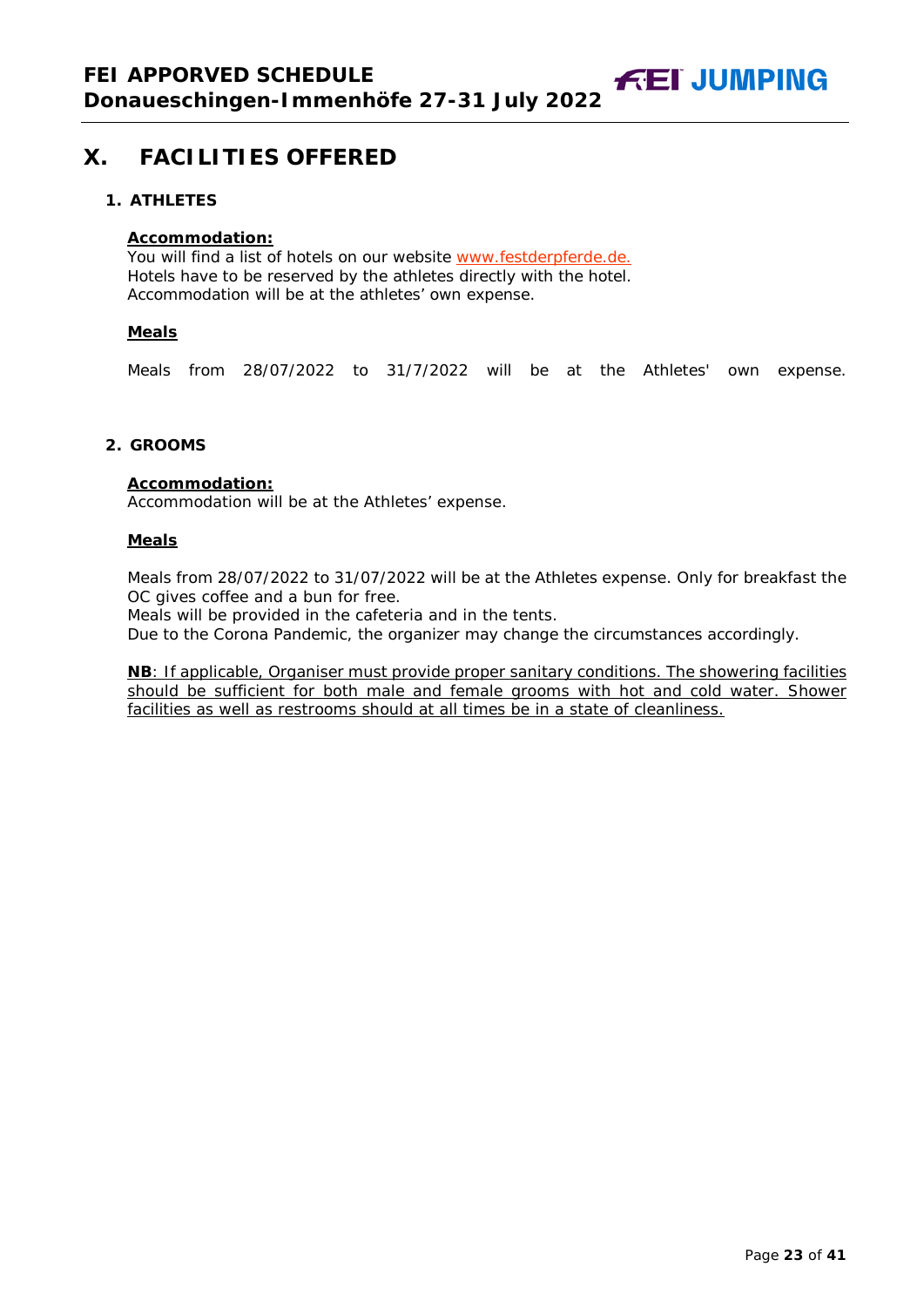# **XI. LOGISTICAL/ADMINISTRATIVE/TECHNICAL INFORMATION**

#### <span id="page-23-0"></span>**1. DRAW**

List of Draws:

Starting order by draw acc. to Art. 252 provided it is not stated otherwise in the competitions.

Time, date and location:

The draw will take place in the show office approx. 15 minutes after closing time of declaration of the respective competition.

#### <span id="page-23-1"></span>**2. COMPETITION ARENA(S)**

| Dimensions:      | 72 x 68 m                   |
|------------------|-----------------------------|
| Type of Footing: | sand (Ebbe - Flut - System) |

# <span id="page-23-2"></span>**3. PRACTICE ARENA(S)**

| Dimensions:      | $30 \times 65$ m                                    |
|------------------|-----------------------------------------------------|
| Type of Footing: | sand                                                |
| Dimensions:      | 20x64 m (Indoor Riding Arena, lunging not possible) |
| Type of Footing: | sand                                                |
| Dimensions:      | 18 m $\emptyset$ (lunge hall)                       |
| Type of Footing: | sand                                                |

Athletes must have the possibility to exercise their horses in an exercise area under a Steward's supervision at least 30 minutes per day outside of the competition warm-up period. Details of opening times of exercise areas must be included in the timetable.

#### <span id="page-23-3"></span>**4. STABLES**

Size of boxes 3m x 3m An adequate number of stables must be at least 4m x 3m to accommodate the larger Horses.

Horses will be stabled (incl. 1<sup>st</sup> bedding - shavings) on the show grounds from 27/07/2022 to 31/07/2022. The necessary number of boxes has to be ordered when handing in the entries – the order is binding. If no boxes have been ordered, the OC will reserve one box per horse or respectively horse slot entered. Only the assigned stables may be used.

# <span id="page-23-4"></span>**5. SAFETY CUPS**

<span id="page-23-6"></span><span id="page-23-5"></span>

| Name of Manufacturer:           | Firma Riel GmbH & Co KG,<br>Hagenfelderstr. 13<br>75038 Oberderdingen                      |
|---------------------------------|--------------------------------------------------------------------------------------------|
| <b>6. TIMING DEVICE</b>         |                                                                                            |
| Name of Manufacturer:<br>Model: | <b>IC</b> Control<br>Timer: ATU-X / Photocells: P1-R/<br>Wireless transmitters: ATU-W/P1-R |
| FEI Report number:              | Timer: 22100054A/Photocells: 22100055B<br>Wireless transmitters: 22100056C                 |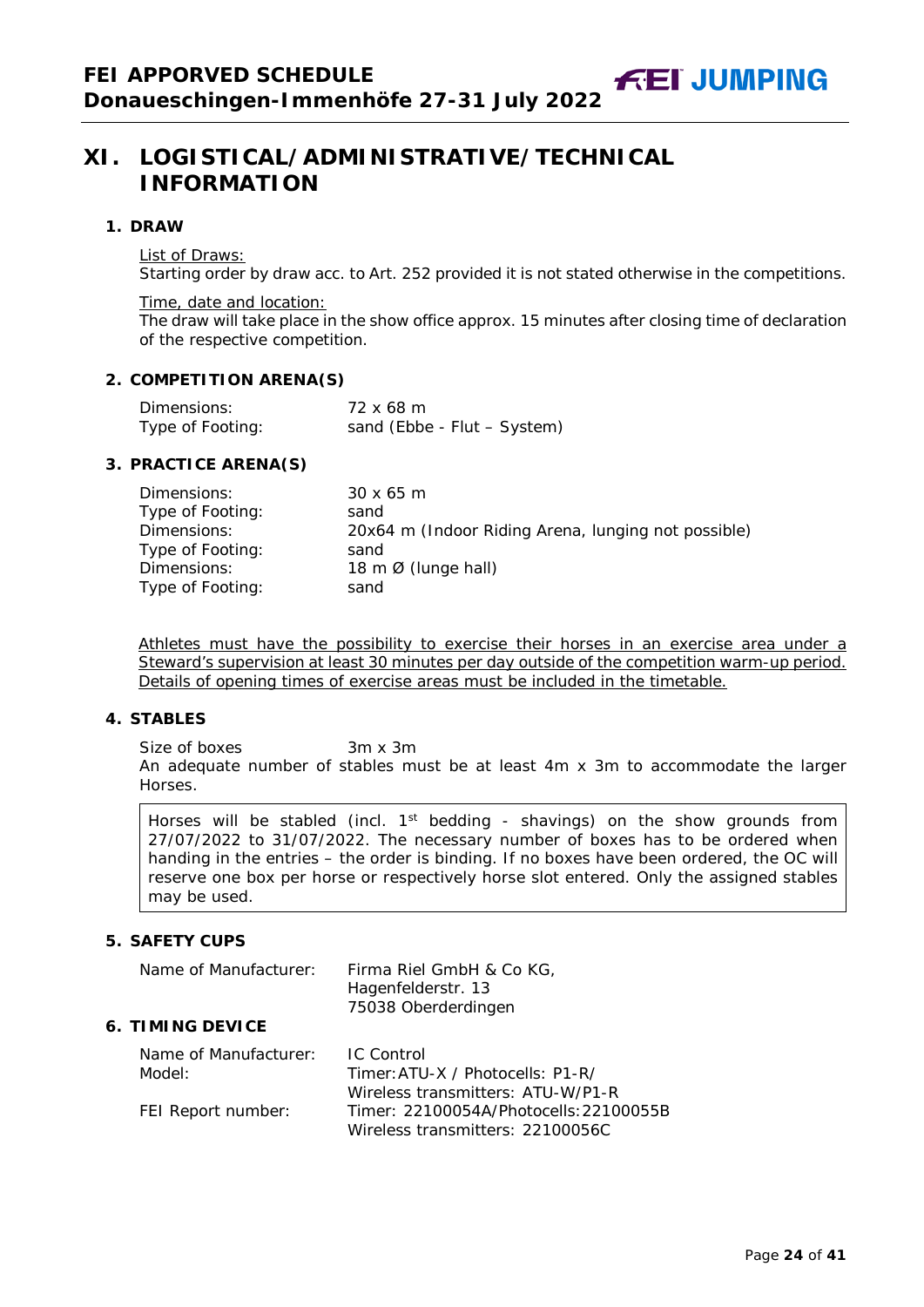**7. SCORING/TIMING PROVIDER** 

Will you use a FEI Certified Service Provider to manage the scoring and timing at your Event?

*(The list of certified Service Providers is available here:* [https://inside.fei.org/fei/your](https://inside.fei.org/fei/your-role/it-services/it-providers/list)[role/it-services/it-providers/list](https://inside.fei.org/fei/your-role/it-services/it-providers/list)*)*

Yes  $\Box$  No  $\boxtimes$ 

Name of the company: HSR Performance FEI Certified Service Provider ID number: N/A Contact person at Event Name: Hendrik Schulze Rückamp FEI ID number: 10225627<br>Contact email: hendrik@s hendrik@schulze-rueckamp.de

The FEI may require to be provided with real time results data feed of your Events according to FEI requirements; in this case you and your provider will be informed accordingly.

#### <span id="page-24-0"></span>**8. OTHER TECHNOLOGY/SERVICE PROVIDER(S)**

Will you use other technology/service provider(s) at your event?

| EventClearing                            |
|------------------------------------------|
|                                          |
| Matthias Lienhop                         |
| 10044444                                 |
| info@eventclearing.lu                    |
| Administration of settlement of accounts |
|                                          |

#### <span id="page-24-1"></span>**9. PRIZE GIVING CEREMONY**

The owner of the winning horse/pony must be invited to the prize giving ceremony for the Grand Prix, if present at the event.

The number of athletes required to present themselves for the prize-giving ceremony of each competition is 6.

All Prize Giving Ceremonies must strictly follow the **Covid-19 guidelines for Prize giving protocols and media activities.**

# <span id="page-24-2"></span>**10.ADVERTISING ON ATHLETES AND HORSES**

At CSI events, and all competitions except for the Nations Cup, athletes are authorised to carry the logo of their personal sponsor in accordance with the articles 256.3 and 257.3 of the FEI Jumping Rules.

The Chief Steward will check that the advertising on athletes and horses complies with these Articles.

#### <span id="page-24-3"></span>**11.TICKETING**

Are you selling tickets for spectators to attend your event: Yes  $\Box$  No  $\boxtimes$ 

#### <span id="page-24-4"></span>**12.BETTING**

Betting will be authorised by the Organiser: Yes  $\Box$  No  $\boxtimes$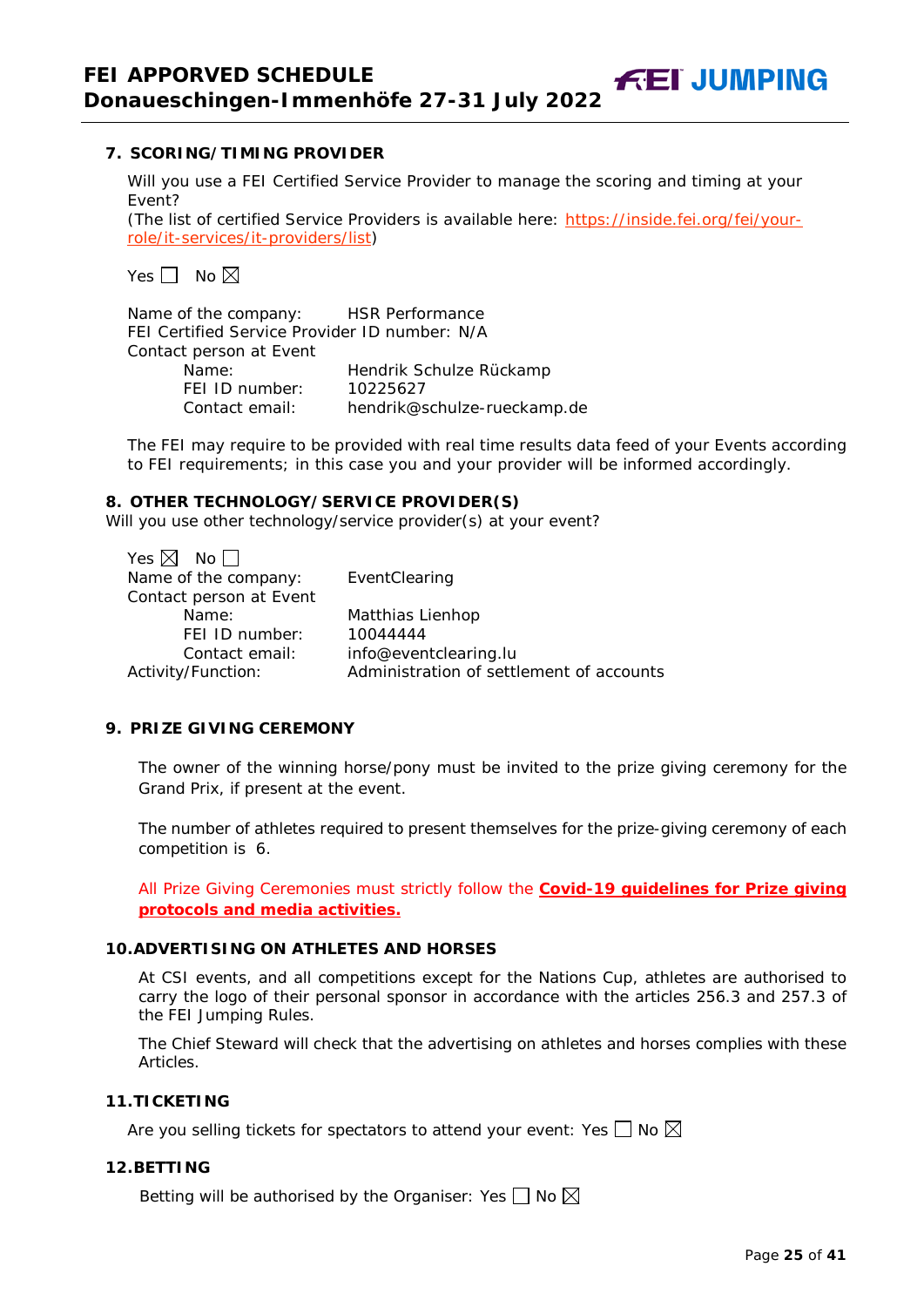#### <span id="page-25-0"></span>**13.TRANSPORT REIMBURSMENT HORSES / PONIES**

Transport expenses to be paid by the Athlete.

#### <span id="page-25-1"></span>**14.WELCOME**

The time and date of arrival of athletes, horses and their means of transport must be given to the Organiser in order to facilitate their arrival.

<span id="page-25-2"></span>**15.LOCAL TRANSPORTATION - ARRANGEMENTS FROM HOTEL TO SHOWGROUNDS** Organiser Shuttle Service will not be available. Public Transport to be paid by the Athlete.

#### <span id="page-25-3"></span>**16.ENTRY RIGHT TO SHOWGROUNDS/ACCREDITED PERSONS**

Entry right to the stable area according to FEI Veterinary Regulations Articles 1008-1009.

NUMBER OF ACCREDITED PERSONS:

Athlete: 1 Partner: 1 Groom: 2 Horse Owner: 2 per horse acc. to FEI-Passport

# <span id="page-25-4"></span>**17.SUSTAINABILITY**

Please consider the environment when organising an FEI Event. Please find useful information on FEI Sustainability here: [http://inside.fei.org/fei/your](http://inside.fei.org/fei/your-role/organisers/handbook)[role/organisers/handbook](http://inside.fei.org/fei/your-role/organisers/handbook)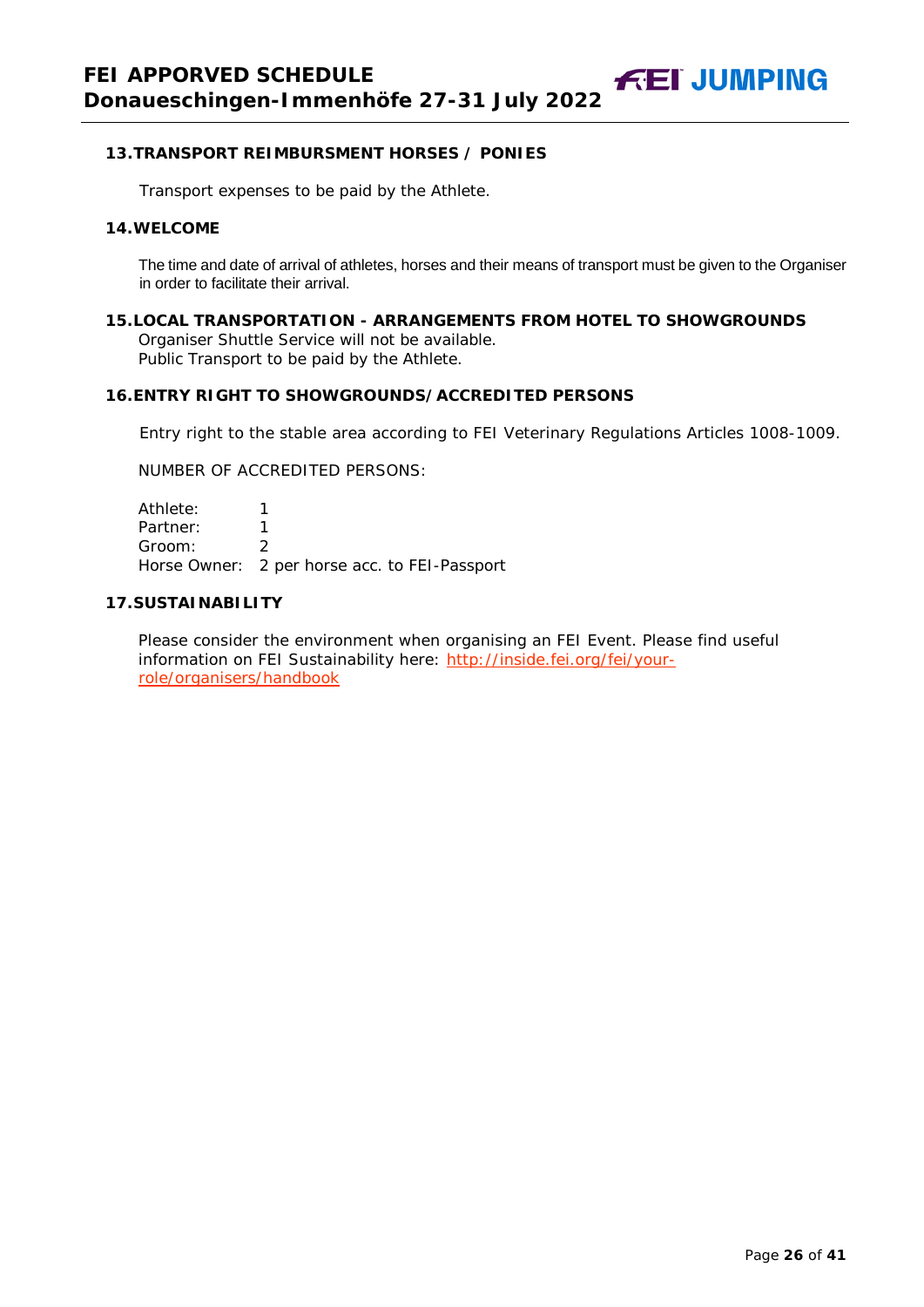**FEI JUMPING** 

# <span id="page-26-0"></span>**XII. VETERINARY MATTERS**

#### <span id="page-26-1"></span>**1. CUSTOMS FORMALITIES**

Contact details for Customs Formalities:

Name: Johannsmann Transport Service GmbH Internationale Pferdetransporte Address: Hagenhof 6, 33803 Steinhagen Telephone: +495204-890111<br>Email: info@iohannsman info@johannsmann-pferdetransporte.de Opening hours: information at the show-office

Customs and veterinary fees will not be taken over.

#### <span id="page-26-2"></span>**2. HEALTH REQUIREMENTS**

#### **GENERAL**

In accordance with the FEI Code of Conduct for the Welfare of the Horse it is imperative that all Horses at FEI Events are physically fit and free from infectious disease before being allowed to compete.

## **ENTRY OF HORSES**

Required health tests and vaccinations: ./. Quarantine period: ./. Specimen Import Licence applied:

For questions or problems, please contact your Government Veterinary Services.

Every Athlete is obliged to deliver all necessary health certificates for the transport to the event or identification of the horses before they come into the stables:

a) in case of arrival from an EU member country a health certificate "EQUI-INTRA-IND" according to implementing regulation (EU) 2021/403. From 15<sup>th</sup> of October 2021 onwards the use of TRACES-NT is mandatory.

b) in case of arrival from a country not belonging to the EU a health certificate "EQUI-X" according to implementing regulation (EU) 2021/403.

A certificate must be done in at least one official language of the country of destination and in one official language of the member country. The Athlete must carry with him the original certificate, not a copy.

The organiser sees to it that on the competition site, an official state veterinarian is present to issue the health certificates which are necessary for the transport of the horses to their destination abroad.

In case the OC has entrusted a forwarding agency, the latter is ready to assist regarding the required documents.

Furthermore, questions relating to health requirements for horses can be directed to the veterinary authorities in the country of origin or in Germany.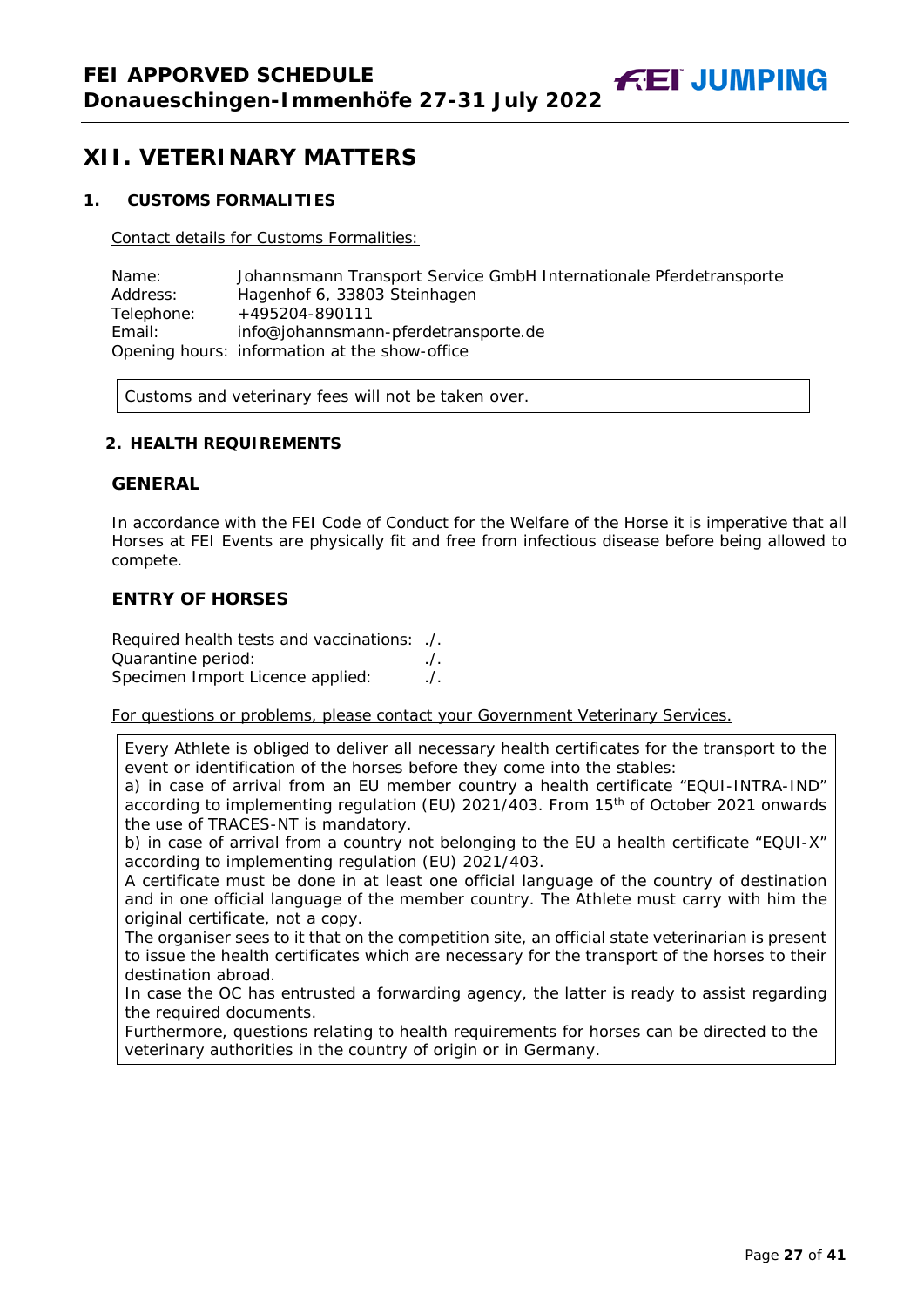<span id="page-27-0"></span>In addition to the Rules and Regulations applicable as set out above the following national regulations apply:

**FEI JUMPING** 

- German Animal Welfare Act (Tierschutzgesetz):
- www.gesetze-im-internet.de/bundesrecht/tierschg/gesamt.pdf
- German Law concerning Manufacture and Distribution of Medicines (Arzneimittelgesetz): www.gesetze-im-internet.de/bundesrecht/amg\_1976/gesamt.pdf
- German Animal Health Act (Tiergesundheitsgesetz): www.gesetze-im-internet.de/tiergesg/TierGesG.pdf
- German Regulation for Animal-Welfare during Transport (Tierschutztransportverordnung):
- www.gesetze-im-internet.de/bundesrecht/tierschtrv\_2009/gesamt.pdf
- German Regulation regarding Livestock Transport (Viehverkehrsverordnung): www.gesetze-im-internet.de/bundesrecht/viehverkv\_2007/gesamt.pdf
- etc.

# <span id="page-27-1"></span>**4. PONIES**

FEI Veterinary Regulations, Chapter IX and Annex IX: For all Pony Events, Ponies must be available for Pony Measurement if requested by the FEI.

#### <span id="page-27-2"></span>**5. INJURY SURVEILLANCE**

FEI Veterinary Regulations, Chapter VIII:

Horses participating in FEI Events are subject to injury surveillance protocols; and in the event of fatality, a post mortem examination.

#### <span id="page-27-3"></span>**6. TRANSPORT OF HORSES**

<span id="page-27-4"></span>Horses must be fit to travel and be transported in suitable vehicles for the transport of horses. Any government requirements for disease testing and control must be requested well in advance, to ensure that the horse is in compliance by the time of arrival at the border of the country where the Event is taking place. Athletes, or their representatives, have the responsibility to comply with national legislation in both their country of origin and the host nation of the Event. Where necessary athletes must contact local government authorities or veterinary advisors for information regarding animal health requirements and transport legislation. Within the European Union (EU), this includes EU Council Regulation (EC) No 1/2005 concerning the protection of animals during transport within the Member States of the EU.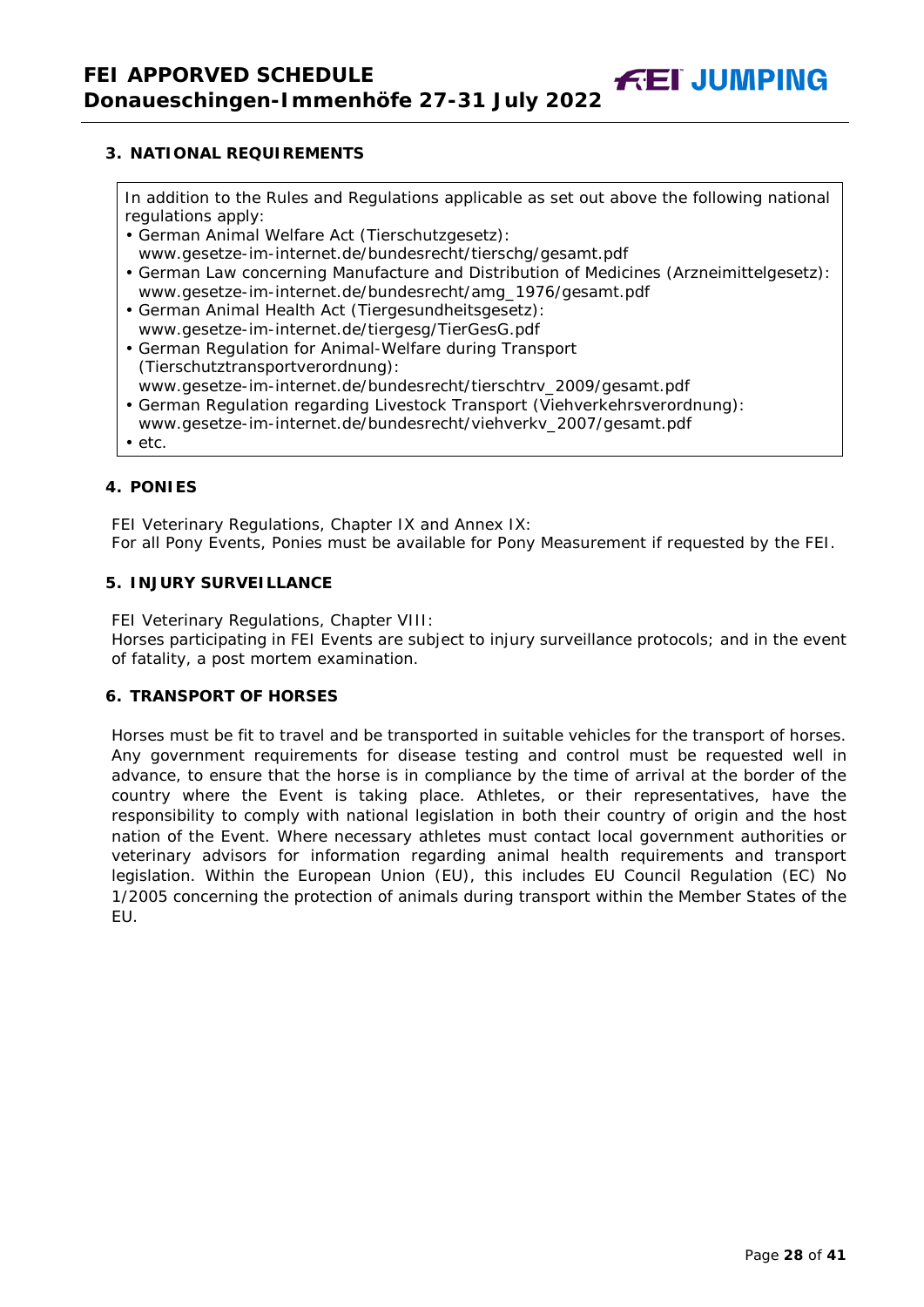#### **7. VENUE ARRIVAL INFORMATION & FITNESS TO COMPETE**

#### **7.1. PASSPORTS. FEI General Regulations, Art. 137**

#### **For all issues relating to FEI Horse Passports/FEI Recognition Cards please contact your National Federation.**

All Horses competing at FEI Events must be registered with the FEI.

FEI Passports or FEI Recognition Cards (for those Horses with a national passport approved by the FEI) are compulsory for FEI Events.

NB: Horses entered in CIMs and in CSIP in their country of residence are not required to have an FEI Passport or FEI Recognition Card but must be properly registered with the FEI and identifiable (FEI General Regulations, Art. 137.2).

Athletes who do not present a Horse's Passport and/or Recognition Card, or one that is not correctly validated or fail to meet other passport requirements will be **subject to Sanctions in accordance with Annex VI of the FEI Veterinary Regulations** and may not be allowed to compete.

**NB** for Horses permanently resident in a Member State of the European Union: all Horses must have a national EU passport in compliance with EU Regulations to which a FEI Recognition card is applied. The exception to this being Horses in possession of an FEI passport which has been continually revalidated without interruption.

#### **7.2. VACCINATIONS - EQUINE INFLUENZA. FEI Veterinary Regulations, Art. 1003**

Horses competing at FEI Events must comply with the requirements for Equine Influenza vaccination in accordance with the Veterinary Regulations and as summarised below.

| <b>VACCINATION</b>    | <b>PROTOCOL</b>                                 | <b>ELIGIBILITY TO ENTER</b><br><b>VENUE</b>   |
|-----------------------|-------------------------------------------------|-----------------------------------------------|
| <b>Primary Course</b> | 1 <sup>st</sup> Vaccination: day 0              | May compete 7 days after the                  |
|                       | 2 <sup>nd</sup> Vaccination: day 21-92          | 2 <sup>nd</sup> Vaccination                   |
| <b>First Booster</b>  | 2 <sub>nd</sub><br>months of<br>Within 7<br>the | May compete for 6 months $+21$                |
|                       | vaccination of<br>Primary<br>the                | days after the 2 <sup>nd</sup> vaccination of |
|                       | Course                                          | the Primary Course                            |
|                       |                                                 | Must not compete in the 7 days                |
|                       |                                                 | after receiving a vaccination                 |
|                       |                                                 |                                               |
| <b>Boosters</b>       | MINIMUM: within one year of                     | Must have been<br>vaccinated                  |
|                       | previous booster vaccination                    | within 6 months $+21$ days                    |
|                       | IF COMPETING: must be in                        | before arriving at the Event                  |
|                       | the 6 months $+21$ days of the                  | Must not compete in the 7 days                |
|                       | booster previous vaccination                    | after receiving a vaccination                 |

All FEI registered Horses intending to compete at FEI Events (including CIMs) must be vaccinated against Equine Influenza in accordance with these VRs. The exception being if the applicable domestic legislation prevents the use of Equine Influenza vaccines within the relevant territory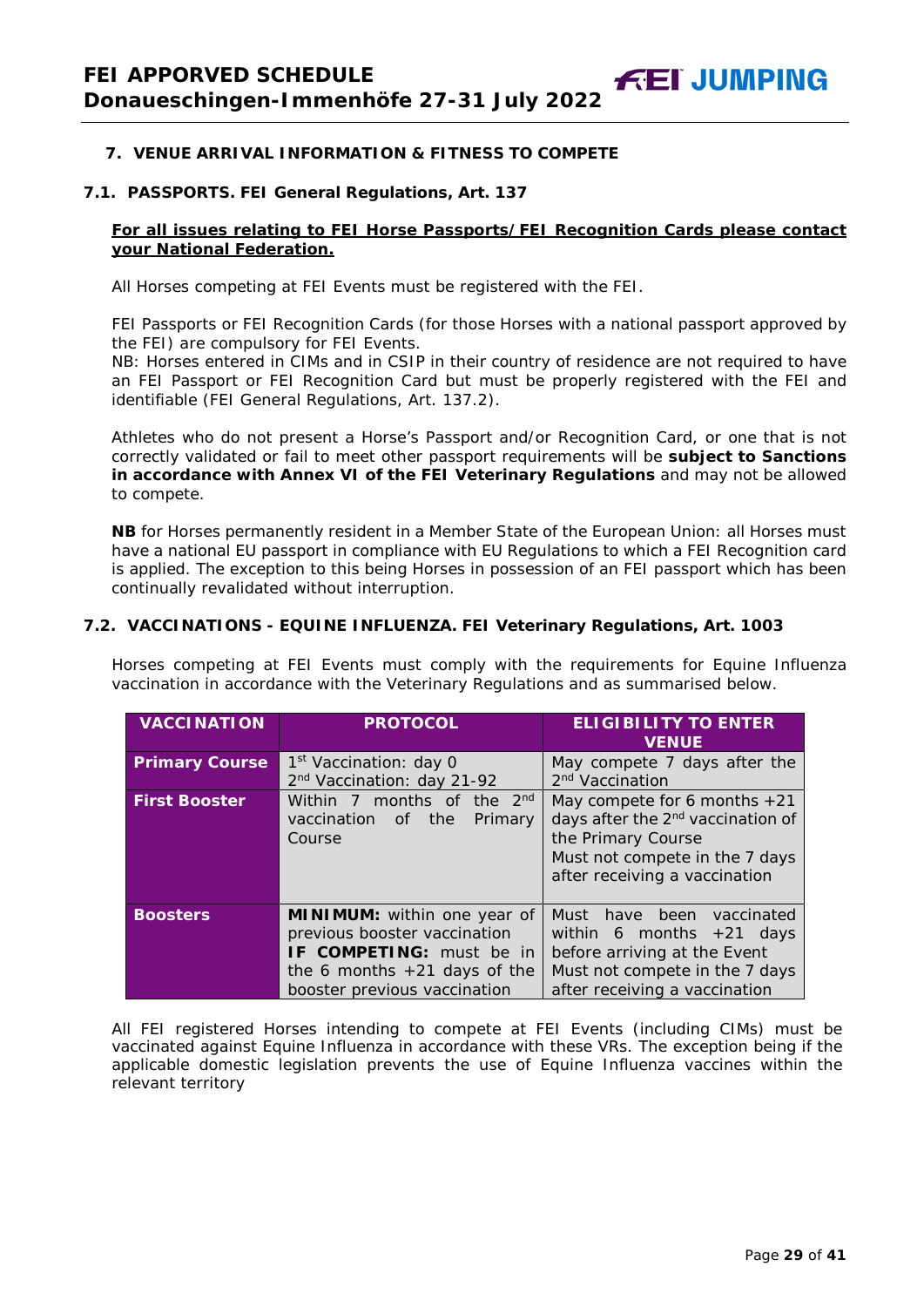# **7.3. EXAMINATION ON ARRIVAL. FEI Veterinary Regulations, Art. 1031**

On arrival at an Event venue, all Horses must undergo an examination by a veterinarian to confirm their identification from their passport and micro-chip ID (where present), their vaccination status and general health. To protect all horses attending events, any Horse with a questionable health status concerning vaccination, disease or other concerns, must be stabled within the isolation facilities provided by the Organising Committee pending a decision on entering the venue. PRs must fulfil the Horse Health Requirements via the FEI HorseApp in advance of the event which will be checked at the Examination on Arrival.

#### **7.4. HORSE INSPECTIONS. FEI Veterinary Regulations, Art. 1034-1042**

All Horses will be assessed for their fitness to compete during the Horse Inspection. Any Horse demonstrating questionable fitness may be referred to the Holding Box for further veterinary examination. Horses not deemed fit to compete by the Inspection Panel will not be permitted to compete.

#### **7.5. LIMB SENSITIVITY EXAMINATION. FEI Veterinary Regulations, Art. 1048-1053 and Annex VIII**

All Horses are subject to examination under the protocol for abnormal limb sensitivity throughout the period of an Event. For Jumping that includes, but is not limited to, between rounds and before the Jump Off. Horses may be examined once or on multiple occasions during the Period of an Event.

Horses may be selected for examination under the protocol randomly or they may be targeted. All Horses selected to be tested must submit promptly to the examination or are subject to immediate disqualification. There is no obligation to examine any specific number of Horses at an Event.

#### <span id="page-29-0"></span>**8. EQUINE ANTI-DOPING AND CONTROLLED MEDICATION PROGRAMME (EADCMP). FEI VETERINARY REGULATIONS, CHAPTER VII**

#### **8.1. SAMPLING. FEI Veterinary Regulations, Chapter VII**

All horses competing at FEI Events may be subject to sampling for the presence of Prohibited Substances in accordance with the Anti-Doping and Controlled Medication Regulations (EADCMRs). Horses may be selected for sampling in accordance with obligatory testing, targeted or random sampling procedures. Refer to FEI Financial Charges for details of fees relating to Equine and Human Anti-Doping program (EADCMP), which OCs/NFs have the right to charge to the athlete (applicable for all FEI events worldwide).

## **8.2. ELECTIVE TESTING. FEI VETERINARY REGULATIONS ARTICLES 1058**

Elective Testing may be carried out prior to an Event to check for the presence of Prohibited Substances. Please refer to <https://inside.fei.org/fei/cleansport/horses> for information and details.

# <span id="page-29-1"></span>**XIII. HUMAN ANTI-DOPING**

Athletes can be tested at any FEI Event, by the FEI or by other Anti-Doping Organisations with Testing jurisdiction. Organisers will have the responsibility to provide facilities and staff/volunteers to facilitate such Testing if requested by the FEI as outlined in article 22.3 of the FEI's Anti-doping Rules for Human Athletes (ADRHA).

The ADRHA rules are published on the FEI website at [http://inside.fei.org/content/anti-doping](http://inside.fei.org/content/anti-doping-rules)[rules.](http://inside.fei.org/content/anti-doping-rules)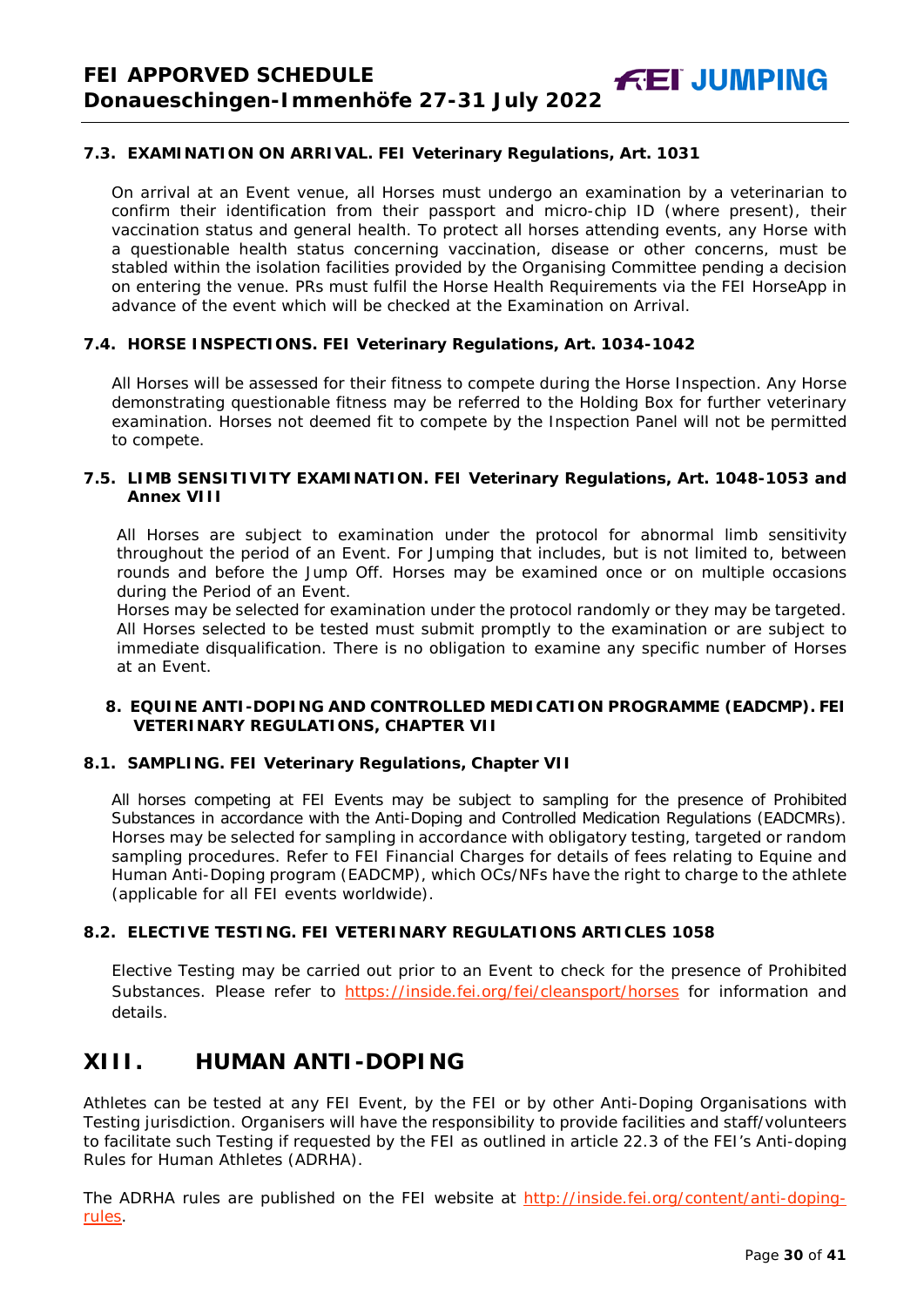# <span id="page-30-0"></span>**XIV. ADDITIONAL INFORMATION**

## <span id="page-30-1"></span>**1. THE FEI POLICY FOR ENHANCED COMPETITION SAFETY DURING THE COVID-19 PANDEMIC**

The FEI Policy for Enhanced Competition Safety during the Covid-19 Pandemic ("Policy") (https://inside.fei.org/system/files/FEI%20Policy%20for%20Enhanced%20Competition%2 0Safety%20during%20the%20Covid-19%20Pandemic%20-

%20Effective%201%20July%202020%20-%20Updated%2012%20October%202020.pdf)

is mandatory and applies for any FEI Event taking place **as of 1 July 2020**. The Policy has been developed based on currently accepted best practices by the WHO and US Center for Disease Control (CDC) and will be continually reviewed and updated as more information becomes available. It is not intended to replace the applicable guidance and policies from domestic government and health authorities, but to supplement their recommendations with sport specific considerations.

The OC shall submit the risk assessment and mitigation plan (including name and contact details of the person in charge) to the FEI as an annex to the Event Schedule, **at the latest ten (10) working days before the event's deadline for Definite Entries**.

Events for which the FEI has not received the documented risk assessment and mitigation measures plan in accordance with article 2.1.g) of the Policy **will be removed from the FEI calendar** in accordance with Article 112.3 of the FEI General Regulations.

#### **ASSUMPTION OF RISK / WAIVER OF LIABILITY**

In consideration of being allowed to participate in the Event and related activities, all Participants (as defined in the Policy) acknowledge, appreciate, and agree that:

- 1. Participation includes possible exposure to and illness from infectious diseases including but not limited to COVID-19. While particular rules and personal discipline may reduce this risk, the risk of serious illness and death does exist; and,
- 2. The Participants knowingly and freely assume all such risks, both known and unknown, even if arising from the negligence of the OC or others, and assume full responsibility for their participation; and,
- 3. The Participants willingly agree to comply with the stated and customary terms and conditions for participation as regards protection against infectious diseases. If, however, a Participant observes any unusual or significant hazard during his/her presence or participation, the Participant will remove himself/herself from participation and bring such to the attention of the nearest official immediately; and,
- 4. The Participants, for themselves and on behalf of their heirs, assigns, personal representatives and next of kin, HEREBY RELEASE AND HOLD HARMLESS THE OC AND THE FEI, their officers, officials, agents, and/or employees, other participants, sponsoring agencies, sponsors, advertisers, and if applicable, owners and lessors of premises used to conduct the event ("RELEASEES"), WITH RESPECT TO ANY AND ALL ILLNESS, DISABILITY, DEATH, or loss or damage to person or property, WHETHER ARISING FROM THE NEGLIGENCE OF RELEASEES OR OTHERWISE, to the fullest extent permitted by law.

<span id="page-30-2"></span>The Participants confirm to have read this release of liability and assumption of risk agreement, fully understand its terms, understand that they have given up substantial rights.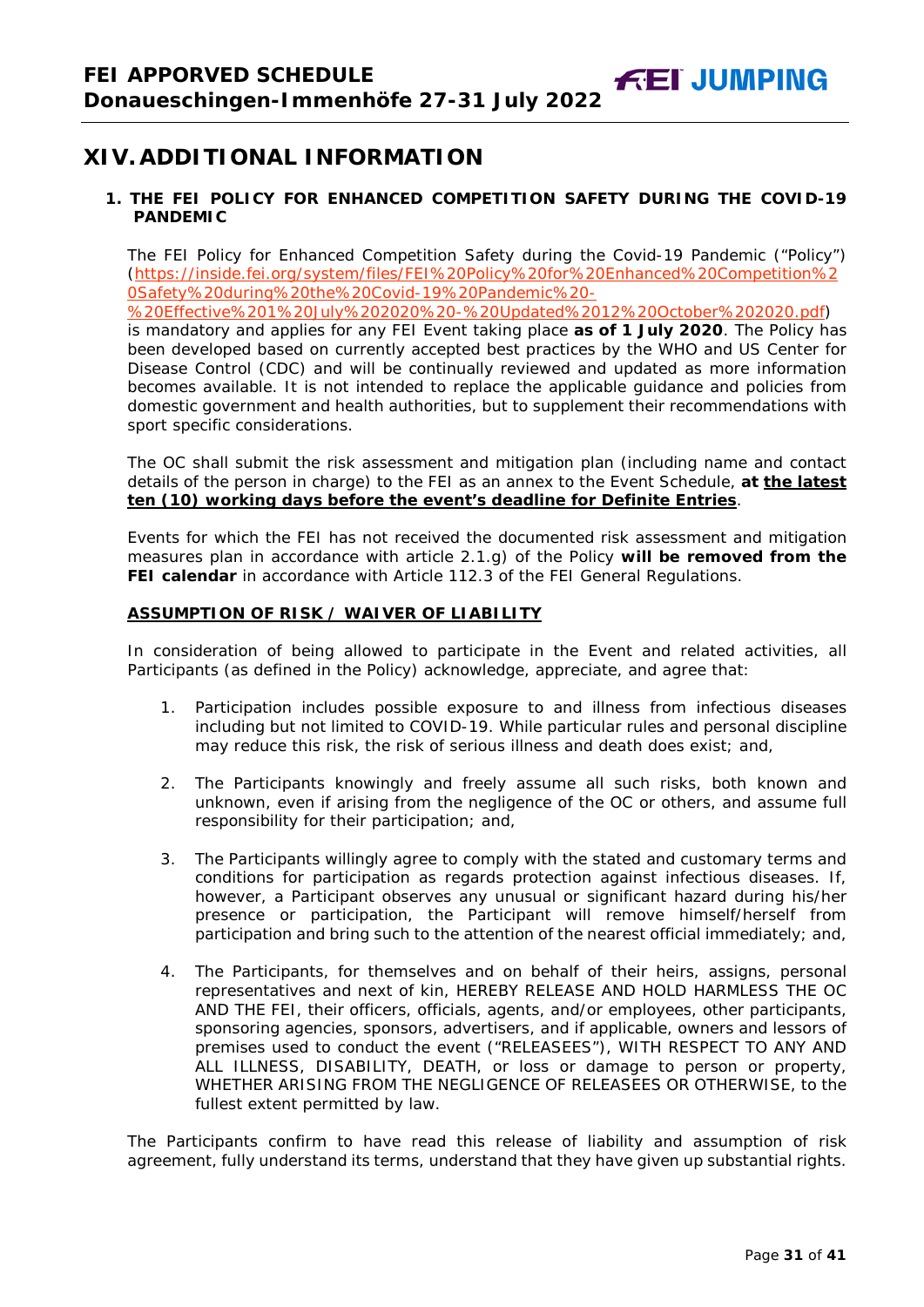#### **2. INSURANCES AND NATIONAL REQUIREMENTS**

Equestrian sports involve inherent dangerous risks. To the greatest extent permitted by law, the FEI and the FEI Event Organiser shall NOT be liable for any damages relating to loss of property or injury of any kind to Athletes, Owners, Support Personnel or Horses at or in connection with an FEI Event and the FEI expressly excludes all such liability.

#### **2.1. ATHLETES, OWNERS AND SUPPORT PERSONNEL**

#### **2.1.1. Personal Accident and Health Insurance**

It is your responsibility as an Athlete/Owner/ Support Personnel to ensure that you have adequate personal accident insurance in place to cover your participation at FEI Events and in particular to insure against any personal injury or medical expenses arising from an accident, injury or illness which may occur at a FEI Event.

You should check with your National Federation to confirm if your National Federation's insurance policy (if any) covers personal accidents and/or illnesses which may occur when you are attending/participating in FEI Events.

If your National Federation does not have a personal accident/health insurance policy or if the National Federation's insurance policy does not cover personal accident or health claims, then you should obtain your own personal accident and health insurance policy to cover your attendance/participation at FEI Events.

#### **2.1.2. Personal Property Insurance**

You should also ensure that you are insured against property loss, theft or damage which may occur at an FEI Event.

Again, the advice is to check with your National Federation to confirm if they have an insurance policy in place which would cover you in case of such property loss, theft or damage. If not, then you should obtain your own personal property insurance to cover such situations.

#### **2.1.3. Press Equipment**

Press equipment and other items left in the Press workroom, Press lockers, the Press Tribune or anywhere on the showgrounds are left entirely at the owner's risk. The Organising Committee does not accept any responsibility for any loss or damage to such equipment or items. Members of the Press are advised not to leave any equipment or personal items unattended.

## **2.2. ATHLETES AND OWNERS**

#### **2.2.1. Third Party Liability Insurance**

As an Athlete/Owner you are personally responsible for damages to third parties caused by you, your employees, Support Personnel, your agents or your Horses. You are, therefore, strongly advised to take out third-party liability insurance providing full coverage in relation to FEI Events at home and abroad, and to keep the policy up to date.

The FEI and the Organiser will NOT be responsible for any damage caused to third parties by you, your employees, Support Personnel, your agents or your Horses.

#### **2.2.2. Additional Liability Information**

The organizer declines any liability for property or pecuniary damage which may happen to visitors, athletes, grooms and horse owners through slight negligence of the organizer, his delegates or his assistants. The OC is liable in case of intent, gross negligence as well as in case of injury to life, body or health and in further cases the OC is liable for compelling legal liability acc. to the legal requirements.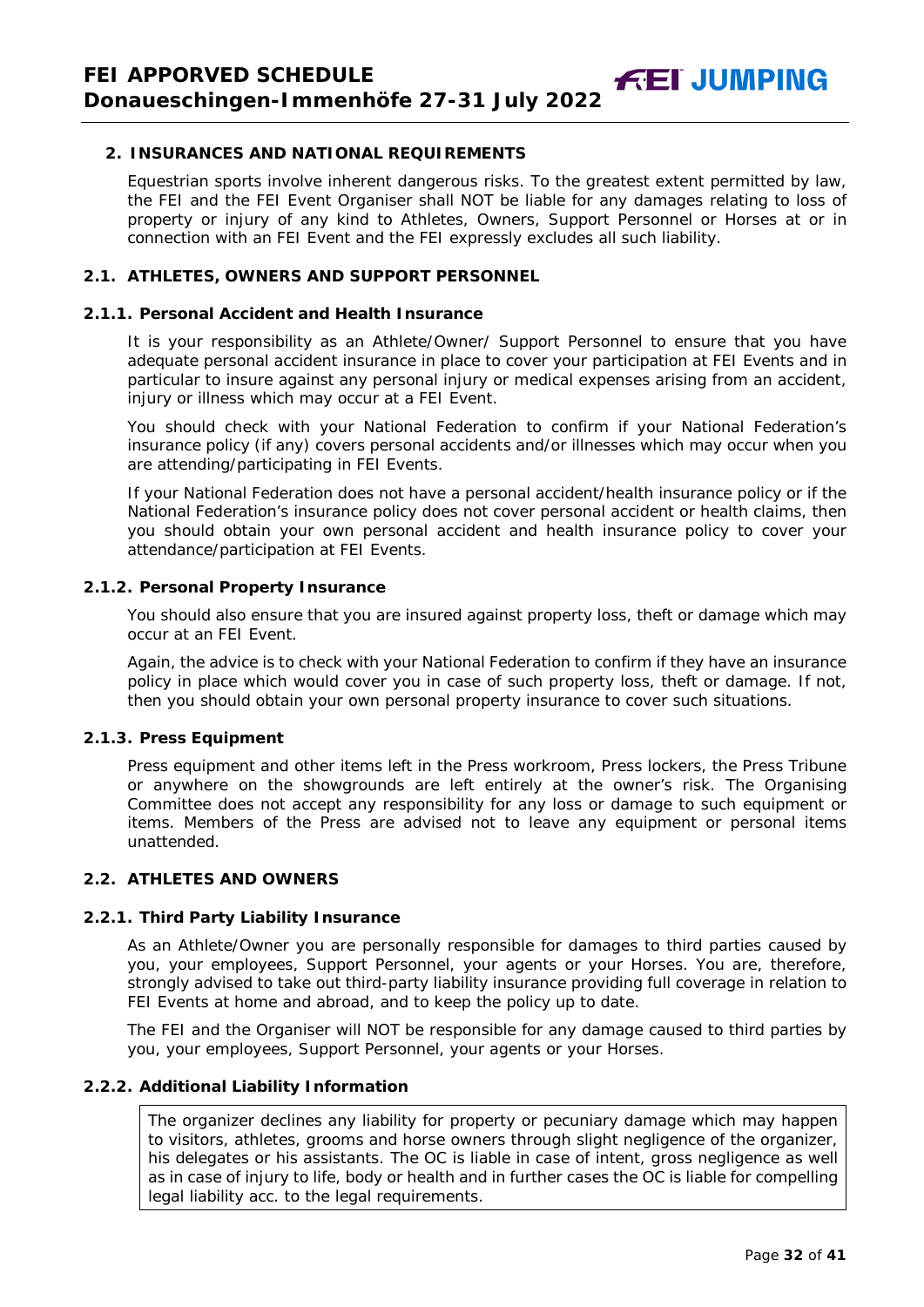As an Owner you should ensure that your Horses are adequately insured against any injuries or illnesses they may sustain while participating at a FEI Event.

N/A

#### <span id="page-32-0"></span>**3. PROTESTS/APPEALS**

To be valid, all Protests and Appeals must be made in writing and accompanied by a deposit of CHF 150.- or equivalent, as mentioned in the FEI General Regulations (Art. 161-162) available at the following link: [https://inside.fei.org/content/general-regs-statutes.](https://inside.fei.org/content/general-regs-statutes)

#### <span id="page-32-1"></span>**4. SCHOOLING DURING COMPETITIONS**

Athletes wishing to school during speed competitions (Table A and Table C) must inform the OC before these competitions begin. These athletes will start first in these competitions.

#### <span id="page-32-2"></span>**5. STEWARDING**

- If an athlete is uncertain as to whether the boots they intends to use during an event are allowed, they or their representative should show the boots to the Chief Steward for their opinion before the boots are used in training or in competition.
- In addition, athletes are to be made aware that hind boots must be removed and placed again on the horse's legs in the presence of a Steward while in the warm-up arena prior to entering the competition arena for certain competitions. (If bandages are used in place of boots, athletes are not required to remove the bandages in the warm-up arena.) This procedure is compulsory for competitions for which boot and bandage control is mandatory, that is the Nations Cup, Grand Prix, and the competition with the highest prize money, and is at the discretion of the Chief Steward for other competitions.
- As an alternative to carrying out this procedure at the time designated by the Steward an athlete may ask their groom to take the boots to the in-gate and place them on the horse's legs in front of the Steward prior to the combination entering the arena.
- The Steward has the authority to intervene if a boot is deemed excessively tight by instructing that the boot be removed and put on again correctly. *[Stewards are to note that it is normal for a horse's gait to be somewhat affected immediately after boots have been removed and re-placed.]* If an athlete or his/her groom refuses to remove and replace the boot(s) when instructed to do so by the Steward, a Yellow Warning Card will be issued to the athlete in question.
- · If it is deemed impossible or unsafe to remove the hind boots in the warm-up arena prior to the combination entering the competition arena, due to an extremely excited or nervous horse, the boots of the horse in question are to be removed by the athlete/groom following the athlete's round upon leaving the arena and inspected by the Steward. This inspection may be carried out during the boot and bandage control if the boot and bandage control is carried out for the competition in question.
- · This procedure does not replace boot and bandage control after completion of an athlete's round for competitions for which boot and bandage control is mandatory (refer to JRs Art. 244.1).

#### <span id="page-32-3"></span>**6. DISPUTES**

In the event of any discussion concerning the interpretation of the schedule (in translated languages), the English version will be decisive.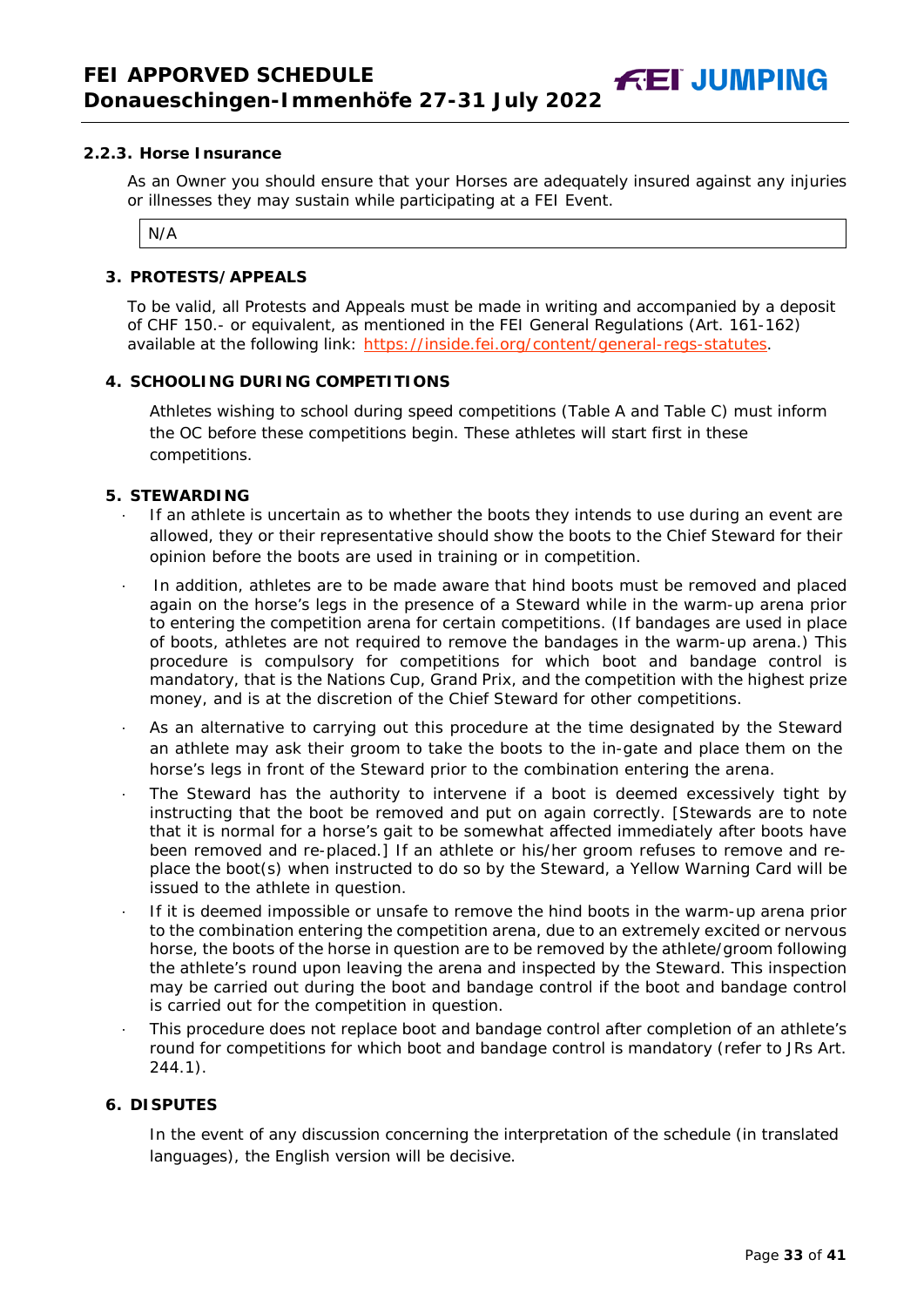<span id="page-33-0"></span>In exceptional circumstances, together with the approval of Chefs d'Equipe, host NF delegate, if any, and the Ground Jury, the Organiser may change the schedule in order to clarify any matter arising from an omission or due to unforeseen circumstances. Any such changes must be notified to all athletes and officials as soon as possible and they must be reported to the FEI Secretary General by the Technical Delegate, the President of the Ground Jury or the Foreign Judge, as applicable.

# <span id="page-33-1"></span>**8. ADDITIONAL INFORMATION FROM THE OC**

#### **8.1 GERMAN SHOW RULES**

The OC acknowledges that para 1.4 LPO (German Show Rules) is binding for international events in Germany.

#### **8.2 TIMETABLE**

The times stated under "VIII. TIMETABLE" are subject to alterations.

#### **8.3 FEI-PASSPORTS**

Horses entered in CIMs (CSI1\*/CSI2\*/CSIP/CSIU25 A+B/CSIJY A+B/CSIAm A+B/CSICh A+B) in their country of residence are not required to have an FEI Passport or FEI Recognition Card but must be properly registered with the FEI and identifiable (GRs 137.2).

#### **8.4 GERMAN ANIMAL WELFARE ACT**

According to paragraph 6 of the German Animal Welfare Act, trimming the vibrissae around eyes and muzzle as well as clipping or cutting the hairs inside the ears of horses are prohibited.

# **8.5 DOGS**

All dogs must be leashed and affixed to a human or stationary object on the whole show ground and in the stable area. Violation of this rule will incur a fine of CHF 100 per offence and, in case of a repeated offence at the Event, may lead to exclusion from the Venue (Art. 109.13 General RG).

#### **8.6 SMOKING**

Smoking is strictly prohibited in the whole stable area.

Infringement of the smoking ban will be punished with 200.00 EUR and the deprive of the accreditation.

#### **8.7 DATA PROTECTION BASIC REGULATION**

With the entry declaration the athlete agrees that the show organizers are permitted to save their data and uses photos and film footages made at the event of the athlete for publications.

#### **8.8 MOTORIZED BICYCLES**

Motorized bicycles are forbidden on the whole showground (including stable area). **8.9 INFORMATION ON COVID19**

FEI: see Covid-19 Frequently Asked Questions (FAQs): https://inside.fei.org/fei/covid-19/faqs

NF GER: see "Coronavirus: "Impact on Equestrian Sport" (Auswirkungen auf den Pferdesport): https://www.pferd-aktuell.de/coronavirus

#### **8.10 HYGIENE MEASURES IN CONNECTION WITH THE EHV-1**

For all measures in place at the time of the Event, please refer to: https://inside.fei.org/fei/ehv-1.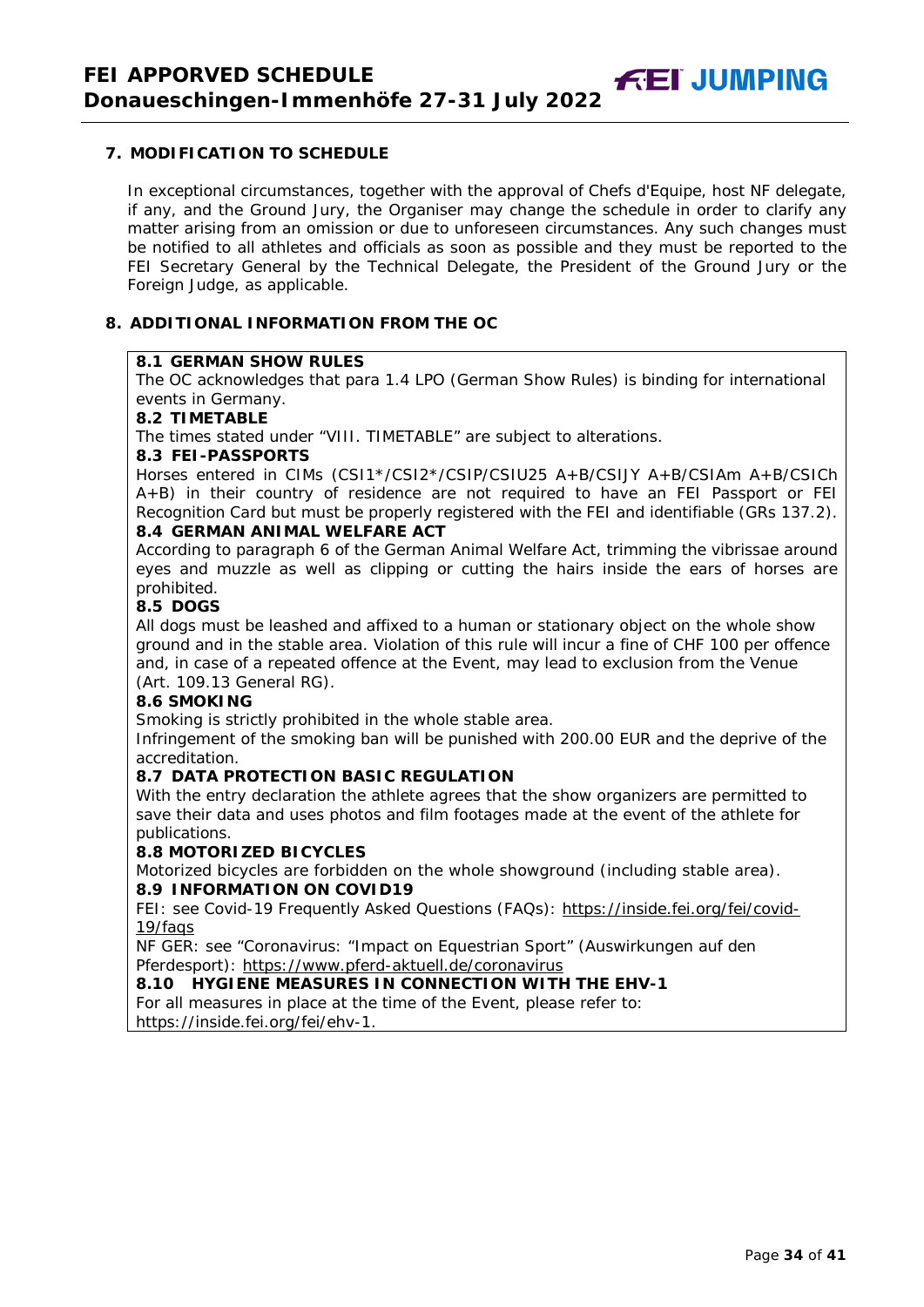#### **Age of Athletes and Horses according to the Event's Category**

| <b>Event's Category</b>                                                            | Age of Athletes (Refer to JRs 255)                                     | <b>Age of Horses</b>      |
|------------------------------------------------------------------------------------|------------------------------------------------------------------------|---------------------------|
| <b>Olympic Games/WEG</b>                                                           | As of 18 <sup>th</sup> year                                            | Min 9 y.o.                |
| <b>Continental Championships Senior</b>                                            | As of 18 <sup>th</sup> year                                            | Min 8 y.o.                |
| <b>Regional Championships/Games</b>                                                | As of 18 <sup>th</sup> year                                            | Min. 8 y.o.               |
|                                                                                    | As of 16 <sup>th</sup> year if height of obstacles max.1.40m (JRs      | Min. 7 y.o. if height of  |
|                                                                                    | Annex IX, Art. 6.1)                                                    | obstacles max. 1.40m      |
|                                                                                    |                                                                        | (JRs Art. 254.1.1)        |
| <b>World Cup Final</b>                                                             | As of 18th year                                                        | Min. 9 y.o.               |
| <b>Nations Cup Final</b>                                                           | As of 18th year                                                        | Min. 8 y.o.               |
| CSIO(-W)3*-5*/CSI-W3*-5*                                                           |                                                                        |                           |
| Grand Prix, World Cup, Nations Cup, Power and Skill, Derby or                      |                                                                        |                           |
| Competition with the highest prize money                                           | As of 18 <sup>th</sup> year                                            | Min. 7 y.o.               |
| <b>Other Competitions</b>                                                          | As of 16th year                                                        |                           |
| Other Competitions if height max. 1.40m<br>Other Competitions if height max. 1.30m | As of 14 <sup>th</sup> year<br>As of 12 <sup>th</sup> year             |                           |
| CSIO-W1*-2*                                                                        |                                                                        |                           |
| Grand Prix, World Cup, Nations Cup, Power and Skill, Derby or                      |                                                                        |                           |
| Competition with the highest prize money                                           | As of 18 <sup>th</sup> year                                            |                           |
| <b>Other Competitions</b>                                                          | As of 16 <sup>th</sup> year                                            | Min. 7 y.o.               |
| Other Competitions if height max. 1.40m                                            | As of 14 <sup>th</sup> year                                            |                           |
| Other Competitions if height max. 1.30m                                            | As of 12 <sup>th</sup> year                                            |                           |
| CSI01*-2*                                                                          |                                                                        |                           |
| Grand Prix, Nations Cup, Power and Skill, Derby or Competition                     |                                                                        |                           |
| with the highest prize money                                                       | As of 18 <sup>th</sup> year                                            | Min. 6 y.o. $*$           |
| <b>Other Competitions</b>                                                          | As of 16 <sup>th</sup> year                                            |                           |
| Other Competitions if height max. 1.40m                                            | As of 14 <sup>th</sup> year                                            |                           |
| Other Competitions if height max. 1.30m                                            | As of 12 <sup>th</sup> year                                            |                           |
| $CSI-W2*$                                                                          |                                                                        |                           |
| World Cup, Power and Skill or Derby                                                | As of 18th year                                                        |                           |
| Grand Prix, if not the World Cup Competition and other                             |                                                                        |                           |
| Competitions<br>Grand Prix, if not the World Cup Competition and other             | As of 16 <sup>th</sup> year                                            | Min. 7 y.o.               |
| Competitions if height max. 1.40m                                                  | As of 14 <sup>th</sup> year                                            |                           |
| Grand Prix, if not the World Cup Competition and other                             |                                                                        |                           |
| Competitions if height max. 1.30m                                                  | As of 12 <sup>th</sup> year                                            |                           |
| $CSI-W1*$                                                                          |                                                                        |                           |
| World Cup, Power and Skill or Derby                                                | As of 18 <sup>th</sup> year                                            |                           |
| Grand Prix, if not the World Cup Competition and other                             |                                                                        |                           |
| Competitions if height max. 1.40m                                                  | As of 14 <sup>th</sup> year                                            | Min. 7 y.o.               |
| Grand Prix, if not the World Cup Competition and other                             |                                                                        |                           |
| Competitions if height max. 1.30m                                                  | As of 12 <sup>th</sup> year                                            |                           |
| CSI3*-5*                                                                           |                                                                        |                           |
| Grand Prix, Power and Skill, Derby or Competition with the                         |                                                                        |                           |
| highest prize money                                                                | As of 18th year                                                        | Min. 7 y.o.               |
| <b>Other Competitions</b>                                                          | As of 16 <sup>th</sup> year                                            |                           |
| Other Competitions if height max. 1.40m                                            | As of 14 <sup>th</sup> year                                            |                           |
| Other Competitions if height max. 1.30m                                            | As of 12 <sup>th</sup> year                                            |                           |
| $CSI2*$                                                                            |                                                                        |                           |
| Power and Skill or Derby<br>Grand Prix and other Competitions                      | As of 18 <sup>th</sup> year<br>As of 16 <sup>th</sup> year             | Min. 6 y.o.               |
| Grand Prix and other Competitions if height max. 1.40m                             | As of 14 <sup>th</sup> year                                            |                           |
| Grand Prix and other Competitions if height max. 1.30m                             | As of 12 <sup>th</sup> vear                                            |                           |
| $CSI1*$                                                                            |                                                                        |                           |
| Power and Skill or Derby                                                           | As of 18 <sup>th</sup> year                                            |                           |
| Grand Prix and other Competitions if height max. 1.40m                             | As of 14 <sup>th</sup> year                                            | Min. 6 y.o.               |
| Grand Prix and other Competitions if height max. 1.30m                             | As of 12 <sup>th</sup> year                                            |                           |
| CH-Y                                                                               | As of 16 <sup>th</sup> year to end 21 <sup>st</sup> year               | Min. 7 y.o.               |
| CSI/CSIO-Y                                                                         | As of 16 <sup>th</sup> year to end 21 <sup>st</sup> year               | Min. 7 y.o.               |
| CH-J                                                                               | As of 14 <sup>th</sup> year to end 18 <sup>th</sup> year               | Min. 7 y.o.               |
| CSI/CSIO-J                                                                         | As of 14 <sup>th</sup> year to end 18 <sup>th</sup> year               | Min. 6 y.o.               |
| CSI/CSIO-Ch/CH-Ch                                                                  | As of 12 <sup>th</sup> year to end 14 <sup>th</sup> year               | Min. 6 y.o.               |
| CSI/CSIOP/CH-P                                                                     | As of 12 <sup>th</sup> year to end 16 <sup>th</sup> year               | Min. 6 y.o.               |
|                                                                                    | Ponies must be registered as ponies with FEI                           |                           |
| <b>CSIU-25</b>                                                                     | As of 16 <sup>th</sup> year to end 25 <sup>th</sup> year               | Min. 7 y.o.               |
| if height max. 1,40 m                                                              | As of 14 <sup>th</sup> year to end 25 <sup>th</sup> year               |                           |
| <b>CSIV</b>                                                                        | As of 45 <sup>th</sup> year                                            | Min. 6 y.o.               |
| CSIAm                                                                              | As of 14 <sup>th</sup> year                                            | Min. 6 y.o.               |
| If height max. 1,30 m                                                              | As of 12 <sup>th</sup> year                                            |                           |
| <b>CSIYH</b>                                                                       | Per Art. 255.2                                                         | Min. 5 y.o. - Max. 8 y.o. |
| CH-M-YH-S                                                                          | As of 18 <sup>th</sup> year or 16 year for athletes qualified with the | 5 y.o. / 6 y.o. / 7 y.o.  |
|                                                                                    | same horse                                                             |                           |

\*Art. 254.1.1: Horses entered for CSIO2\* Events at which the Nations Cup is built to the dimensions set forth in JRs Art. 264.3 for 2\* Events must be at least 6 years old; Horses entered for CSIO2\* Events at which the Nations Cup is built to the dimensions set forth in JRs Art. 264.3 for 3\* Events or higher must be at least 7 years old.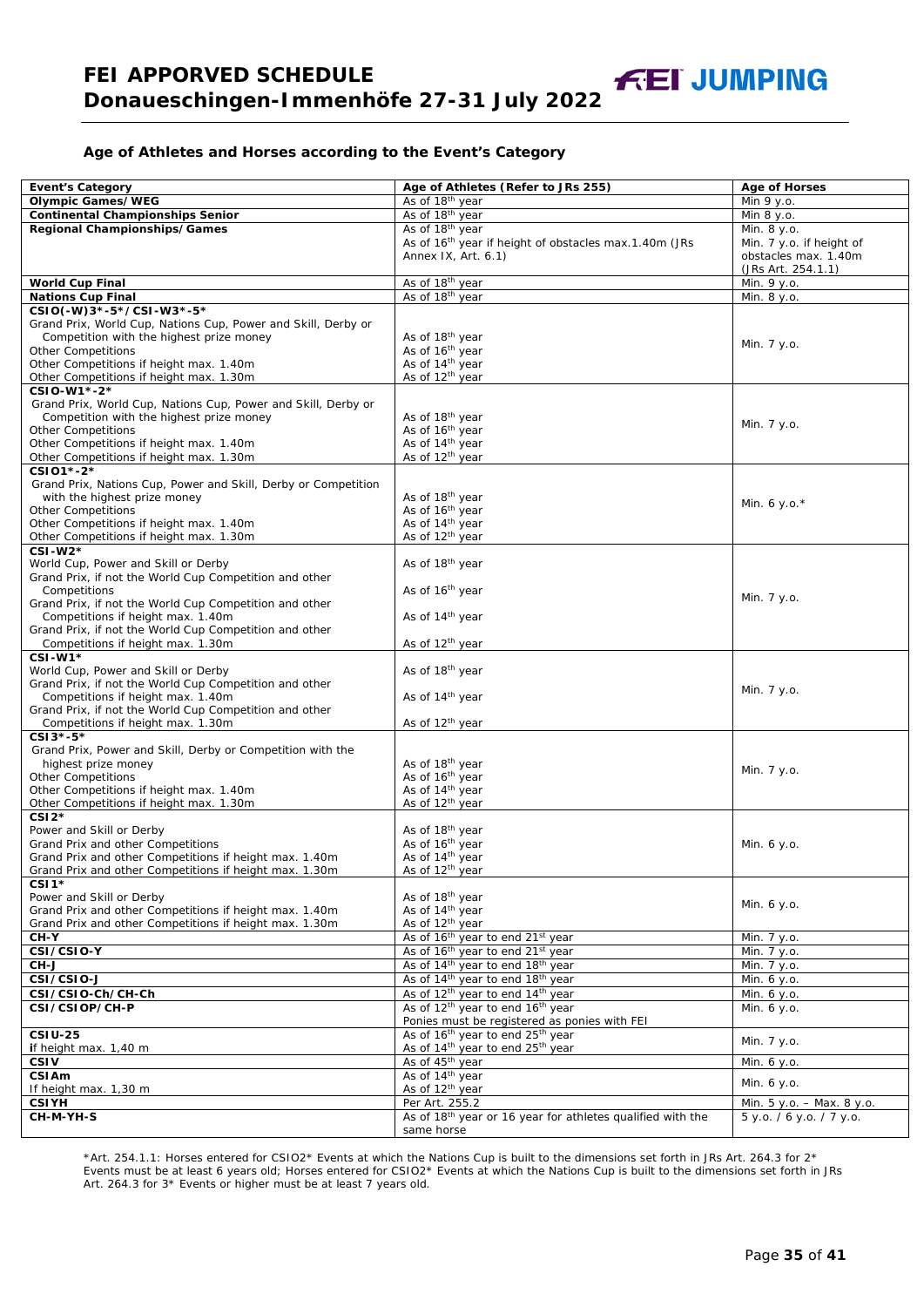#### <span id="page-35-0"></span>**9. PRIZE MONEY DISTRIBUTION**

Prize Money Distribution Chart 1: Prize money distribution with 25% of prize money for the winner updated 06.12.2021

| N° of<br>starters | up to 11                                                                                                                                                                                                                                                                        |                | $12 - 48$ | 49-100           |                                                                       |
|-------------------|---------------------------------------------------------------------------------------------------------------------------------------------------------------------------------------------------------------------------------------------------------------------------------|----------------|-----------|------------------|-----------------------------------------------------------------------|
| N° of<br>prizes   | Same as the number of starters who finish the competition                                                                                                                                                                                                                       | 12             |           | First 12 acc. to | percentages be-<br>low; extra prizes<br>for 13 <sup>th</sup> to last* |
| Prize<br>money    | Example: Competition prize money = $40'000$ .-                                                                                                                                                                                                                                  |                |           |                  | $100\% = 40'000$ $100\% = 40'000$                                     |
|                   |                                                                                                                                                                                                                                                                                 | %              |           | %                |                                                                       |
| $\mathbf{1}$      | All athletes who complete the competition receive prize money,                                                                                                                                                                                                                  | 25             | 10'000    | 25               | 10'000                                                                |
| $\overline{2}$    | to be distributed according to the percentages at right from the                                                                                                                                                                                                                | 20             | 8000      | 20               | 8000                                                                  |
| 3                 | 1st placed to the last placed athlete. The remaining prizes, i.e.<br>the prizes foreseen up to 12 <sup>th</sup> place, are then distributed in                                                                                                                                  | 15             | 6000      | 15               | 6000                                                                  |
| 4                 | descending order starting again with the 1st placed athlete until                                                                                                                                                                                                               | 10             | 4000      | 10               | 4000                                                                  |
| 5                 | there are no more prizes to be distributed. See examples below.                                                                                                                                                                                                                 | $\overline{7}$ | 2800      | $\overline{7}$   | 2800                                                                  |
| 6                 | 5 athletes: winner gets prize for 1 <sup>s:</sup> (25%) and the other athletes get the                                                                                                                                                                                          | 5.5            | 2200      | 5.5              | 2200                                                                  |
| $\overline{7}$    | relevant percentages down to the last athlete, i.e. 5th place (7%). The prize for<br>$6^{th}$ (5.5%) is then given to the winner, the prize for $7^{th}$ (4%) is given to the $2^{nd}$                                                                                          | 4              | 1600      | $\frac{4}{3}$    | 1600                                                                  |
| 8                 | placed athlete, the prize for 8th (3%) is given to the 3rd placed athlete, the prize                                                                                                                                                                                            | 3              | 1200      | $\overline{3}$   | 1200                                                                  |
| 9                 | for 9 <sup>th</sup> (3%) is given to the 4 <sup>th</sup> placed athlete and the prize for 10 <sup>th</sup> (2.5%) is<br>given to the 5 <sup>th</sup> placed athlete. The prize for 11 <sup>th</sup> (2.5%) is then given to the 1 <sup>th</sup>                                 | 3              | 1200      | 3                | 1200                                                                  |
| 10                | place athlete and the prize for 12 <sup>th</sup> (2.5%) is given to the 2 <sup>nd</sup> placed athlete.                                                                                                                                                                         | 2.5            | 1000      | 2.5              | 1000                                                                  |
| 11                | 10 athletes: winner gets prize for 1st (25%) and 11th (2.5%), second placed<br>gets prize for 2 <sup>nd</sup> (20%) and 12 <sup>th</sup> (2.5%); the remaining athletes receive the<br>prize money for their placing as per the percentages from 3rd to 10 <sup>th</sup> place. |                | 1000      | 2.5              | 1000                                                                  |
| 12                | n/a                                                                                                                                                                                                                                                                             | 2.5            | 1000      | 2.5              | 1000                                                                  |
| Total             | 40'000                                                                                                                                                                                                                                                                          | 100%           | 40'000    | 100%             | 40'000                                                                |
| 13                |                                                                                                                                                                                                                                                                                 |                |           |                  | Extra prizes for 13th                                                 |
| 14                |                                                                                                                                                                                                                                                                                 |                |           | to last place*   |                                                                       |
| 15                |                                                                                                                                                                                                                                                                                 |                |           |                  |                                                                       |
| 16                |                                                                                                                                                                                                                                                                                 |                |           |                  |                                                                       |
| Total             |                                                                                                                                                                                                                                                                                 |                |           |                  |                                                                       |
|                   | * The OC must provide additional prizes for the remaining placed athletes to fulfil quota of one prize<br>per four athletes. The amount to be given to each of these athletes must be stated in the Schedule.                                                                   |                |           |                  |                                                                       |

Prize Money Distribution Chart 2: Prize money distribution with 33% of prize money for the winner updated 06.12.2021

| N° of<br>starters | up to $11$                                                                                                                                                                                                                                                                                  |                | $12 - 48$        | 49-100           |                                                                       |
|-------------------|---------------------------------------------------------------------------------------------------------------------------------------------------------------------------------------------------------------------------------------------------------------------------------------------|----------------|------------------|------------------|-----------------------------------------------------------------------|
| N° of<br>prizes   | Same as the number of starters who finish the competition                                                                                                                                                                                                                                   | 12             |                  | First 12 acc. to | percentages be-<br>low; extra prizes<br>for 13 <sup>th</sup> to last* |
| Prize<br>money    | Example: Competition prize money = 40'000.-                                                                                                                                                                                                                                                 |                | $100\% = 40'000$ |                  | $100\% = 40'000$                                                      |
|                   |                                                                                                                                                                                                                                                                                             | $\frac{9}{6}$  |                  | $\%$             |                                                                       |
| $\mathbf{1}$      | All athletes who complete the competition receive prize money,                                                                                                                                                                                                                              | 33             | 13'200           | 33               | 13'200                                                                |
| $\overline{2}$    | to be distributed according to the percentages at right from the                                                                                                                                                                                                                            | 20             | 8000             | 20               | 8000                                                                  |
| 3                 | 1st placed to the last placed athlete. The remaining prizes, i.e.<br>the prizes foreseen up to 12 <sup>th</sup> place, are then distributed in                                                                                                                                              | 15             | 6000             | 15               | 6000                                                                  |
| $\overline{4}$    | descending order starting again with the 1st placed athlete until                                                                                                                                                                                                                           | 10             | 4000             | 10               | 4000                                                                  |
| 5                 | there are no more prizes to be distributed. See examples below.                                                                                                                                                                                                                             | 6              | 2400             | 6                | 2400                                                                  |
| 6                 | 5 athletes: winner gets prize for $1st$ (25%) and the other athletes get the                                                                                                                                                                                                                | 4.5            | 1800             | 4.5              | 1800                                                                  |
| $\overline{7}$    | relevant percentages down to the last athlete, i.e. 5 <sup>th</sup> place (7%). The prize for<br>6 <sup>th</sup> (5.5%) is then given to the winner, the prize for 7 <sup>th</sup> (4%) is given to the 2 <sup>nd</sup>                                                                     | 3              | 1200             | 3                | 1200                                                                  |
| 8                 | placed athlete, the prize for 8th (3%) is given to the 3 <sup>rd</sup> placed athlete, the prize                                                                                                                                                                                            | 2.5            | 1000             | 2.5              | 1000                                                                  |
| $\mathbf Q$       | for 9 <sup>th</sup> (3%) is given to the 4 <sup>th</sup> placed athlete and the prize for 10 <sup>th</sup> (2.5%) is<br>given to the 5 <sup>th</sup> placed athlete. The prize for $11^{th}$ (2.5%) is then given to the $1^{st}$                                                           | $\overline{2}$ | 800              | $\overline{2}$   | 800                                                                   |
| 10                | place athlete and the prize for 12 <sup>th</sup> (2.5%) is given to the 2 <sup>nd</sup> placed athlete.                                                                                                                                                                                     | $\overline{2}$ | 800              | $\overline{2}$   | 800                                                                   |
| 11                | 10 athletes: winner gets prize for 1 <sup>st</sup> (25%) and 11 <sup>th</sup> (2.5%), second placed<br>gets prize for 2 <sup>nd</sup> (20%) and 12 <sup>th</sup> (2.5%); the remaining athletes receive the<br>prize money for their placing as per the percentages from 3rd to 10th place. | $\mathbf{1}$   | 400              | $\mathbf{1}$     | 400                                                                   |
| 12                | n/a                                                                                                                                                                                                                                                                                         | $\mathbf{1}$   | 400              | $\mathbf{1}$     | 400                                                                   |
| Total             | 40'000                                                                                                                                                                                                                                                                                      | 100%           | 40'000           | 100%             | 40'000                                                                |
| 13                |                                                                                                                                                                                                                                                                                             |                |                  |                  | Extra prizes for 13th                                                 |
| 14                |                                                                                                                                                                                                                                                                                             |                |                  | to last place*   |                                                                       |
| 15                |                                                                                                                                                                                                                                                                                             |                |                  |                  |                                                                       |
| 16                |                                                                                                                                                                                                                                                                                             |                |                  |                  |                                                                       |
| Total             |                                                                                                                                                                                                                                                                                             |                |                  |                  |                                                                       |
|                   | * The OC must provide additional prizes for the remaining placed athletes to fulfil quota of one prize<br>per four athletes. The amount to be given to each of these athletes must be stated in the Schedule.                                                                               |                |                  |                  |                                                                       |

In case of a tie for the 12<sup>th</sup> place in a competition with 12 to 48 starters, the prize money foreseen for the 12<sup>th</sup> place will be divided equally among the athletes concerned.

#### **For Competitions run in two rounds with more than 12 starters in 2nd round:**

*OCs that indicate in the schedule that a specific number (that is more than 12) of athletes will return for the second round will be permitted to distribute the prize money for that competition among all the athletes taking part in the second round, even if the second round is followed by a jump-off in case of a tie on penalties for first place after the second round.*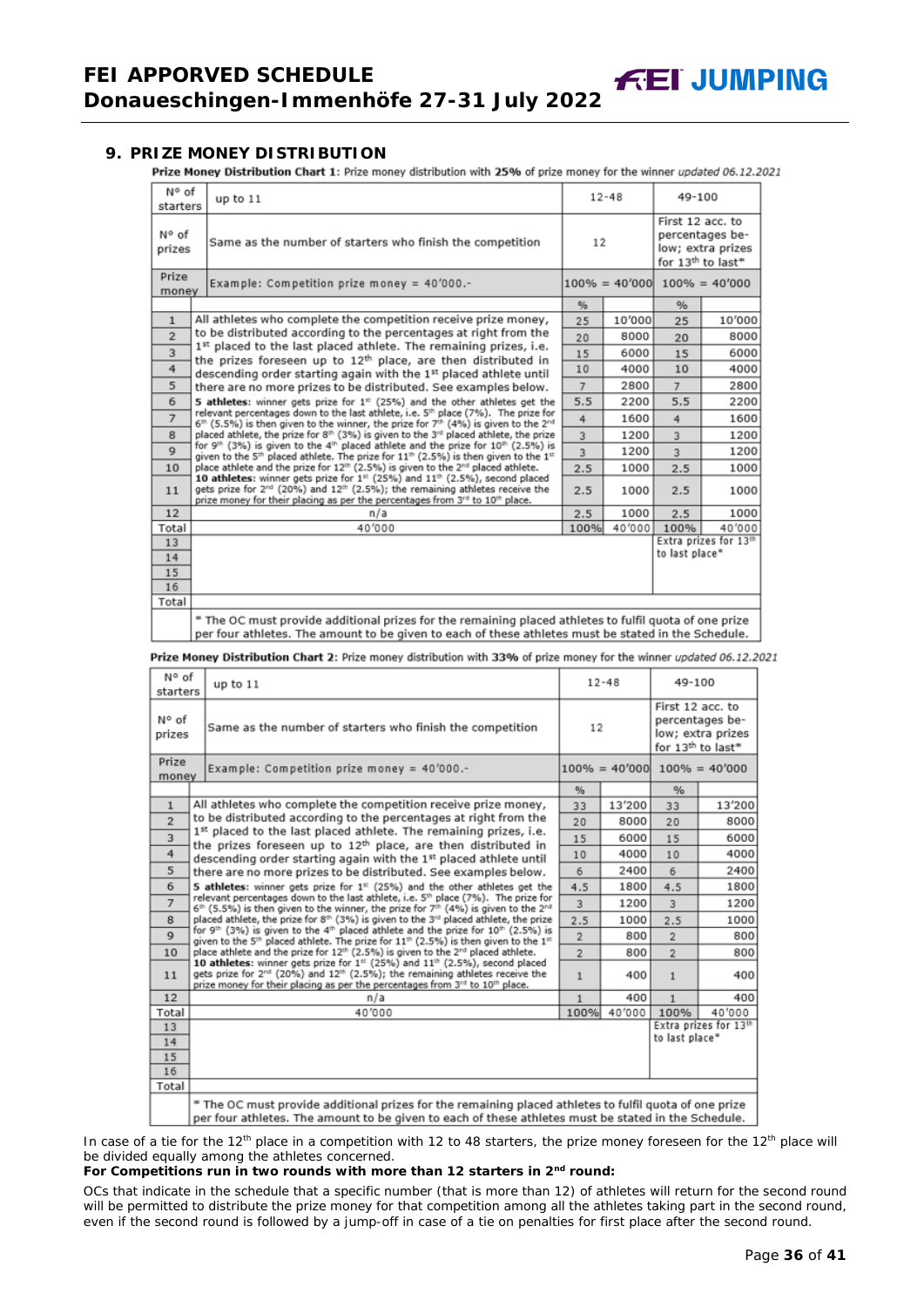**FEI JUMPING** 

#### **DEDUCTIONS FROM PRIZE MONEY AT COMPETITIONS:**

#### Distribution of Prizes and Indemnities

After having deducted possible outstandings from the prize-money and/or reimbursements (e. g. transport charges, travelling expenses), the remaining amount will be transferred after the event to the account registered with app.eventclearing.lu. Athletes, who have not used EventClearing so far are kindly requested to register themselves after closing date of entries, after having received an email from EventClearing!

Settlement will be done per athlete. Depending on the agreement with the horse owner, each athlete binds himself to pass on to the horse owners the prize money or prizes in kind rewarded instead of prize money. The organizer is allowed to deduct possibly outstanding debts of the athlete. Acc. to § 50a EstG this also applies to foreign horse owners. Taxes are due on prize money as well as on prizes given in kind instead of prize money and on reimbursements. As a rule, the deduction (based on the amount received per day) is 0 % on amounts up to and including 250 EUR, 15 % plus solidarity surcharge (currently 0,82 % on the prize money or 5,5 % on the amount of tax deduction) on amounts above 250 EUR.Travelling expenses being taken over or reimbursed are only regarded as revenues if they exceed the actual costs and the reimbursement for additional meal allowances acc. to § 4 Abs. 5 Satz 1 Nr. 5 EstG. The tax deduction has to be certified on demand. Those foreign athletes being exempted from tax deduction are kindly asked to submit an exemption certificate either with the entry or on the first show day at the latest. Athlete themselves are responsible for the correctness of the details they submits

If Athletes have to be placed equally, the money value of possible prizes in kind (e. g. a car) is divided accordingly.

#### **The tax form must be provided to the athletes upon arrival and returned to the Organiser prior to departing.**

#### **IMPORTANT**

# **The total amount of prize money shown for each Competition in the schedule must be distributed. (FEI General Regulations articles 127 and 128)**

For details of the prize money breakdown for each competition please refer to the tables at the end of this document; the Organiser must specify which of the two (2) tables will be used. The total prize money for the Competition must be distributed among the first twelve (12) placed athletes.

<span id="page-36-0"></span>The Organiser must provide additional created prizes for athletes placed beyond twelfth  $(12<sup>th</sup>)$  place. The minimum amount for each of these additional prizes, for athletes placed from thirteenth (13<sup>th</sup>) to last place, must be clearly specified in the approved schedule and not exceed the prize money of the athlete placed twelfth  $(12<sup>th</sup>)$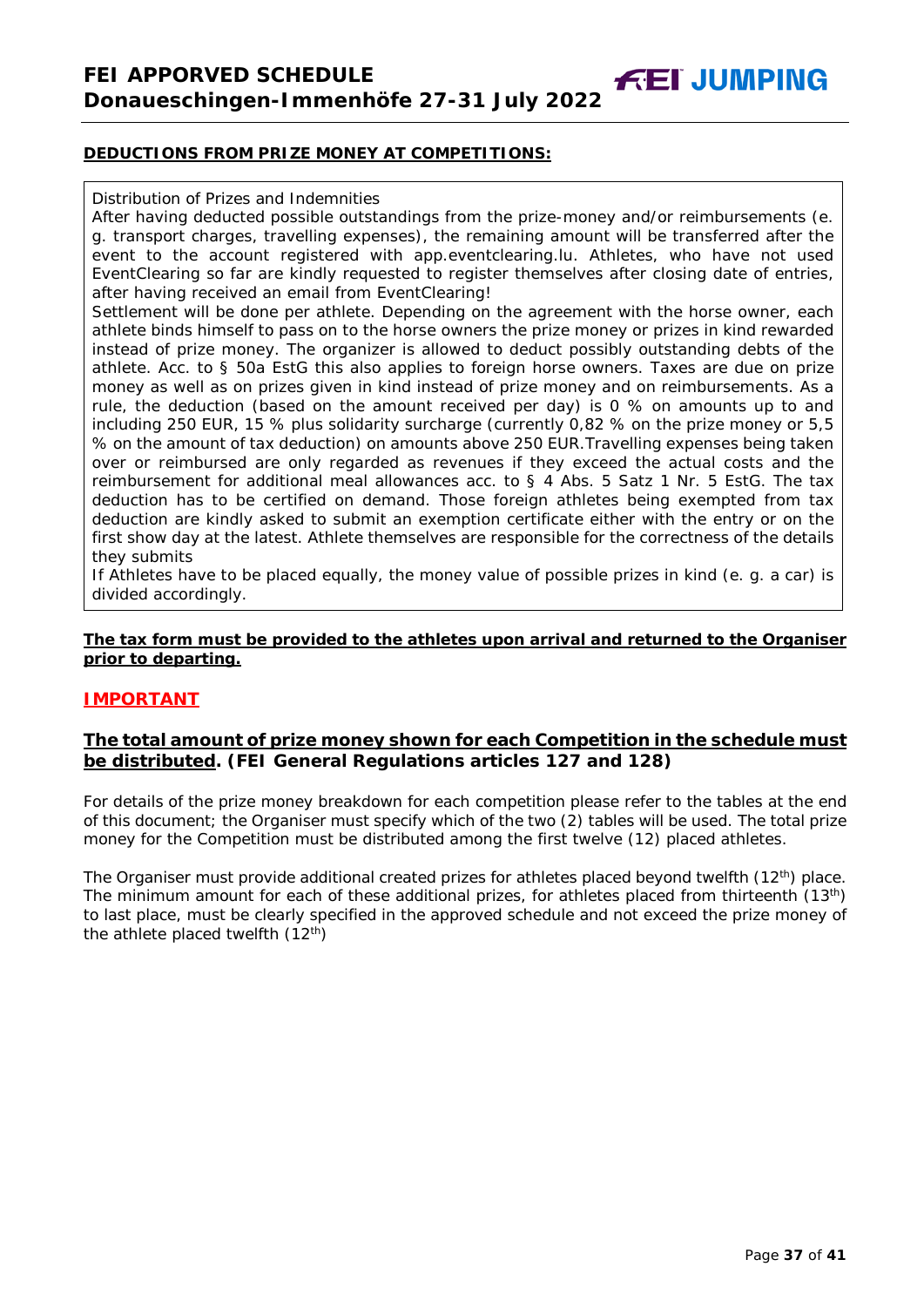# **10.MAXIMUM NUMBER OF STARTERS PER COMPETITION**

# **\*Annex VI FEI Jumping Rules:**

Maximum 100 starters per Competition other than the GP. If more than 100 starters are declared, the OC must split the Competition into the number of groups required to ensure that there are no more than 100 starters in any group, and provide the same amount of prize money as indicated for the original Competition for each group. The additional prize money provided by the OC is not taken into consideration with regard to the overall prize money that determines the star level of the Event or the Longines Ranking point group of the Competition, if applicable.

OCs may apply either of the following methods for splitting the Competition:

The competition is split into the number of groups required before it starts. There may be athletes with multiple horses in each group but all horses of any one athlete must be in the same group. If it is not possible to have groups of equal size there may be a different number of starters in each group;

OR

The competition is run as one single competition and split afterward into the number of groups required to ensure that there are no more than 100 starters in any group, and the classification established as follows: the athlete with the best score is the winner of the first group, the athlete with the second best score is the winner of the second group and so on until prizes have been allocated to 25% of the total number of starters. *NB: In this case separate results must be sent to the FEI for each of the groups, e.g. results for Competition 1a and for Competition 1b (and for Competition 1c if the original Competition was split into three groups, etc).*

In both cases above each group must offer the same amount of prize money as indicated for the original Competition. For the avoidance of doubt, it is the number of declared starters in the Competition, not the final number of starters that determines whether the Competition must be split.

<span id="page-37-0"></span>As all FEI World Cup™ Competitions have the status of a Grand Prix, the minimum prize money requirements for the Grand Prix are applicable to the FEI World Cup™ Competition. For CSI-W Events with a Grand Prix Competition in addition to the FEI World Cup™ Competition, the minimum prize money requirements for the Grand Prix apply only to the FEI World Cup™ Competition; the Grand Prix Competition at such Events cannot offer more prize money than the prize money offered for the FEI World Cup™ Competition.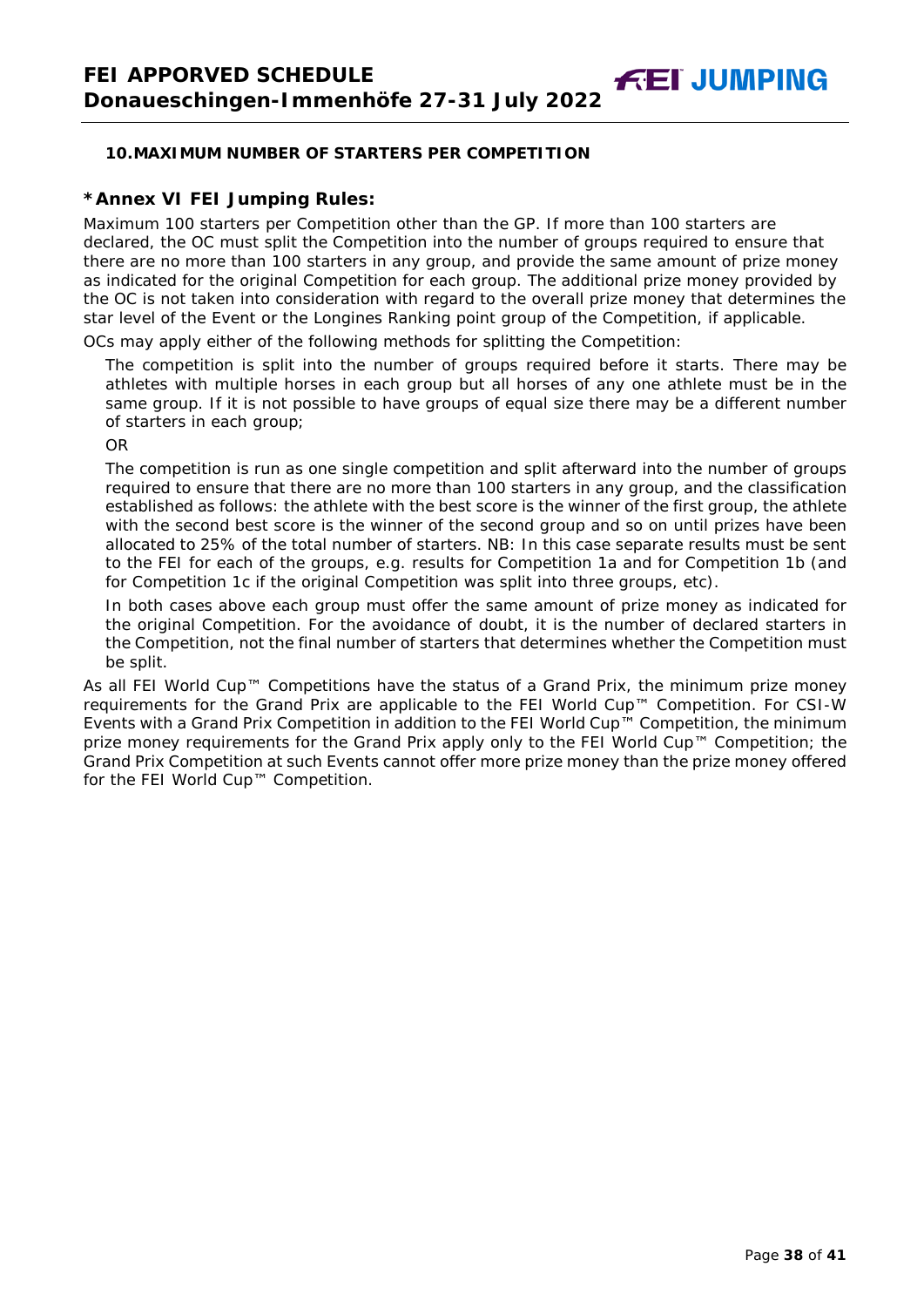# **11.GLOSSARY**

#### **\*Glossary FEI Jumping Rules:**

#### **Fees:**

- Compulsory Fee: Compulsory Fees are fees that may be charged by the OC for costs/services not included in the Entry Fee. Compulsory Fees, if charged, must be paid by the Athletes concerned as outlined below. Only the following Compulsory Fees may be charged by the OC, providing full details of the amount to be charged is included in the Schedule and approved by the FEI:
	- NF fee if applicable
	- NF medication control programme fee if applicable
	- FEI EADCMR fee if applicable (OC to indicate in the Schedule if the EADCMR fee is included in the Entry Fee or not)
	- Fee for health/customs-related documents for Horses if these have been requested by the Athlete.
	- Fee for manure disposal (maximum  $\epsilon$  40 per horse per Event)
	- Fee for lorry parking if applicable (The fee indicated in the Schedule may only be charged per lorry not per Athlete.)
	- Fee for electric hook-up for lorry (The fee indicated in the Schedule may only be charged per lorry, not per Athlete.)
- Discretionary Fee: Discretionary Fees are fees that may be charged for optional commodities/services that may be purchased by Athletes if they so choose and that do not affect the equity of the Athlete's right to compete at the Event or the well-being of the Horse, such as:
	- VIP or premium parking
	- VIP table
	- Extra box for tack or for non-competing Horse
	- Extra bedding and/or fodder (details to be included e.g. shavings, straw, hay)
	- Premium stabling (all stabling at the Event must meet minimum FEI requirements)
- Entry Fee: The Entry Fee is the fee charged to participate in an Event with one Horse and covers the following:
	- Stabling of one Horse for the duration of the Event (includes cleaning and disinfecting stables before the event, including between Events that are part of Tours, water and electricity in the stables, first bedding or a fixed amount of bedding depending on the type of event and 24 hour security services for the stables)
	- Use of all facilities at the Event (no infrastructure fees may be charged)
	- Right to participate in all Competitions in accordance with the conditions in the Schedule (no nomination fees or start fees may be charged)
	- Administrative/Office fees (includes all services relating to administration of the Event and running of the Competitions: data/results/timing services, bookkeeping and accreditation services)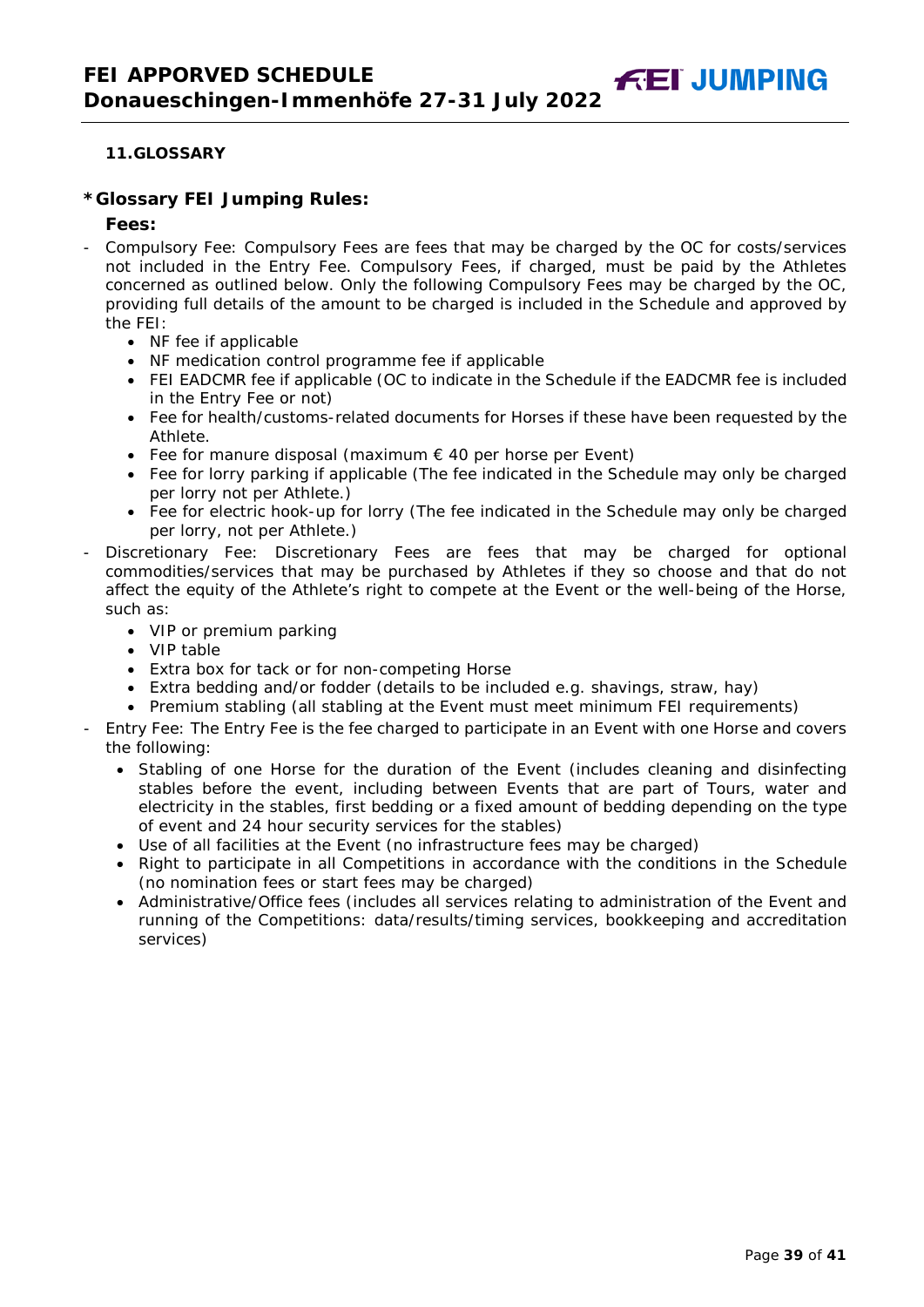# <span id="page-39-0"></span>**1. FEI ENTRY SYSTEM**

Please fill the form below in order to provide you and the other members of your committee or your IT Providers access to the FEI Entry System.

| FEI $ID^1$ :                   | 10106824                                                |                                  |
|--------------------------------|---------------------------------------------------------|----------------------------------|
| Name*:                         | Bochmann                                                |                                  |
| First Name*:                   | <b>Birgit</b>                                           |                                  |
| $E$ -Mail*:                    | bbochmann@hotmail.de                                    |                                  |
| Access Rights*:                | $\boxtimes$ Admin <sup>2</sup>                          | Consult <sup>3</sup>             |
| Events <sup>4</sup> :          | CSI2*/CSIYH1*/CSIAm A                                   |                                  |
| FEI $ID^1$ :                   | 10053285                                                |                                  |
| Name*:                         | Wentrup                                                 |                                  |
| First Name*:                   | Gaby                                                    |                                  |
| $E$ -Mail*:                    | gwentup@fn-dokr.de                                      |                                  |
| Access Rights*:                | $\boxtimes$ Admin <sup>2</sup>                          | Consult <sup>3</sup>             |
| Events <sup>4</sup> :          | CSI2*/CSIYH1*/CSIAm A                                   |                                  |
|                                |                                                         |                                  |
|                                |                                                         |                                  |
| FEI $1D^1$ :                   | 10044444                                                |                                  |
| Name*:<br>First Name*:         | Lienhop<br>Matthias                                     |                                  |
| $E$ -Mail*:                    | matthias@eventclearing.lu                               |                                  |
| Access Rights*:                | $\Box$ Admin <sup>2</sup>                               | $\boxtimes$ Consult <sup>3</sup> |
| Events <sup>4</sup> :          | CSI2*/CSIYH1*/CSIAm A                                   |                                  |
|                                |                                                         |                                  |
| <b>Timing Provider</b>         |                                                         |                                  |
| FEI $1D^1$ :                   | 10115627                                                |                                  |
| Name*:                         | Schulze Rückamp                                         |                                  |
| First Name*:                   | <b>Hendrik</b>                                          |                                  |
| $E$ -Mail*:<br>Access Rights*: | hendrik@schulze-rückamp.de<br>$\Box$ Admin <sup>2</sup> | $\boxtimes$ Consult <sup>3</sup> |

<sup>1</sup> If already have an FEI user account.

<sup>2</sup> Provides you the required access to manage entries and substitutions and download entries/lists.

<sup>3</sup> You are just able to consult and download the entries/lists.

<sup>4</sup> Leave the field blank if the user deals with the entries of all events in the show.

**\* Mandatory Fields**